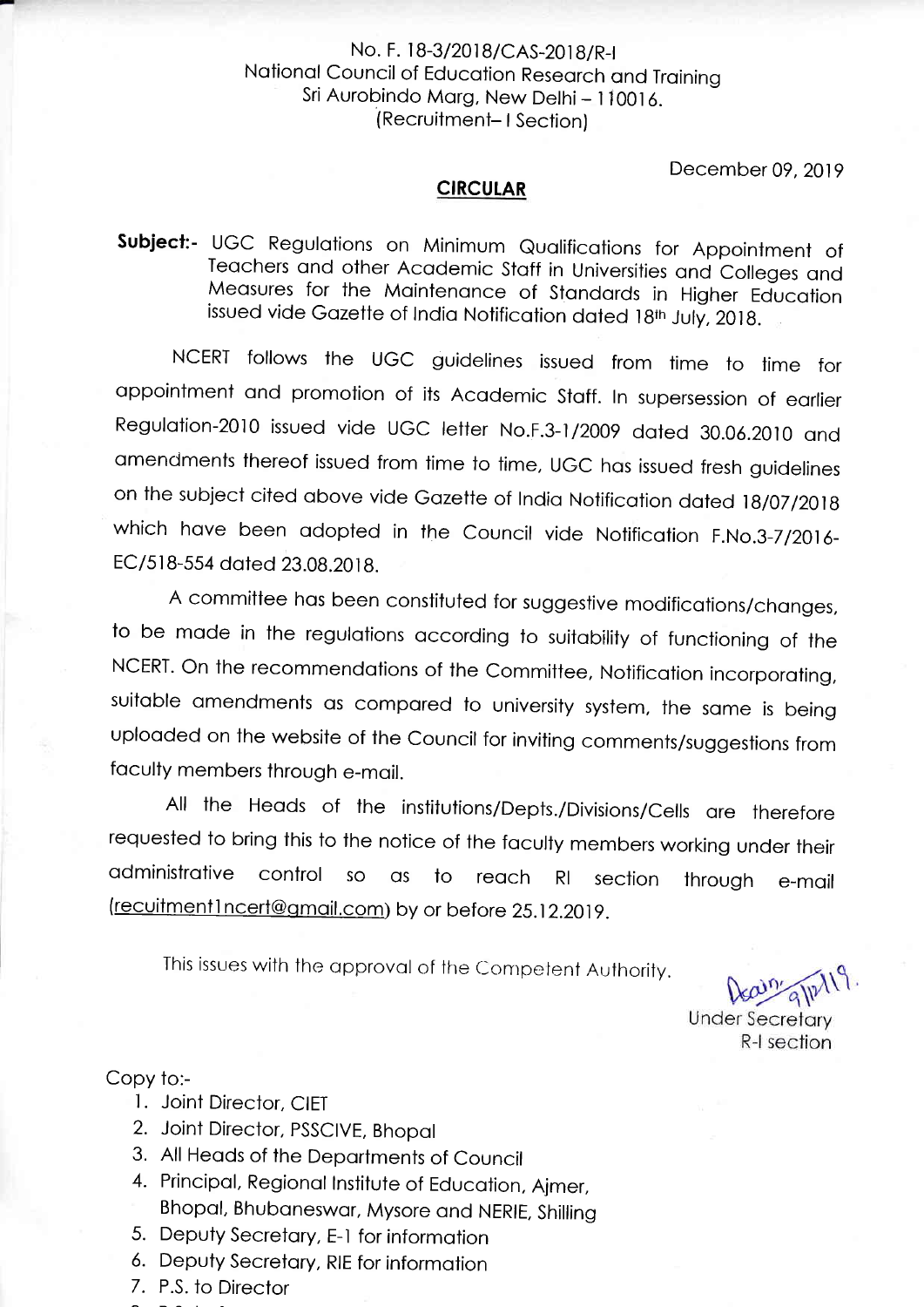**Direct recruitment of Academic staff**

- **1. Essential Qualifications and Short listing criteria for the Post of ASSISTANT PROFESSORS**
- I**. Essential Qualification**

# **Eligibility (A or B) :**

 **A.**

- **i)** A Master's degree with 55% marks (or an equivalent grade in a point-scale wherever the grading system is followed) in a concerned/relevant/allied subject from an Indian University, or an equivalent degree from an accredited foreign university.
- **ii)** Besides fulfilling the above qualifications, the candidate must have cleared the National Eligibility Test (NET) conducted by the UGC or the CSIR or have been awarded a Ph. D*.* Degree in accordance with the University Grants Commission (Minimum Standards and Procedure for Award of M.Phil./Ph.D. Degree) Regulations, 2009 or 2016 and their amendments from time to time as the case may be exempted from NET.

*Provided*, the candidates registered for the Ph.D. programme prior to July 11, 2009, shall be governed by the provisions of the then existing Ordinances/Bye-laws/Regulations of the Institution awarding the degree and such Ph.D. candidates shall be exempted from the requirement of NET for recruitment and appointment of Assistant Professor or equivalent positions in Universities/Colleges/Institutions subject to the fulfillment of the following conditions :-

- a) The Ph.D. degree of the candidate has been awarded in a regular mode;
- b) The Ph.D. thesis has been evaluated by at least two external examiners;
- c) An open Ph.D. viva voce of the candidate has been conducted;
- d) The Candidate has published two research papers from his/her Ph.D. work, out of which at least one is in a refereed journal;
- e) The candidate has presented at least two papers based on his/her Ph.D work in conferences/seminars sponsored/funded/supported by the UGC / ICSSR/ CSIR or any similar agency.

*The fulfilment of these conditions is to be certified by the Registrar or the Dean (Academic Affairs) of the University concerned.*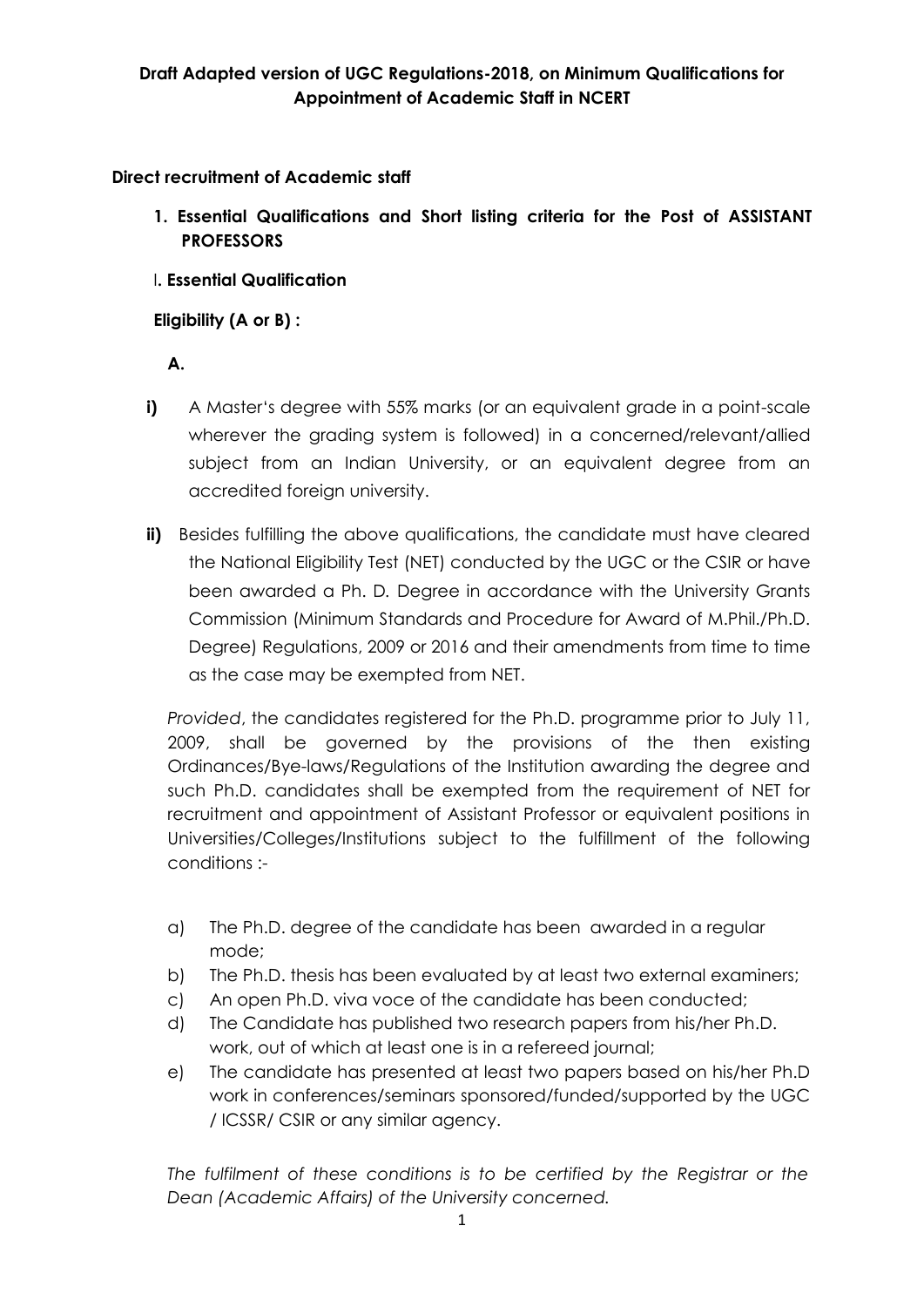Note: NET shall also not be required for such Masters Programmes in disciplines for which NET is not conducted by the UGC or CSIR.

### **OR**

**B.** The Ph.D degree has been obtained from a foreign university/institution with a ranking among top 500 in the World University Ranking (at any time) by any one of the following: (i) Quacquarelli Symonds (QS) (ii) the Times Higher Education (THE) or (iii) the Academic Ranking of World Universities (ARWU) of the Shanghai Jiao Tong University (Shanghai).

### **II. Short listing Criteria**

| S.N. | <b>Academic Record</b>                                                                                                                                                  |                        | Score                              |                                                                                                |                                    |
|------|-------------------------------------------------------------------------------------------------------------------------------------------------------------------------|------------------------|------------------------------------|------------------------------------------------------------------------------------------------|------------------------------------|
| 1.   | Graduation                                                                                                                                                              | $80\%$ & Above =<br>15 | 60% to less<br>than<br>$80\% = 13$ | 55% to less<br>than 60%<br>$=$<br>10                                                           | 45% to<br>less than<br>$55\% = 05$ |
| 2.   | Post-Graduation                                                                                                                                                         | $80\%$ & Above =<br>25 | 60% to less than<br>$80\% = 23$    | 55% (50% in case<br>of<br>SC/ST/OBC (non-<br>creamy<br>layer)/PWD)<br>to less than $60\% = 20$ |                                    |
| 3.   | M.Phil.                                                                                                                                                                 | $60\%$ & above =<br>07 |                                    | 55% to less than $60\% = 05$                                                                   |                                    |
| 4.   | Ph.D.                                                                                                                                                                   |                        | 30                                 |                                                                                                |                                    |
| 5.   | NET with JRF                                                                                                                                                            |                        | 07                                 |                                                                                                |                                    |
|      | <b>NET</b>                                                                                                                                                              |                        | 05                                 |                                                                                                |                                    |
| 6.   | <b>Research Publications (2)</b><br>marks for each research<br>publications published in<br>Peer-Reviewed or<br><b>UGC-listed Journals or</b><br><b>NCERT Journals)</b> |                        | 10                                 |                                                                                                |                                    |
| 7.   | <b>Teaching / Post Doctoral</b><br>Experience (2 marks for<br>one year each)#                                                                                           |                        | 10                                 |                                                                                                |                                    |
| 8.   | Awards                                                                                                                                                                  |                        |                                    |                                                                                                |                                    |
|      | International / National<br>Level (Awards given by<br>International<br>Organisations/<br>Government of India /                                                          |                        | 03                                 |                                                                                                |                                    |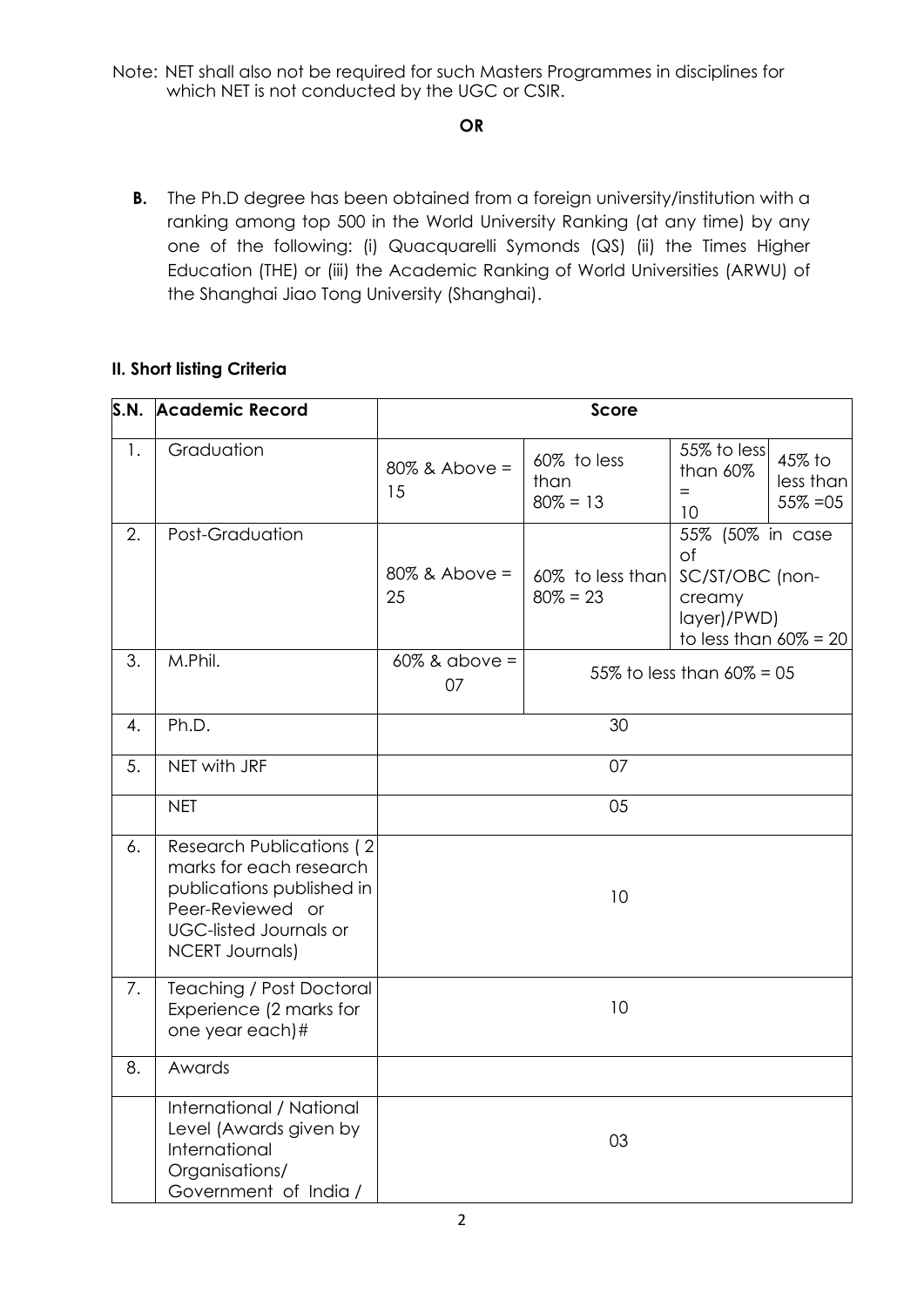| Government of India<br>recognized National<br>Level Bodies) |    |
|-------------------------------------------------------------|----|
| State-Level<br>(Awards given by State<br>Government)        | 02 |

**#** However, if the period of teaching/Post-doctoral experience is less than one year then the marks shall be reduced proportionately.

### **Note:**

| (A) | (i) $M.P\text{hil} + Ph.D$ | Maximum - 30 Marks |
|-----|----------------------------|--------------------|
|     | (ii) JRF/NET               | Maximum - 07 Marks |
|     | (iii) In awards category   | Maximum - 03 Marks |

(B) Number of candidates to be called for interview shall be decided by the NCERT.

| C |                                 |    |
|---|---------------------------------|----|
|   | Academic Score including awards | 80 |
|   | Research Publications           | 10 |
|   | <b>Teaching Experience</b>      |    |
|   |                                 |    |
|   |                                 |    |

### **2. Essential Qualifications and Criteria for Short-listing of Candidates for the Post of ASSOCIATE PROFESSOR and PROFESSOR**

### **I. Essential Qualifications**

| <b>Associate Professor</b>                                                                                                                          | Professor                                                                                                                                                                       |
|-----------------------------------------------------------------------------------------------------------------------------------------------------|---------------------------------------------------------------------------------------------------------------------------------------------------------------------------------|
| i) A good academic record,<br>with a Ph.D. Degree in the<br>concerned/ allied/ relevant<br>disciplines.                                             | i) An eminent scholar having a Ph.D.<br>degree in the concerned /allied<br>/relevant discipline,<br>and<br>published work of high quality,<br>actively engaged in research with |
| ii) A Master's Degree with at<br>least 55% marks (or<br>- an<br>equivalent grade in a point-<br>scale, wherever the grading<br>system is followed). | evidence of published work.<br>ii)a minimum of 10 research<br>publications in the peer-reviewed<br>or UGC-listed journals or NCERT<br>journals.                                 |
| iii) A minimum of eight years of<br>experience of teaching and /<br>research in<br><b>or</b><br>$\alpha$ n<br>academic/research position            | ii) a total research score of 120 as<br>per the criteria given in Appendix<br>II, Table 1.                                                                                      |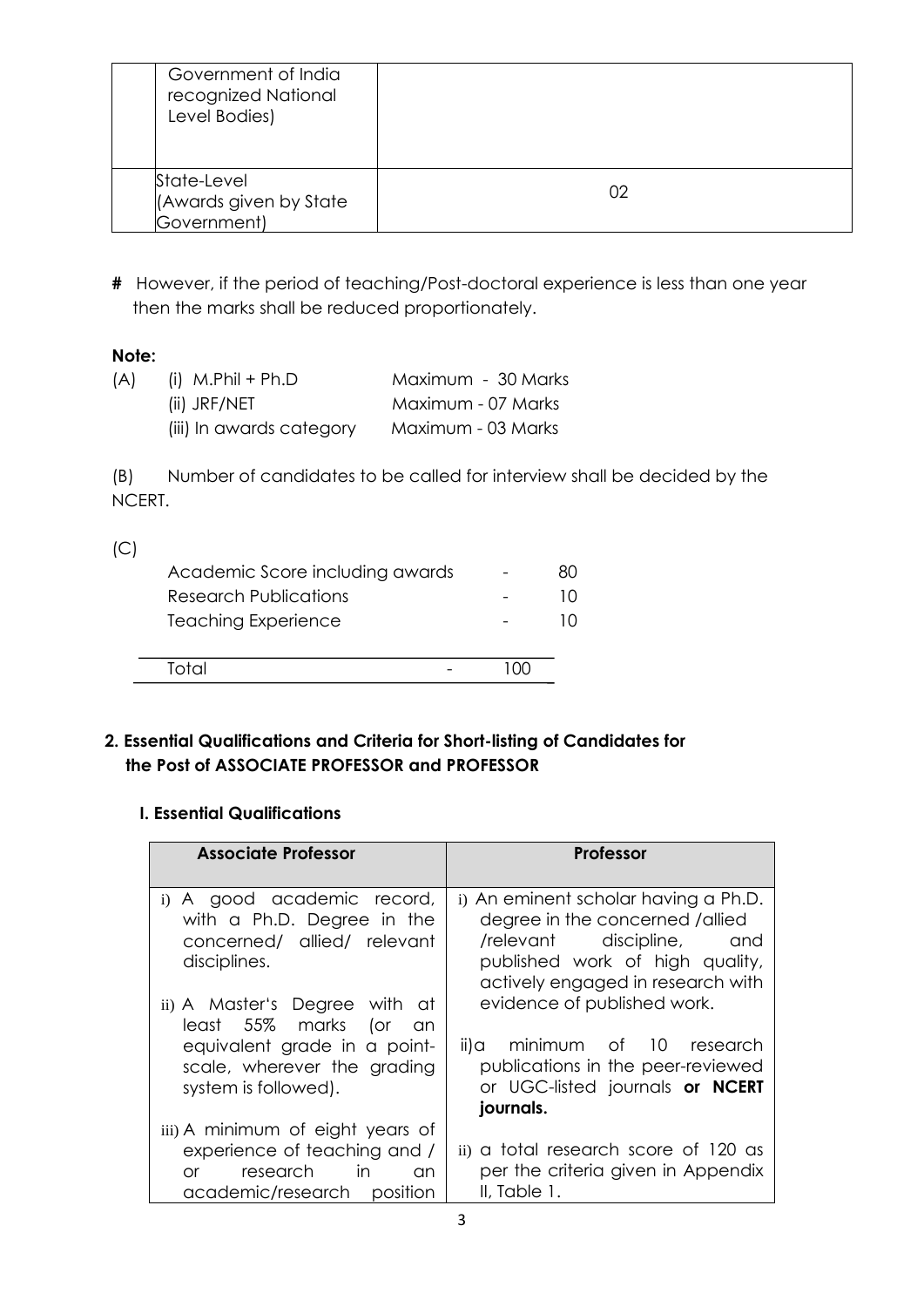| equivalent to that of Assistant<br>Professor<br>in a University,<br>College or<br>Accredited<br>Research Institution / industry.                                                                                                                     | iii) A minimum of ten years<br>Оf<br>teaching experience<br>in<br>university/college as Assistant<br>Professor/ Associate Professor /<br>Professor, and / or research                                                                                                                                                                                                                                                                                 |
|------------------------------------------------------------------------------------------------------------------------------------------------------------------------------------------------------------------------------------------------------|-------------------------------------------------------------------------------------------------------------------------------------------------------------------------------------------------------------------------------------------------------------------------------------------------------------------------------------------------------------------------------------------------------------------------------------------------------|
| minimum<br>of the contract of the contract of the contract of the contract of the contract of the contract of the contract<br>$iv)$ $\alpha$<br>seven<br>the<br>publications in<br>peer-<br>reviewed or<br>UGC-listed<br>journals or NCERT journals. | experience at equivalent level at<br>the University/National<br>Level<br>Institutions with evidence of<br>having successfully guided<br>doctoral candidate or completed                                                                                                                                                                                                                                                                               |
| v) a total research score of<br>Seventy five (75) as per the<br>criteria given in Appendix II,<br>Table 1.                                                                                                                                           | 3 research projects.<br><b>OR</b><br>outstanding professional,<br>An.<br>having a Ph.D. degree in the<br>relevant /allied<br>/applied disciplines, from<br>any<br>academic institutions<br>(not<br>included in above) / industry, who<br>has made significant contribution<br>to the knowledge<br>in<br>the<br>allied/ relevant<br>concerned/<br>discipline, supported<br>by<br>documentary evidence<br>provided he/she has ten years'<br>experience. |

# **II. Short listing Criteria for Associate Professor and Professor**

| S.N. | <b>Academic Record</b> |                        | <b>Score</b>                       |                                                                                                |                                    |
|------|------------------------|------------------------|------------------------------------|------------------------------------------------------------------------------------------------|------------------------------------|
| 1.   | Graduation             | $80\%$ & Above =<br>15 | 60% to less<br>than<br>$80\% = 13$ | 55% to less<br>than $60\%$<br>10                                                               | 45% to<br>less than<br>$55\% = 05$ |
| 2.   | Post-Graduation        | $80\%$ & Above =<br>25 | 60% to less than<br>$80\% = 23$    | 55% (50% in case<br>of<br>SC/ST/OBC (non-<br>creamy<br>layer)/PWD)<br>to less than $60\% = 20$ |                                    |
| 3.   | M.Phil.                | $60\%$ & above =<br>07 |                                    | 55% to less than $60\% = 05$                                                                   |                                    |
| 4.   | Ph.D.                  |                        | 30                                 |                                                                                                |                                    |
| 5.   | NET with JRF           |                        | 07                                 |                                                                                                |                                    |
|      | <b>NET</b>             |                        | 05                                 |                                                                                                |                                    |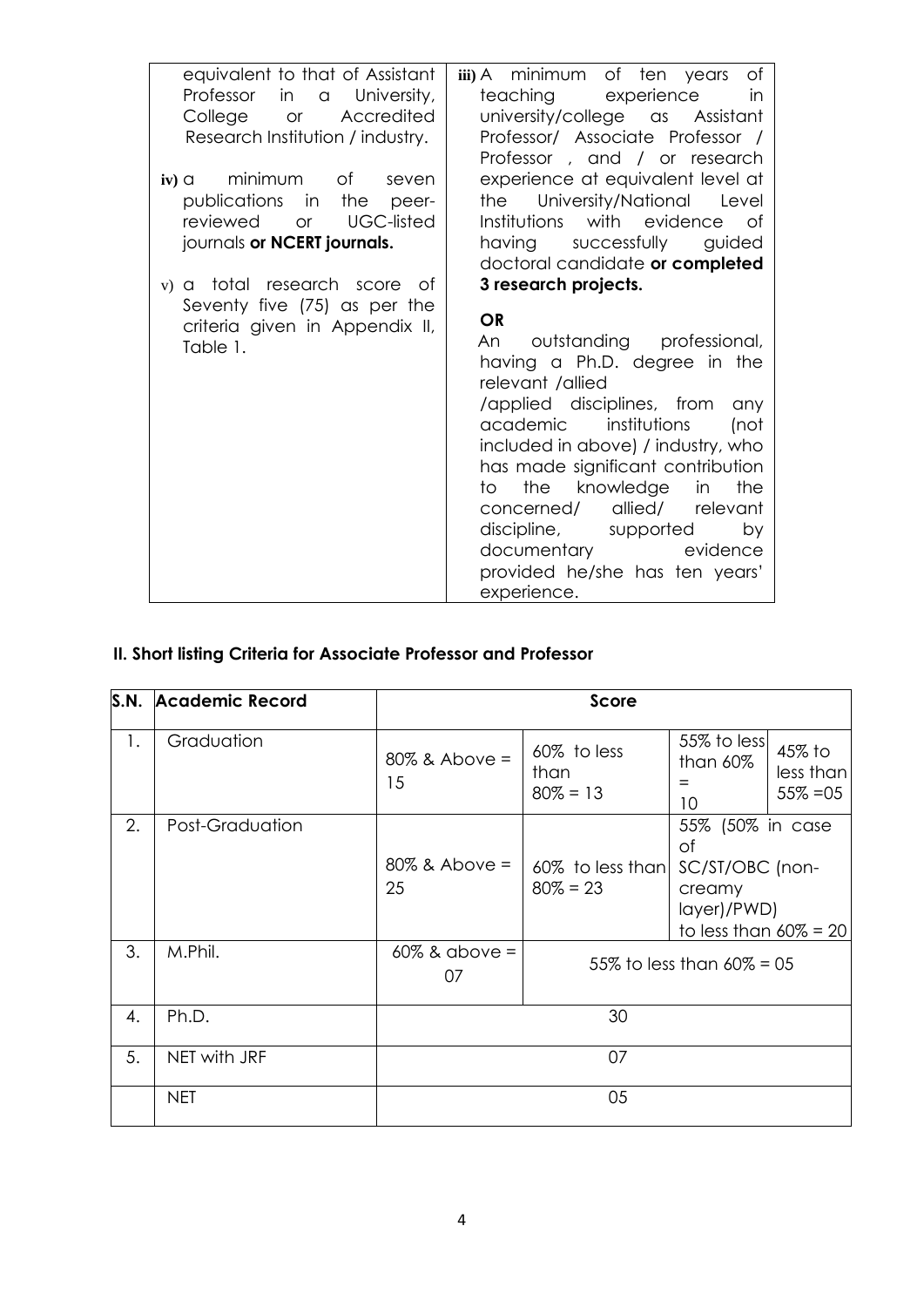| 6. | Research Publications (2)<br>marks for each research<br>publications published in<br>Peer-Reviewed or<br><b>UGC-listed Journals or</b><br><b>NCERT Journals)</b>              | 10 <sup>°</sup> |
|----|-------------------------------------------------------------------------------------------------------------------------------------------------------------------------------|-----------------|
| 7. | <b>Teaching / Post Doctoral</b><br>Experience (2 marks for<br>one year each)#                                                                                                 | 10 <sup>°</sup> |
| 8. | Awards                                                                                                                                                                        |                 |
|    | International / National<br>Level (Awards given by<br>International<br>Organisations/<br>Government of India /<br>Government of India<br>recognized National<br>Level Bodies) | 03              |
|    | State-Level<br>(Awards given by State<br>Government)                                                                                                                          | 02              |

**#** However, if the period of teaching/Post-doctoral experience is less than one year then the marks shall be reduced proportionately.

### **Note:**

| (A) | (i) $M.P$ hil + Ph.D     | Maximum - 30 Marks |
|-----|--------------------------|--------------------|
|     | (ii) JRF/NET             | Maximum - 07 Marks |
|     | (iii) In awards category | Maximum - 03 Marks |

(B) Number of candidates to be called for interview shall be decided by the NCERT.

 $(C)$ 

|                       | Academic Score including awards | 80. |
|-----------------------|---------------------------------|-----|
| Research Publications |                                 |     |
| Teaching Experience   |                                 |     |
|                       |                                 |     |
| Total                 |                                 |     |

### **3. Essential Qualifications and Criteria for Short-listing of Candidates for the Post of SENIOR PROFESSOR**

### **I. Essential Qualification**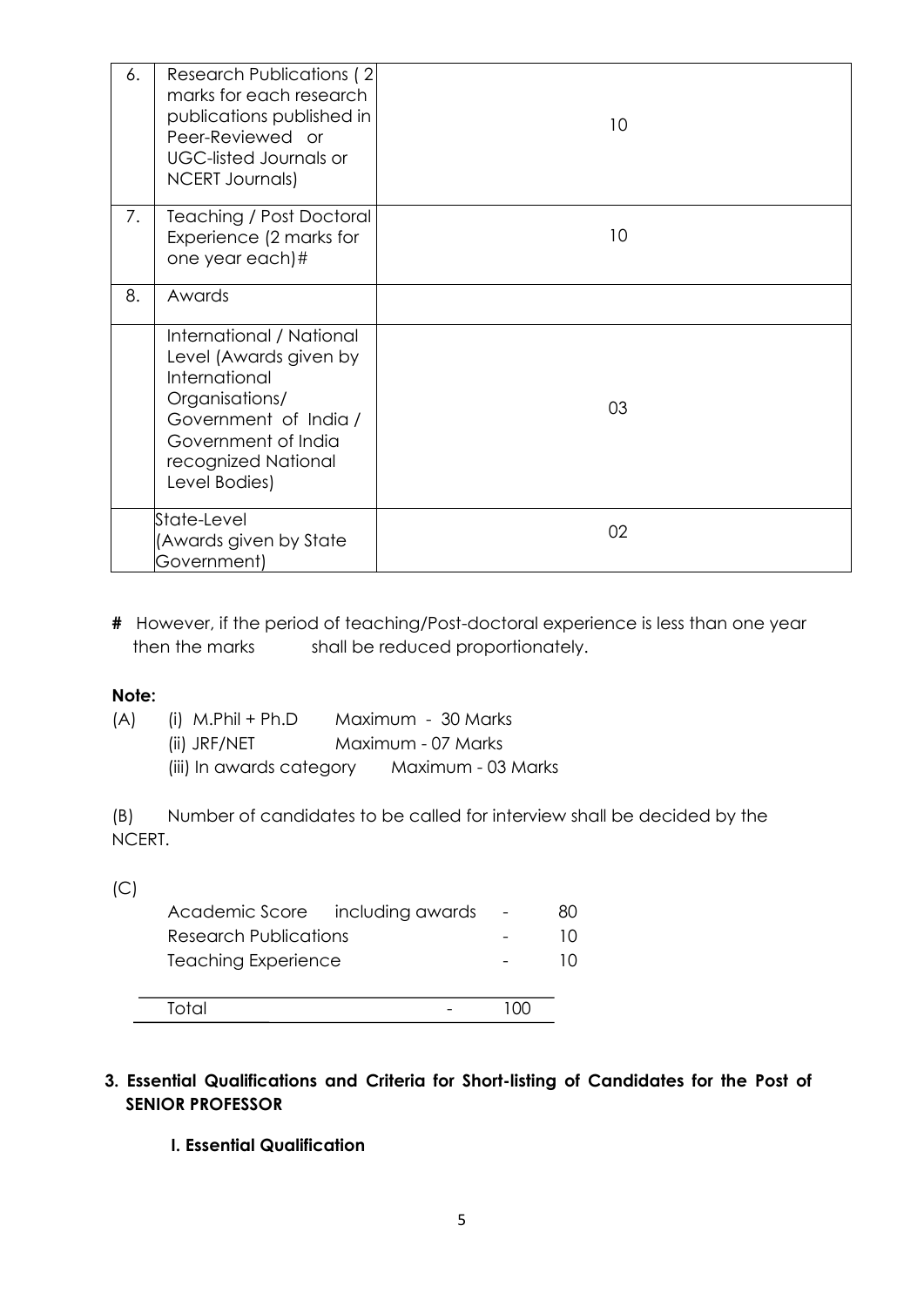- i) An eminent scholar with good track record of high-quality research publications in Peer-reviewed or UGC- listed journals or NCERT journals, significant research contribution to the discipline, and engaged in research supervision or completed research projects
- ii) A minimum of ten years of teaching/research experience as Professor or an equivalent grade in a University, College or an institute of national level.

### **II. Selection Criteria**

The selection shall be based on academic achievements, favourable review from three eminent subject experts who are not less than the rank of Senior Professor or a Professor of at least ten years experience.

The selection shall be based on ten best publications in the Peer-reviewed or UGC -listed journals or **NCERT journals** and award of Ph.D degrees to at least two candidates under his/her supervision **or completed 3 research Projects**  during the last 10 years and interaction with the Selection Committee constituted as per the UGC Regulations.

### **4. Recruitment rules for the post of Principal**

Pay Scale: Rs.37,400-67,000 with AGP- Rs.10, 000/- (Revised to Academic Level 14 of Pay Matrix with rationalized entry level of Rs. 1,44,200/-)

### **Essential Qualifications:**

(i) A Master's Degree with at least 55% marks (or an equivalent grade in a point scale wherever grading system is followed) by a recognized University.

(ii) A Ph.D Degree in a relevant discipline(s) with evidence of published work and research guidance or completed three research projects.

(iii) Professor with a total experience of fifteen years of teaching/research/administration in Universities in positions such as Assistant Professor, Associate Professor or Professor or equivalent in Colleges and other institutions of higher education.

(iv) A total research score of 120 as per the criteria given in Appendix II, Table 1 for direct recruitment of Professors.

### **Desirable:**

Degree/P.G. Diploma in the field of education/ educational administration.

### **Age:**

The applicant should not be more than 60 years of age as on closing date of receipt of application.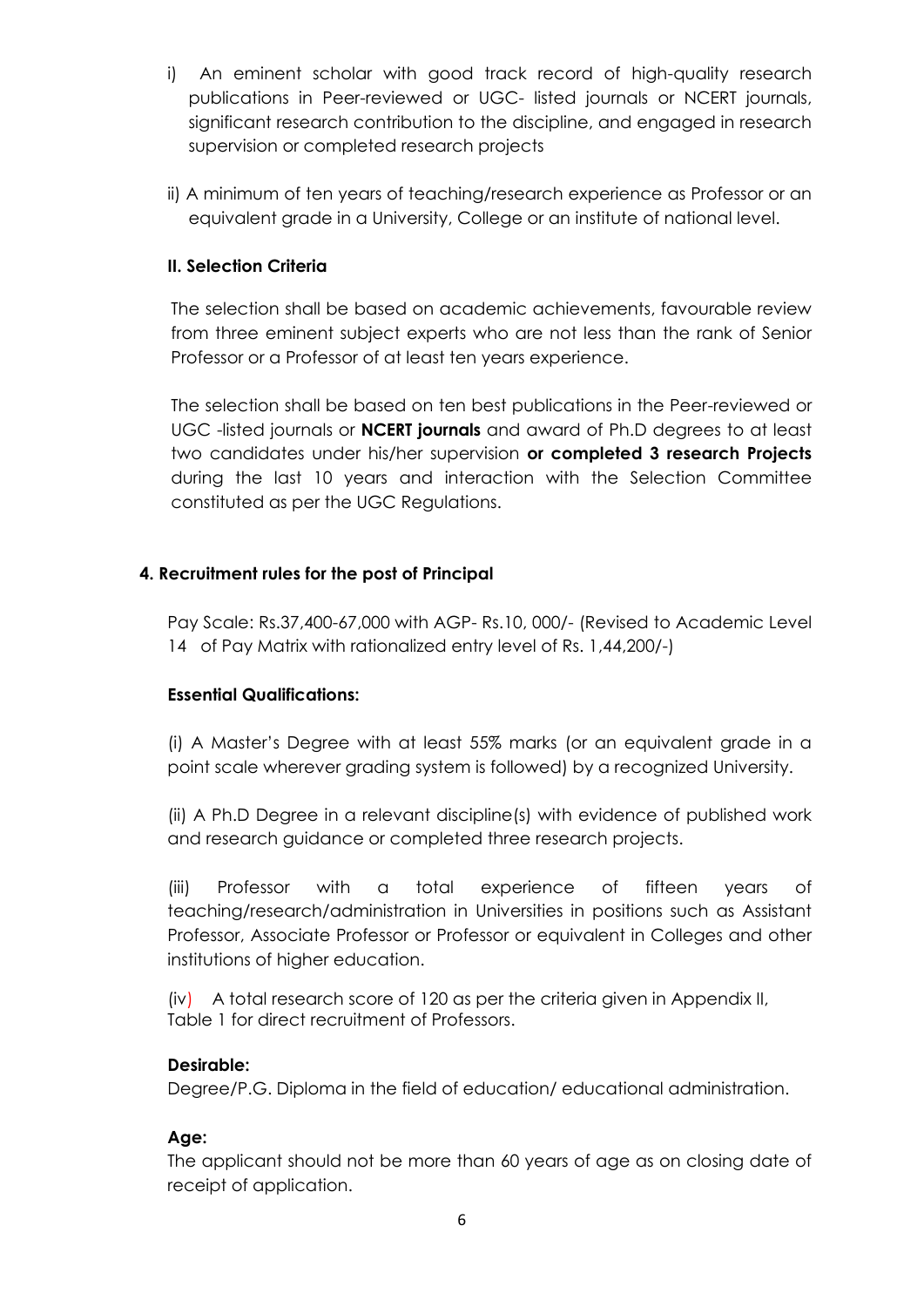### **5. Essential Qualification and Criteria for Short-listing of Candidates for the Post of Assistant Librarian**

#### **I. Essential Qualification**

- i) A Master's Degree in Library Science, Information Science or Documentation Science or an equivalent professional degree, with at least 55% marks (or an equivalent grade in a point –scale, wherever the grading system is followed)
- ii) A consistently good academic record, with knowledge of computerization of a library.
- iii) Besides fulfilling the above qualifications, the candidate must have cleared the National Eligibility Test (NET) conducted by the UGC, CSIR or who are or have been awarded a Ph.D*.* Degree in accordance with the University Grants Commission (Minimum Standards and Procedure for Award of M.Phil./Ph.D. Degree) Regulations, 2009 or 2016 and their amendments from time to time as the case may be:

*Provided* that the, candidates registered for the Ph.D. degree prior to July 11, 2009, shall be governed by the provisions of the then existing Ordinances / Bye-laws / Regulations of the Institution awarding the degree, and such Ph.D. candidates shall be exempted from the requirement of NET for recruitment and appointment of Assistant Professor or equivalent positions in Universities/Colleges / Institutions subject to the fulfillment of the following conditions:-

- a) The Ph.D. degree of the candidate has been awarded in the regular mode
- b) The Ph.D. thesis has been evaluated by at least two external examiners;
- c) Open Ph.D. viva voce of the candidate has been conducted;
- d) The candidate has published two research papers from his/her Ph.D. work out of which at least one is in a refereed journal;
- e) The candidate has presented at least two papers based on his/her Ph.D work in conferences/seminars sponsored /funded/supported by the UGC/ICSSR/CSIR or any similar agency.

Note:

- *(i) The fulfilment of these conditions is to be certified by the Registrar or the Dean (Academic Affairs) of the University concerned.*
- (ii) NET shall also not be required for candidates in such Master's Programmes for which NET/ is not conducted by the UGC or CSIR

#### **II. Short listing Criteria**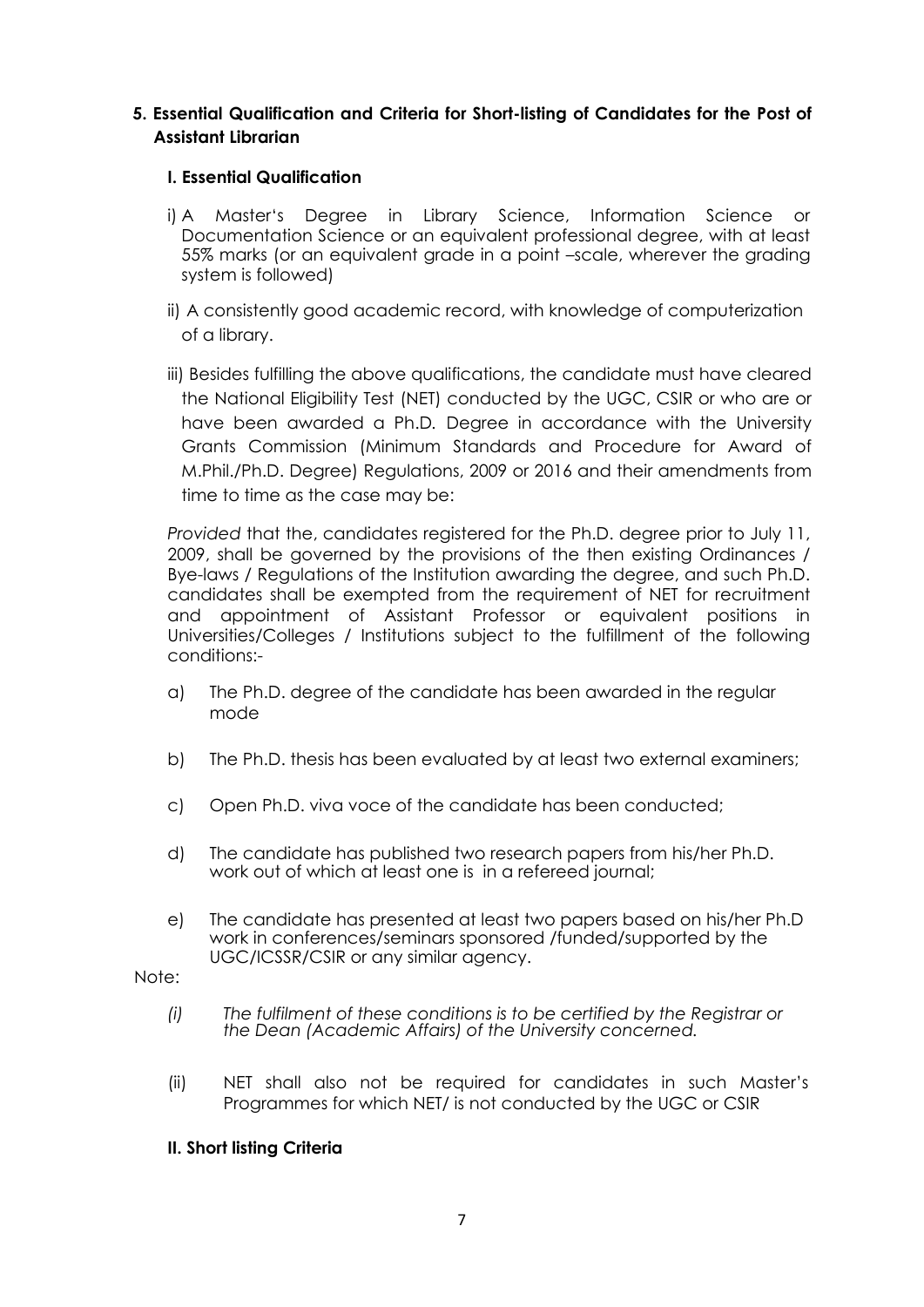| S.N. | <b>Academic Record</b>                                                                                                                                                        |                        | Score                              |                                                                                                |                                    |
|------|-------------------------------------------------------------------------------------------------------------------------------------------------------------------------------|------------------------|------------------------------------|------------------------------------------------------------------------------------------------|------------------------------------|
| 1.   | Graduation                                                                                                                                                                    | $80\%$ & Above =<br>15 | 60% to less<br>than<br>$80\% = 13$ | 55% to less<br>than 60%<br>$=$<br>10                                                           | 45% to<br>less than<br>$55\% = 05$ |
| 2.   | Post-Graduation                                                                                                                                                               | $80\%$ & Above =<br>25 | 60% to less than<br>$80\% = 23$    | 55% (50% in case<br>of<br>SC/ST/OBC (non-<br>creamy<br>layer)/PWD)<br>to less than $60\% = 20$ |                                    |
| 3.   | M.Phil.                                                                                                                                                                       | $60\%$ & above =<br>07 |                                    | 55% to less than $60\% = 05$                                                                   |                                    |
| 4.   | Ph.D.                                                                                                                                                                         |                        | 30                                 |                                                                                                |                                    |
| 5.   | NET with JRF                                                                                                                                                                  |                        | 07                                 |                                                                                                |                                    |
|      | <b>NET</b>                                                                                                                                                                    |                        | 05                                 |                                                                                                |                                    |
| 6.   | <b>Research Publications (2)</b><br>marks for each research<br>publications published in<br>Peer-Reviewed or<br><b>UGC-listed Journals or</b><br><b>NCERT Journals)</b>       |                        | 10                                 |                                                                                                |                                    |
| 7.   | Experience in Teaching /<br>Assistant Librarian/Post<br>Doctoral (2 marks for<br>one year each)#                                                                              |                        | 10                                 |                                                                                                |                                    |
| 8.   | Awards                                                                                                                                                                        |                        |                                    |                                                                                                |                                    |
|      | International / National<br>Level (Awards given by<br>International<br>Organisations/<br>Government of India /<br>Government of India<br>recognized National<br>Level Bodies) |                        | 03                                 |                                                                                                |                                    |
|      | State-Level<br>(Awards given by State<br>Government)                                                                                                                          |                        | 02                                 |                                                                                                |                                    |

**#** However, if the period of teaching/Assistant Librarian/Post-doctoral experience is less than one year then the marks shall be reduced proportionately.

# **Note:**

(A) (i) M.Phil + Ph.D Maximum - 30 Marks (ii) JRF/NET Maximum - 07 Marks (iii) In awards category Maximum - 03 Marks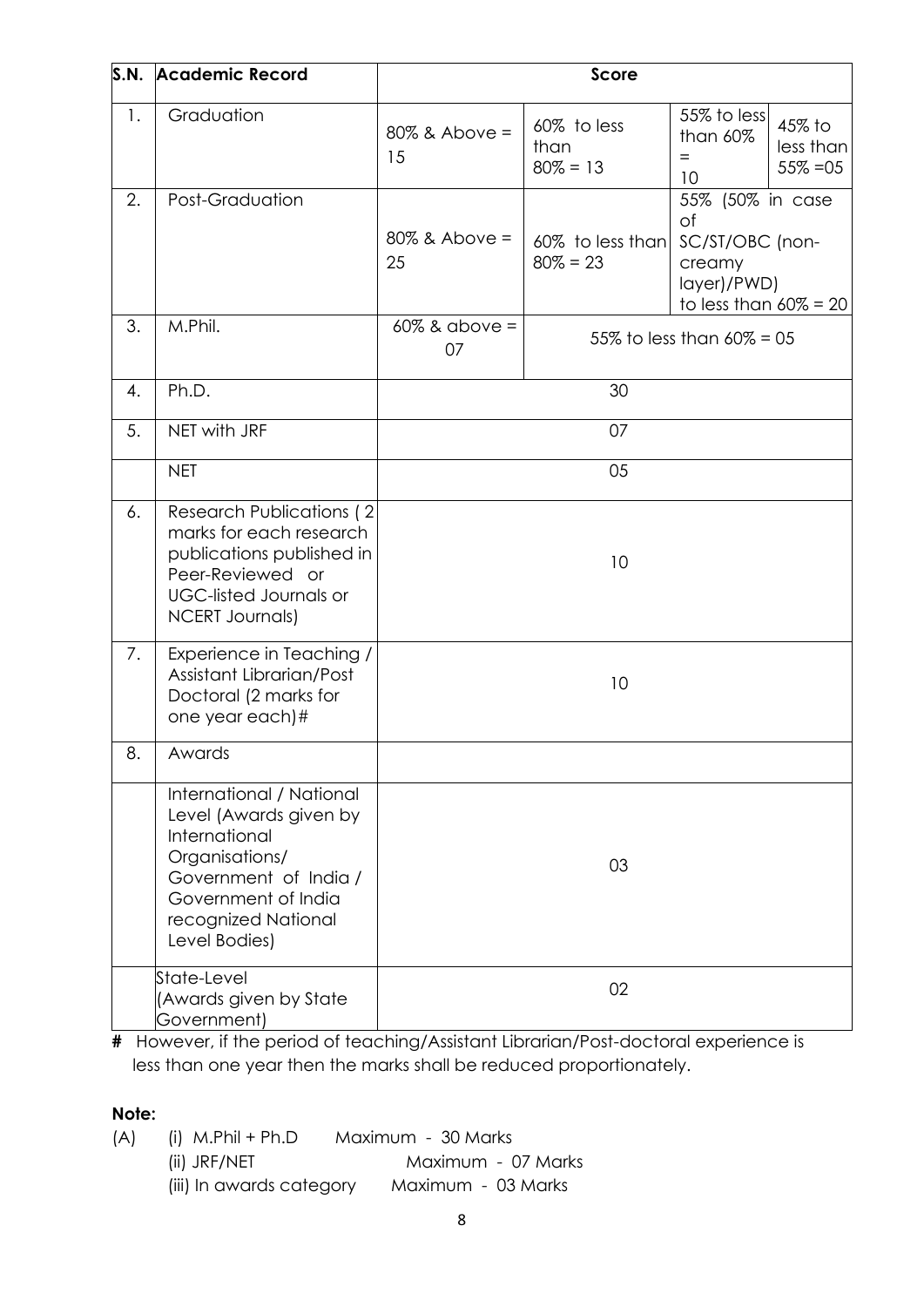(B) Number of candidates to be called for interview shall be decided by the NCERT.

|                            | Academic Score including awards | 80 |
|----------------------------|---------------------------------|----|
| Research Publications      |                                 |    |
| <b>Teaching Experience</b> |                                 |    |
|                            |                                 |    |
| Total                      |                                 |    |
|                            |                                 |    |

### **6. Essential Qualification and Criteria for Short-listing of Candidates for the Post of Deputy Librarian**

### **I. Essential Qualification**

 $(C)$ 

- i) A Master's Degree in library science/information science/documentation science, with at least 55% marks or an equivalent grade in a point –scale, wherever grading system is followed.
- ii) Eight years experience as an Assistant University Librarian/College Librarian.
- iii) Evidence of innovative library services including integration of ICT in library.
- iv) A Ph.D. Degree in library science/ Information science / Documentation Science/Archives and manuscript keeping/computerization of library.

### **II. Short listing Criteria**

| S.N. | <b>Academic Record</b> |                        | <b>Score</b>                       |                                                                                                |                                    |
|------|------------------------|------------------------|------------------------------------|------------------------------------------------------------------------------------------------|------------------------------------|
| 1.   | Graduation             | $80\%$ & Above =<br>15 | 60% to less<br>than<br>$80\% = 13$ | 55% to less<br>than 60%<br>10                                                                  | 45% to<br>less than<br>$55\% = 05$ |
| 2.   | Post-Graduation        | $80\%$ & Above =<br>25 | 60% to less than<br>$80\% = 23$    | 55% (50% in case<br>of<br>SC/ST/OBC (non-<br>creamy<br>layer)/PWD)<br>to less than $60\% = 20$ |                                    |
| 3.   | M.Phil.                | $60\%$ & above =<br>07 | 55% to less than $60\% = 05$       |                                                                                                |                                    |
| 4.   | Ph.D.                  | 30                     |                                    |                                                                                                |                                    |
| 5.   | NET with JRF           | 07                     |                                    |                                                                                                |                                    |
|      | <b>NET</b>             |                        | 05                                 |                                                                                                |                                    |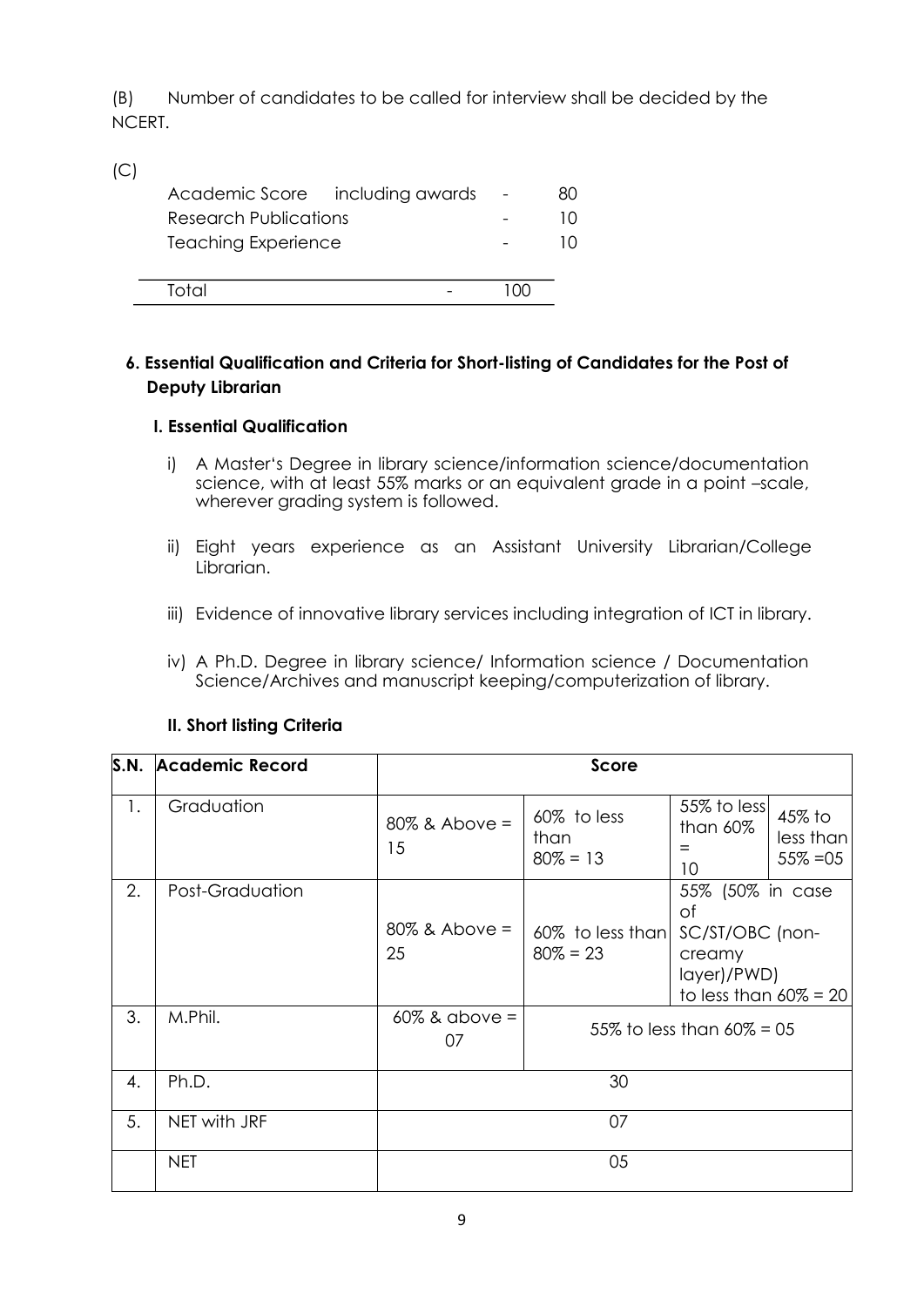| 6. | Research Publications (2)<br>marks for each research<br>publications published in<br>Peer-Reviewed or<br><b>UGC-listed Journals or</b><br><b>NCERT Journals)</b>              | 10              |
|----|-------------------------------------------------------------------------------------------------------------------------------------------------------------------------------|-----------------|
| 7. | Experience in Teaching /<br>Assistant Librarian/Post<br>Doctoral (2 marks for<br>one year each)#                                                                              | 10 <sup>°</sup> |
| 8. | Awards                                                                                                                                                                        |                 |
|    | International / National<br>Level (Awards given by<br>International<br>Organisations/<br>Government of India /<br>Government of India<br>recognized National<br>Level Bodies) | 03              |
|    | State-Level<br>(Awards given by State<br>Government)                                                                                                                          | 02              |

**#** However, if the period of teaching/Assistant Librarian/Post-doctoral experience is less than one year then the marks shall be reduced proportionately.

### **Note:**

| (A) | (i) $M.P\text{hil} + Ph.D$ | Maximum - 30 Marks |
|-----|----------------------------|--------------------|
|     | (ii) JRF/NET               | Maximum - 07 Marks |
|     | (iii) In awards category   | Maximum - 03 Marks |

(B) Number of candidates to be called for interview shall be decided by the NCERT.

 $(C)$ 

|                            | Academic Score including awards - | 80 |
|----------------------------|-----------------------------------|----|
| Research Publications      |                                   | 10 |
| <b>Teaching Experience</b> |                                   |    |
|                            |                                   |    |
| Total                      |                                   |    |

### **Constitution of Selection Committee and Guidelines on Selection Procedure**

### **1. Selection Committee of Assistant Professor/Assistant Librarian**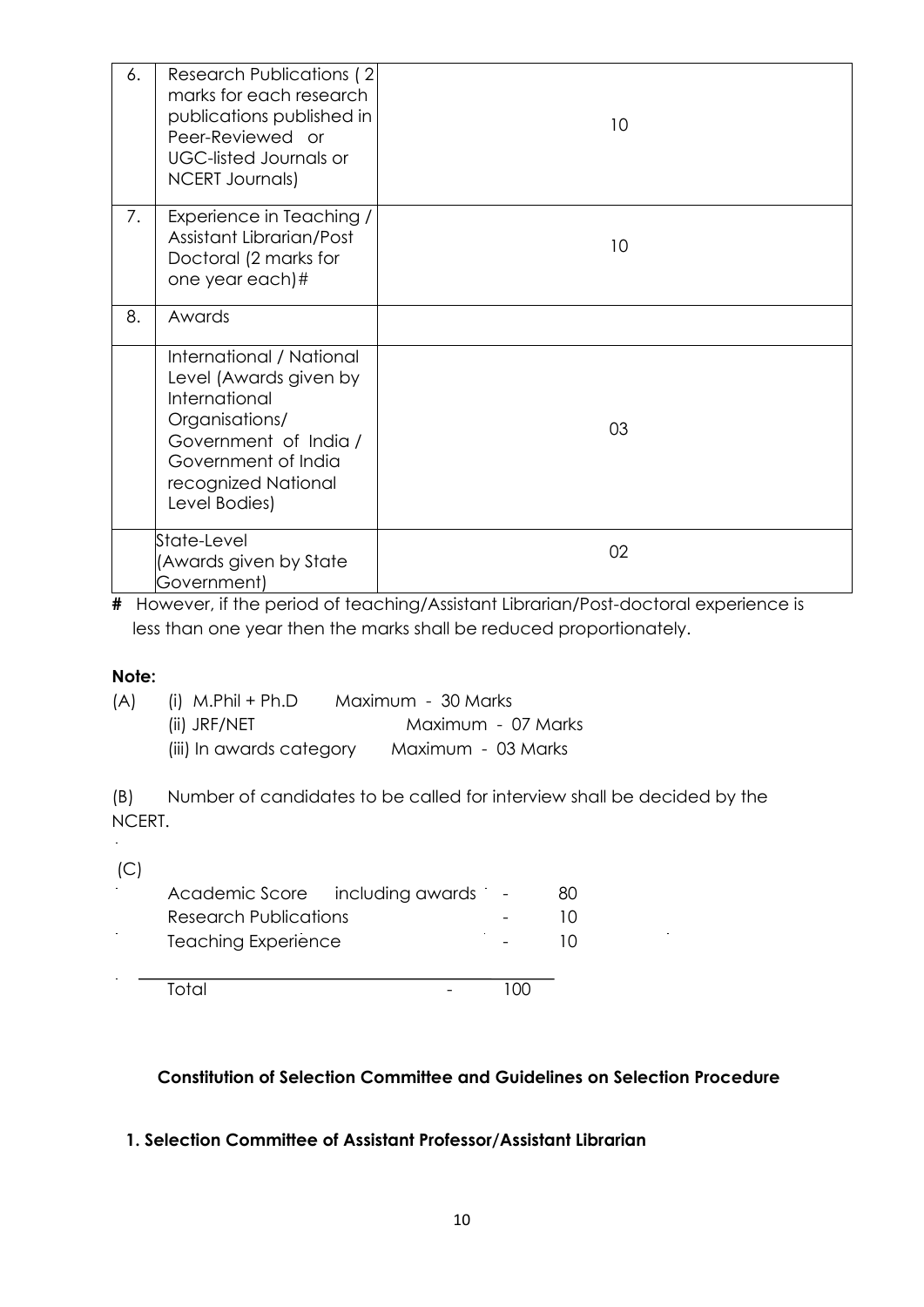i) Director or his/her nominee, who has at least ten years of experience as

Professor shall be the Chairperson of the Committee.

ii) An academician not below the rank of Professor to be nominated by the President of the Council

iii) Three experts in the subject concerned nominated by the Director out of the panel of names approved by the relevant statutory body of the council.

iv) Dean

v) Head/Chairperson of the Department concerned.

vi) An academician representing SC/ST/OBC/Minority/Women/Differently-abled categories to be nominated by the Director, if any of the candidates from any of these categories is an applicant and if any of the above members of the selection committee does not belong to that category.

Note: Four members, including two outside subject experts, shall constitute the quorum.

#### **2. Selection Committee of Associate Professor/ Deputy Librarian**

- i. Director or his/her nominee, who has at least ten years of experience as Professor, shall be the Chairperson of the Committee.
- ii. An academician not below the rank of Professor to be nominated by the President of the Council, wherever applicable.
- iii. Three experts in the subject/field concerned nominated by the Director, out of the panel of names approved by the relevant statutory body of the council.
- iv. Dean
- v. Head/Chairperson of the Department.
- vi. An academician representing SC/ST/OBC/ Minority / Women / Differently-abled categories, if any of candidates belonging to any of these categories is the applicant, to be nominated by the Director, if any of the above members of the selection committee does not belong to that category.

Note: At least four members, including two outside subject experts, shall constitute the quorum

### **3. Selection Committee of Professor/Principal/Librarian**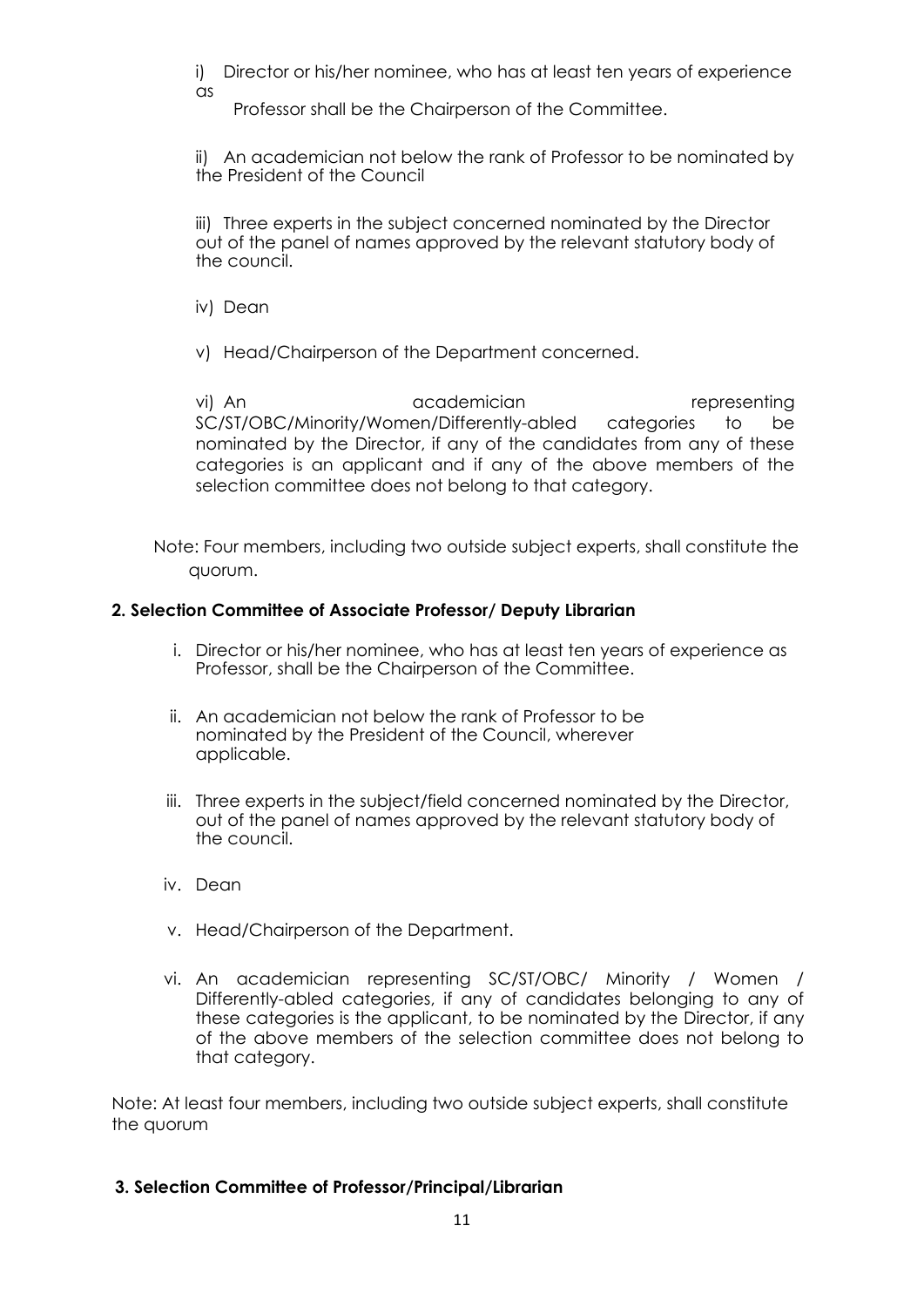- i). Director who shall be the Chairperson of the Committee.
- ii) An academician not below the rank of Professor to be nominated by the President of the Council, wherever applicable.
- iii) Three experts in the subject/field concerned to be nominated by the Director out of the panel of names approved by the relevant statutory body of the council.
- iv) Dean
- v) Head/Chairperson of the Department.
- vi) An academician belonging to the SC/ST/OBC/ Minority / Women / Differently-abled categories, if any of the candidates representing these categories is the applicant, to be nominated by the Director, if any of the above members of the selection committee does not belong to that category.

Note: At least four members, including two outside subject experts, shall constitute the quorum.

### **4. Selection Committee of Senior Professor**

- i) Director who shall be the Chairperson of the Committee.
- ii) An academician not below the rank of Senior Professor/Professor with minimum ten years experience who is the nominee of the President of the Council, wherever applicable.
- iii) Three experts not below the rank of a Senior Professor/Professor with a minimum of ten years' experience in the subject/field concerned nominated by the Director out of the panel of names approved by the relevant statutory body of the council.
- iv) Dean (not below the rank of Senior Professor/Professor with minimum ten years experience) of the faculty, wherever applicable.
- v) Head/Chairperson (not below the rank of Senior Professor/Professor with minimum ten years experience) or Senior-most Professor (not below the rank of Senior Professor/Professor, with a minimum of ten years' experience) of the Department/School.
- vi) An academician (not below the rank of a Senior Professor/Professor with minimum ten years experience) representing SC/ST/OBC/ Minority / Women / Differently-abled categories, if any of candidates representing these categories is the applicant, to be nominated by the Director, if any of the above members of the selection committee do not belong to that category.

Note: Four members, including two outside subject experts, shall constitute the quorum.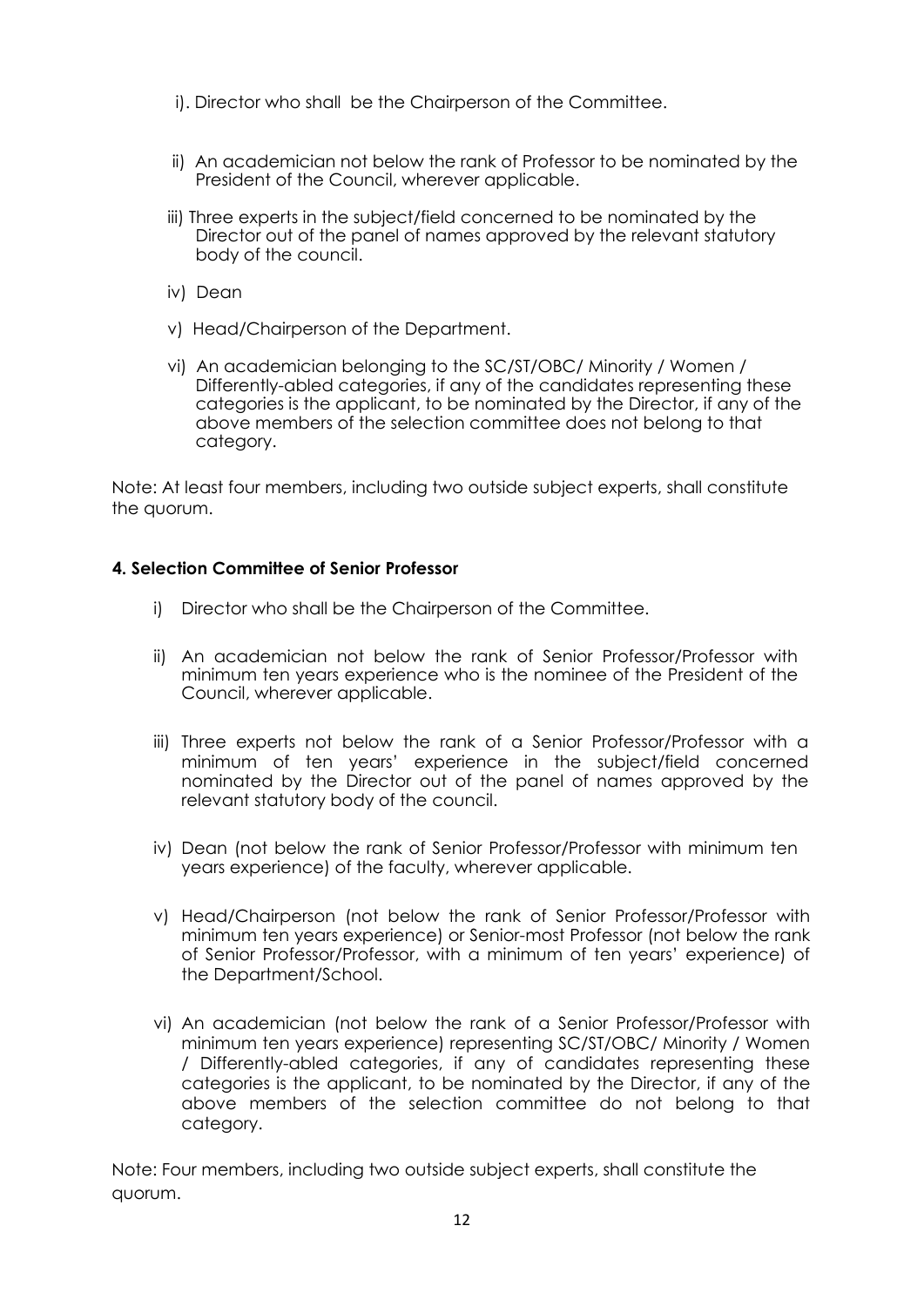### **CAREER ADVANCEMENT SCHEME (CAS) FOR FACULTY**

### **STAGES OF PROMOTION**

### **1. Assistant Professor (Academic Level 10) to Assistant Professor (Senior Scale/Academic Level 11)**

#### **Eligibility:**

- II. An Assistant Professor who has completed four years of service with a Ph.D. degree or five years of service with a M.Phil. / PG Degree in Professional Courses, such as LLM, M.Tech, M.V.Sc.and M.D., or six years of service in case of those without a Ph.D./M.Phil./ PG Degree in a Professional course and satisfies the following conditions:
- III. Attended one Orientation course of 21 days duration on teaching methodology;
- IV. Any one of the following: Completed Refresher/ Research Methodology Course/ Workshop/ Syllabus Up-gradation Workshop/ Training Teaching-Learning-Evaluation, Technology Programmes/ Faculty Development Programmes of at least one week (5 days) duration, or taken one MOOCs course (with e-certification) or development of e-contents in four-quadrants / MOOC's course during the assessment period; and
- V. Published one research publication in the peer-reviewed journals or UGClisted journals or **NCERT journals** during assessment period.

### **CAS Promotion Criteria:**

An individual shall be promoted if;

- I. He/she gets a 'satisfactory' or 'good' grade in the annual performance assessment reports of at least three/four/five of the last four/five/six years of the assessment period as the case may be (as provided in **Appendix I, Table 1**), and;
- II. The promotion is recommended by the screening-cum evaluation committee.

### **2. Assistant Professor (Senior Scale/Academic Level 11) to Assistant Professor (Selection Grade/Academic Level 12)**

### **Eligibility:**

i) Assistant Professors who has completed five years of service in Academic Level 11/Senior Scale.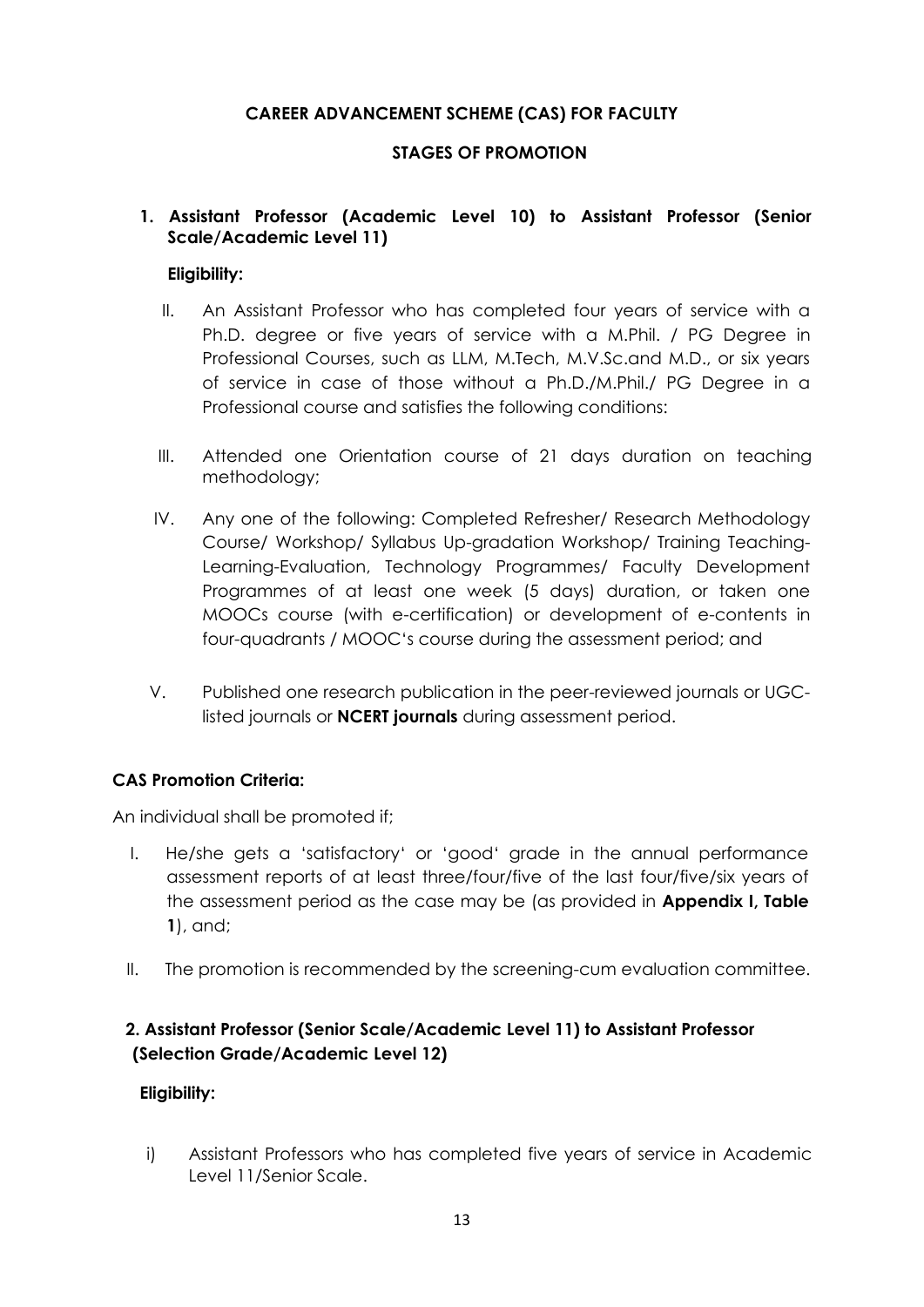ii) A Ph.D. Degree in the subject relevant/allied/relevant discipline.

Has done any two of the following in the last five years of Academic Level 11/Senior Scale: Completed a course / programme from amongst the categories of Refresher Courses/Research Methodology/ Workshops/ Syllabus Up-gradation Workshop/ Teaching-Learning-Evaluation/ Technology Programmes / Faculty Development Programme of at least two weeks (ten days) duration (or completed two courses of at least one week (five days) duration in lieu of every single course/programme of at least two weeks (ten days) duration), or, completed one MOOCs course in the relevant subject (with e-certification); or contribution towards the development of e-content in 4-quadrant (at least one quadrant) minimum of 10 modules of a course/contribution towards the development of at least 10 modules of MOOCs course/ contribution towards conduct of a MOOCs course during the period of assessment.

iii) Published three research papers in the peer-reviewed journals or UGClisted journals or **NCERT journals** during assessment period.

### **CAS Promotion Criteria:**

An individual shall be promoted if;

- I. The teacher gets a 'satisfactory' or 'good' grade in the annual performance assessment reports of at least four of the last five years of the assessment period, (as prescribed in **Appendix I, Table 1**) and;
- II. The promotion is recommended by the Screening-cum-evaluation committee.

### **3. Assistant Professor (Selection Grade/Academic Level 12) to Associate Professor (Academic Level 13A)**

- I. Assistant Professor who has completed three years of service in Academic Level 12/ Selection grade.
- II. A Ph.D Degree in the subject concerned/allied/relevant discipline.
- III. Any one of the following during last three years: completed one course / programme from amongst the categories of Refresher Courses/ Research Methodology Workshops/Syllabus Up-gradation Workshop/ Teaching-Learning-Evaluation Technology Programme/ Faculty Development Programme of at least two weeks (ten days) duration (or completed two courses of at least one week (five days) duration in lieu of every single course/programme of at least two weeks (ten days) duration); or completed one MOOCs course (with ecertification); or contribution towards the development of e-content in 4-quadrant (at least one quadrant) minimum of 10 modules of a course/contribution towards development of at least 10 modules of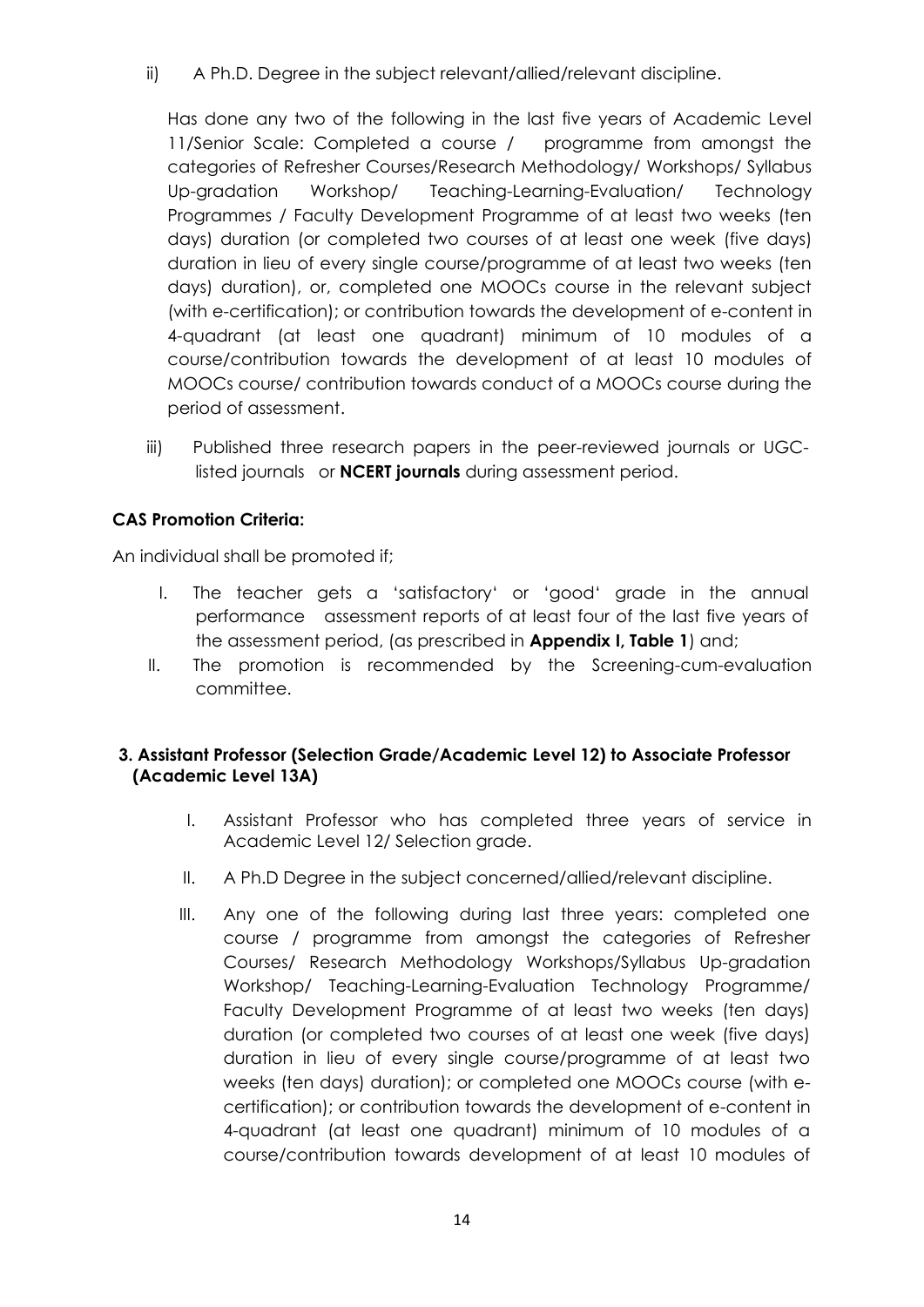MOOCs course/ contribution towards conduct of a MOOCs course during the period of assessment.

- IV. A minimum of seven publications in the peer-reviewed or UGC-listed journals or **NCERT journals** out of which three research papers should have been published during the assessment period.
- **V.** Evidence of having guided at least one Ph.D. candidate **or Completed 2 research Projects.**

### **CAS Promotion Criteria:**

An individual shall be promoted if;

- I. He/she gets a 'satisfactory' or 'good' grade in the annual performance assessment reports of at least two of the last three years of the assessment period as specified in **Appendix I, Table 1**, and has a research score of at least 70 as per **Appendix II, Table 1**.
- II. The promotion is recommended by a selection committee constituted in accordance with these Regulations.

### **4. Associate Professor (Academic Level 13A) to Professor (Academic Level 14)**

### **Eligibility:**

- i. An Associate Professor who has completed three years of service in Academic Level 13 A.
- ii. A Ph.D degree in the subject concerned/allied/relevant discipline.
- iii. A minimum of ten research publications in the peer- reviewed or UGC-listed journals or **NCERT journals** out of which three research papers should have been published during the assessment period.
- iv. Evidence of having successfully guided doctoral candidate **or Completed 3 Research Projects.**
- v. A minimum of 110 Research Score as per **Appendix II, Table 1**.

### **CAS Promotion Criteria:**

An individual shall be promoted if;

- I.He/she gets 'satisfactory' or 'good' grade in the annual performance assessment reports of at least two of the last three years of the assessment period, as per **Appendix I, Table 1**, and at least 110 research score, as per **Appendix II, Table 1**.
- II.The promotion is recommended by a selection committee constituted in accordance with these Regulations.

### **5. Professor (Academic Level 14) to Senior Professor (Academic Level 15)**

A Professor can be promoted to the post of Senior Professor under the CAS. The promotion shall be based on academic achievement, favourable review from three eminent subject -experts who are not of the rank lower than the rank of a Senior Professor or a Professor having at least ten years' of experience. The selection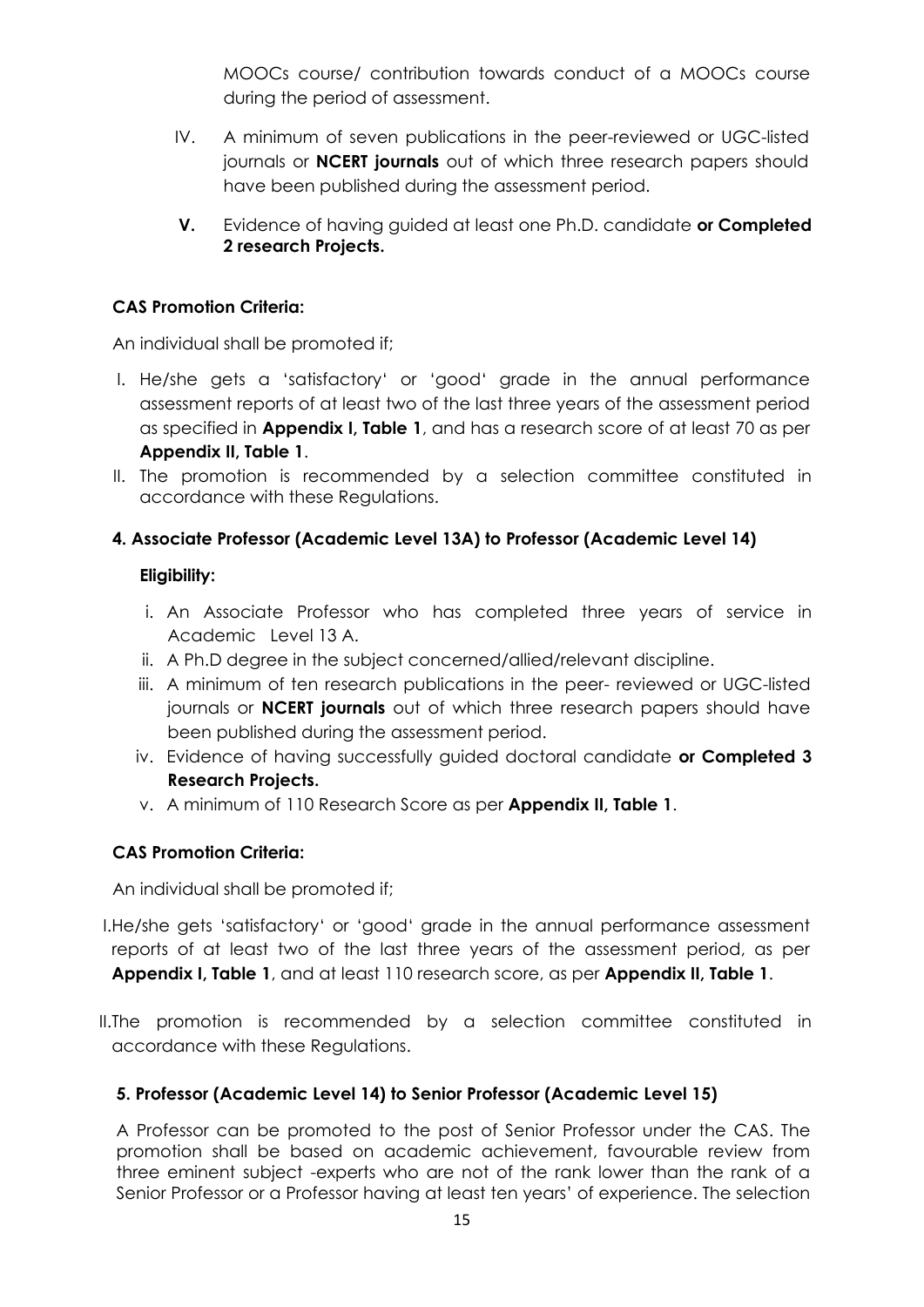shall be based on 10 best publications during the last 10 years and interaction with a Selection Committee constituted in accordance with these Regulations.

### **Eligibility**:

- I.Ten years' experience as a Professor.
- II.A minimum of ten publications in the peer-reviewed or UGC-listed journals or **NCERT journals** and Ph.D. degree has been successfully awarded to two candidates under his/her supervision **or Completed 3 Research Projects** during the assessment period.

### **Career Advancement Scheme (CAS) for Librarians**

#### **1. From Assistant Librarian (Academic level 10) Assistant Librarian (Senior Scale/Academic level 11):**

### **Eligibility:**

- i) An Assistant Librarian who is in Academic Level 10 and has completed four years of service having a Ph.D. degree in Library Science/ Information Science/ Documentation Science or an equivalent degree or five years' of experience, having at least a M.Phil.degree, or six years of service for those without a M.Phil or a Ph.D. degree.
- **ii)** He/she has attended at least one Orientation course of 21 days' duration; and
- **iii)** Training, Seminar or Workshop on automation and digitalization, maintenance and related activities, of at least 5 days, as per Appendix I, Table 2.

### **CAS Promotion Criteria:**

An Assistant Librarian may be promoted if:

- i) He/she gets a 'satisfactory' or 'good' grade in the annual performance assessment reports of at least three/four/five out of the last four/five/six years of the assessment period as the case may be as specified in Appendix I, Table 2, and
- ii) The promotion is recommended by a screening-cum-evaluation committee.

### **2. From Assistant Librarian (Senior Scale/Academic level 11) to Assistant Librarian (Selection Grade/ Academic level 12)**

### **Eligibility:**

- I. He/she has completed five years of service in that grade.
- II. He/she has done any two of the following in the last five years: **(i)**Training/Seminar/Workshop/Course on automation and digitalisation,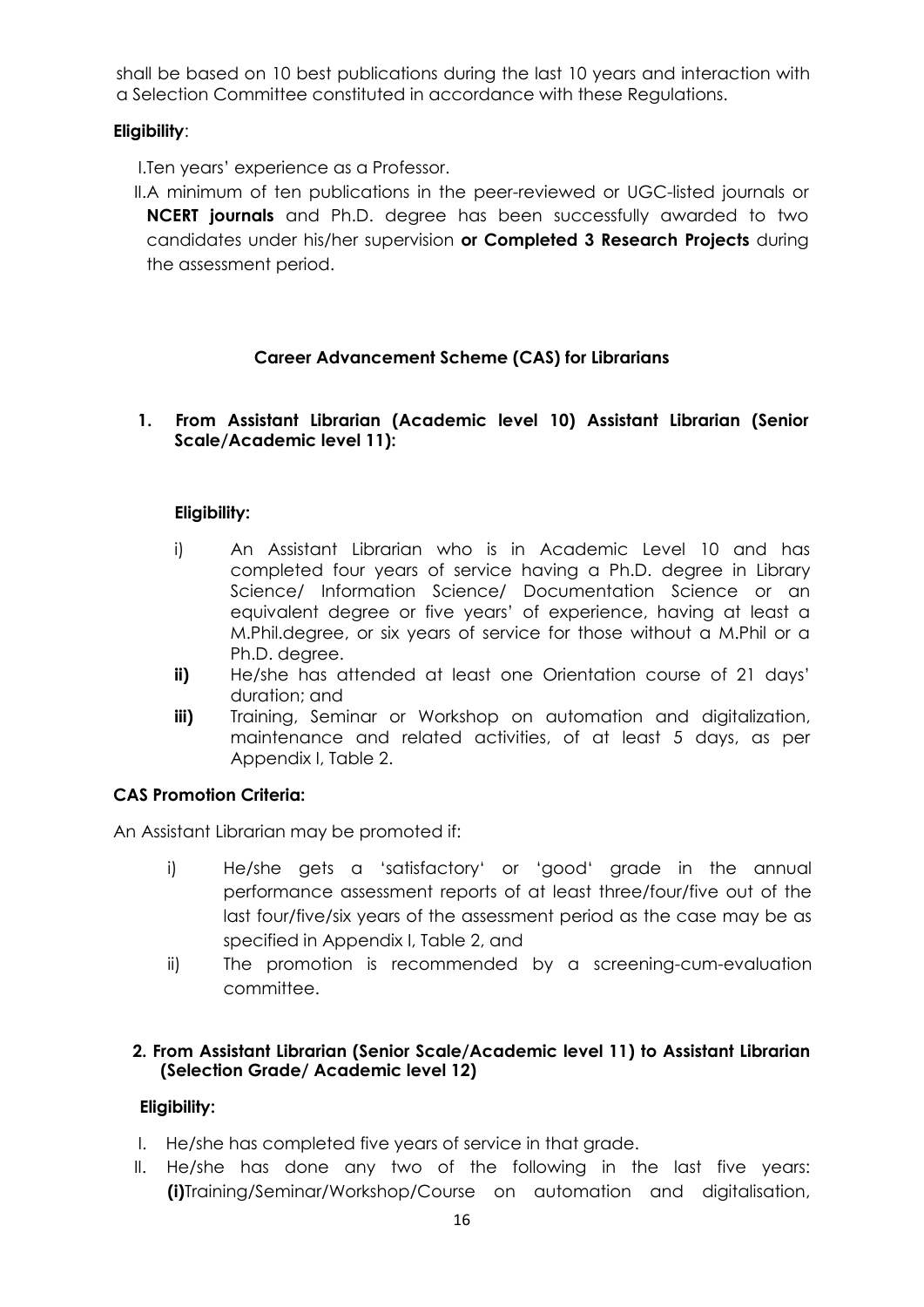**(ii)**Maintenance and other activities as per **Appendix I, Table 2** of at least two weeks (ten days) duration (or completed two courses of at least one week (five days) duration in lieu of every single course/programme of at least two weeks (ten days) duration), **(iii)** Taken/developed one MOOCs course in the relevant subject (with e-certification), or **(iv)** Library up-gradation course.

### **CAS Promotion Criteria:**

An individual shall be promoted if:

- i) He/she gets a 'satisfactory' or 'good' grade in the annual performance assessment reports of at least four out of the last five years of the assessment period, as specified in Appendix I,Table 2, and;
- ii) The promotion is recommended by a screening-cum-evaluation committee.

### **3. From Assistant Librarian (Selection Grade/Academic level 12) to Deputy Librarian (Academic Level 13A)**

- I. He/she has completed three years of service in that grade.
- II. He/she has done any one of the following in the last three years: **(i)**  Training/Seminar/Workshop/Course on automation and digitalization, **(ii)**  Maintenance and related activities as per **Appendix I, Table 2** of at least two weeks' (ten days) duration, **(iii)** Completed two courses of at least one week (five days) duration in lieu of every single course/programme of at least two weeks (ten days) duration), **(iv)** Taken/developed one MOOCs course in the relevant subject (with e-certification), and **(v)** Library up-gradation course.

### **CAS Promotion Criteria:**

An individual shall be promoted if:

- I. He/she gets a 'satisfactory' or 'good' grade in the annual performance assessment reports of at least two out of the last three years of the assessment period, as specified in **Appendix I,Table 2**; and
- II. The promotion is recommended by a Selection Committee constituted as per these Regulations on the basis of the interview performance.

### **4. From Deputy Librarian (Academic Level 13A) to Deputy Librarian (Academic Level 14):**

- I. He/she has completed three years of service in that grade.
- II. He/she has done any one of the following in the last three years: **(i)**  Training/Seminar/Workshop/Course on automation and digitalization **(ii)**  Maintenance and related activities as per **Appendix I, Table 2** of at least two weeks' (ten days) duration, **(iii)** Completed two courses of at least one week (five days) duration in lieu of every single course/programme of at least two weeks (ten days) duration), **(iv)** Taken/developed one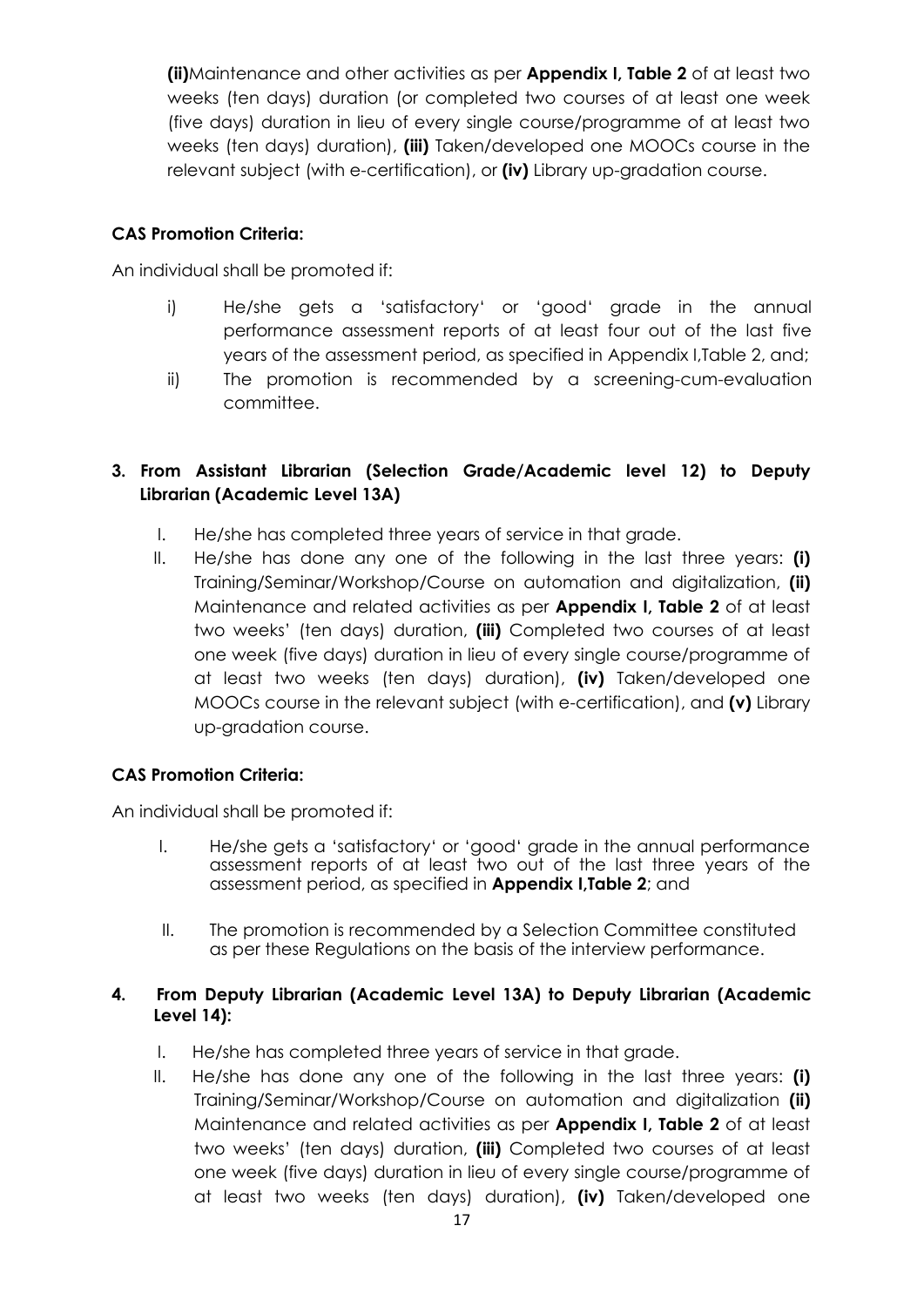MOOCs course in the relevant subject (with e-certification), and **(v)** Library up-gradation course.

- III. Evidence of innovative library services, including the integration of ICT in a library.
- IV. A Ph.D. Degree in Library Science/Information Science/Documentation /archives and Manuscript-Keeping

### **CAS Promotion Criteria:**

An individual shall be promoted if:

- I. He/she gets a 'satisfactory' or 'good' grade in the annual performance assessment reports of at least two out of the last three years of the assessment period, as specified in **Appendix I, Table 2**; and
- II. The promotion is recommended by a Selection Committee constituted as per these Regulations on the basis of the interview performance

### **Date of Eligibility for promotion under CAS**

Candidates who consider themselves eligible for assessment for promotion may apply within six months of becoming eligible for promotion under CAS. The assessment/selection process for considering the cases of the eligible faculty members will be undertaken twice in a year for the application received upto 30<sup>th</sup> June and 31<sup>st</sup> December respectively, for which NCERT shall send a general circular twice a year, inviting applications for the CAS promotions from the eligible candidates. Date of eligibility for promotion is as under:-

The candidates who apply within six months of becoming eligible for promotion under CAS, the date of their eligibility for granting benefits under CAS will be the date on which the candidates becomes eligible for promotion under CAS.

In cases where the candidate applies after six months from the date of his/her eligibility, the date of applicability of CAS will be from the date of receipt of his/her application.

In the case of candidates who are not recommended by the designated Selection Committee for promotion under CAS in their first attempt, the date of eligibility for availing benefit under CAS will be on the date on which their candidature is recommended by the Selection Committee for Promotion under CAS (the  $02<sup>nd</sup>$  time). In case there is a delay in convening the meeting of the Selection Committee, the date of applicability of CAS will be one year after the date on which the candidature was rejected for the first time, Similarly if the person is rejected a second time and so on, the date of eligibility for again being considered for promotion under CAS will be one year from the date of last rejection and so on.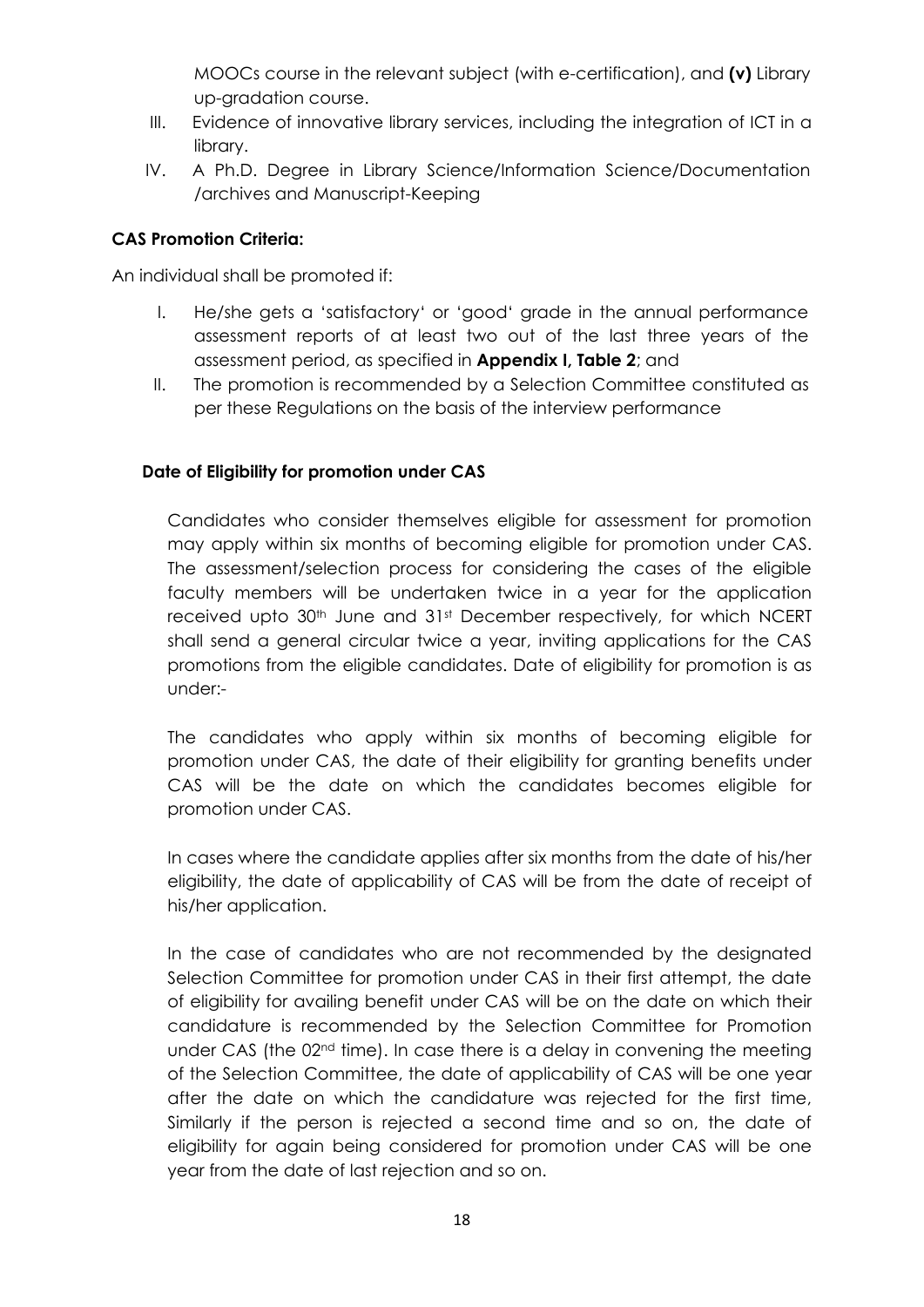### **Application Performa for promotion under CAS as per New UGC Regulations – 2018**

### **OPTION FOR UGC REGULATION-2010**

The criteria for promotions under Career Advancement Scheme laid down under New Regulations (2018) shall be effective from the date of notification of these Regulations. However, to avoid hardship to those faculty members who have already qualified or are likely to qualify shortly under the existing regulations, a choice may be given to them, for being considered for promotions under the existing Regulations. This option can be exercised only within three years from the date of notification of the UGC Regulations, 2018. The draft format of option is given here under.

The candidates willing to be considered for promotion under CAS has been allowed by the UGC upto 18.07.2018 to opt for UGC regulation 2010. The relaxation in the requirements of Academic Performance Indicators (API) based Performance Based Appraisal System (PBAS) upto the date of notification of UGC Regulations, 2018 for the promotion from one Academic Level/Grade Pay to another under CAS as provided in UGC Regulations on Minimum Qualifications for Appointment of Teachers and other Academic Staff in Universities and Colleges and Measures for the Maintenance of Standards in Higher Education 2010 and its amendments, is defined as under :

Exemption from scoring under Category I, as defined in Appendix III of said above mentioned UGC Regulations on Minimum Qualifications for Appointment of Teachers and other Academic Staff in Universities and Colleges and Measures for the Maintenance of Standards in Higher Education 2010 and its amendments including University Grants Commission (Minimum Qualifications for Appointment of Teachers and other Academic Staff in Universities and Colleges and Measures for the Maintenance of Standards in Higher Education) (4<sup>th</sup> Amendment), Regulations, 2016, for faculty and other equivalent cadre positions

Scoring in Category II and Category III for faculty and other equivalent cadre positions shall be as provided for in the UGC Regulations on Minimum Qualifications for Appointment of Teachers and other Academic Staff in Universities and Colleges and Measures for the Maintenance of Standards in Higher Education 2010 with the following combined minimum API score requirement for Category II and Category III taken together, as mentioned below.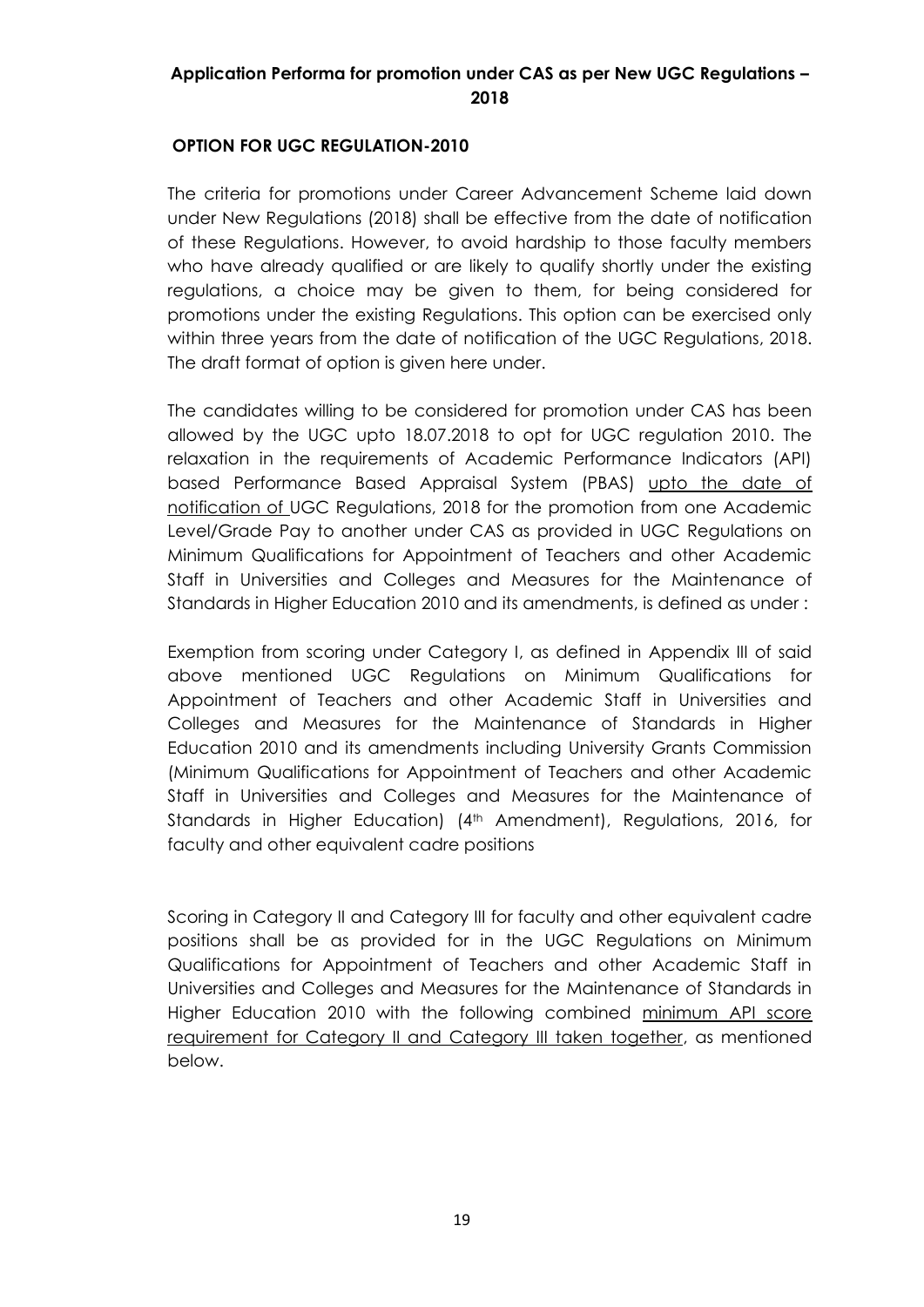#### **TABLE-A**

| S.No           |                                                            | Assistant<br>Professor<br>(Stage I/AGP<br>Rs. 6000/- to<br>Stage 2/AGP<br>Rs. 7000/- | Assistant<br>Professor<br>(Stage 2/<br><b>AGP</b><br>Rs. 7000/- to<br>Stage 3/AGP<br>Rs. 8000/-) | Assistant<br>Professor<br>(Stage 3/<br>AGP<br>Rs. 8000/-) to<br>Associate<br>Professor<br>(Stage 4/AGP<br>Rs. 9000/-) | Associate<br>Professor<br>(Stage 4/<br>AGP<br>Rs. 9000/-) to<br>Professor<br>(Stage 5/AGP<br>Rs. 10000/-) |
|----------------|------------------------------------------------------------|--------------------------------------------------------------------------------------|--------------------------------------------------------------------------------------------------|-----------------------------------------------------------------------------------------------------------------------|-----------------------------------------------------------------------------------------------------------|
|                | Research and<br>academic<br>Contribution<br>(Category III) | 40/assessmen<br>t period                                                             | 100/assessme<br>nt period                                                                        | 90/assessmen<br>t period                                                                                              | 120/assessmen<br>t period                                                                                 |
| $\overline{2}$ | Expert<br>assessment<br>system                             | Screening<br>Committee                                                               | Screening<br>Committee                                                                           | Selection<br>Committee                                                                                                | Selection<br>Committee                                                                                    |

### **(Minimum API requirement for the promotion of teachers under CAS in NCERT)**

#### **Table-B**

#### **(Minimum API requirement for the promotion of Library staff under CAS in NCERT)**

| S.No           |                                                                  | <b>Assistant</b><br>Librarian (Stage<br>1/ AGP Rs.6000/-<br>to Stage 2/ AGP<br>Rs. 7000/-) | <b>Assistant</b><br>Librarian<br>(Stage 2/AGP<br>Rs.7000/- to<br>Stage 3/AGP<br>Rs.8000/-) | <b>Assistant Librarian</b><br>(Selection<br><b>Grade/Deputy</b><br>Librarian) (Stage<br>3/AGP Rs.8000/-)<br>to Deputy Librarian<br>(Stage 4/AGP<br>Rs.9000/-) | Deputy Librarian<br>(Stage 4/AGP Rs.<br>9000/-) to Deputy<br>Librarian (Stage<br>5 AGP Rs10,000/-) |
|----------------|------------------------------------------------------------------|--------------------------------------------------------------------------------------------|--------------------------------------------------------------------------------------------|---------------------------------------------------------------------------------------------------------------------------------------------------------------|----------------------------------------------------------------------------------------------------|
|                | Research<br>and<br>Academic<br>contribution<br>(Category<br>III) | 40/assessment<br>period                                                                    | 100/assessment<br>period                                                                   | 90/assessment period                                                                                                                                          | 120 per assessment<br>period                                                                       |
| $\overline{2}$ | Expert<br>assessment<br>system                                   | Screening<br>Committee                                                                     | Screening<br>Committee                                                                     | Selection<br>Committee                                                                                                                                        | Selection<br>committee                                                                             |

# **Form of Option to be considered under UGC Regulation, 2010 is given as follows:-**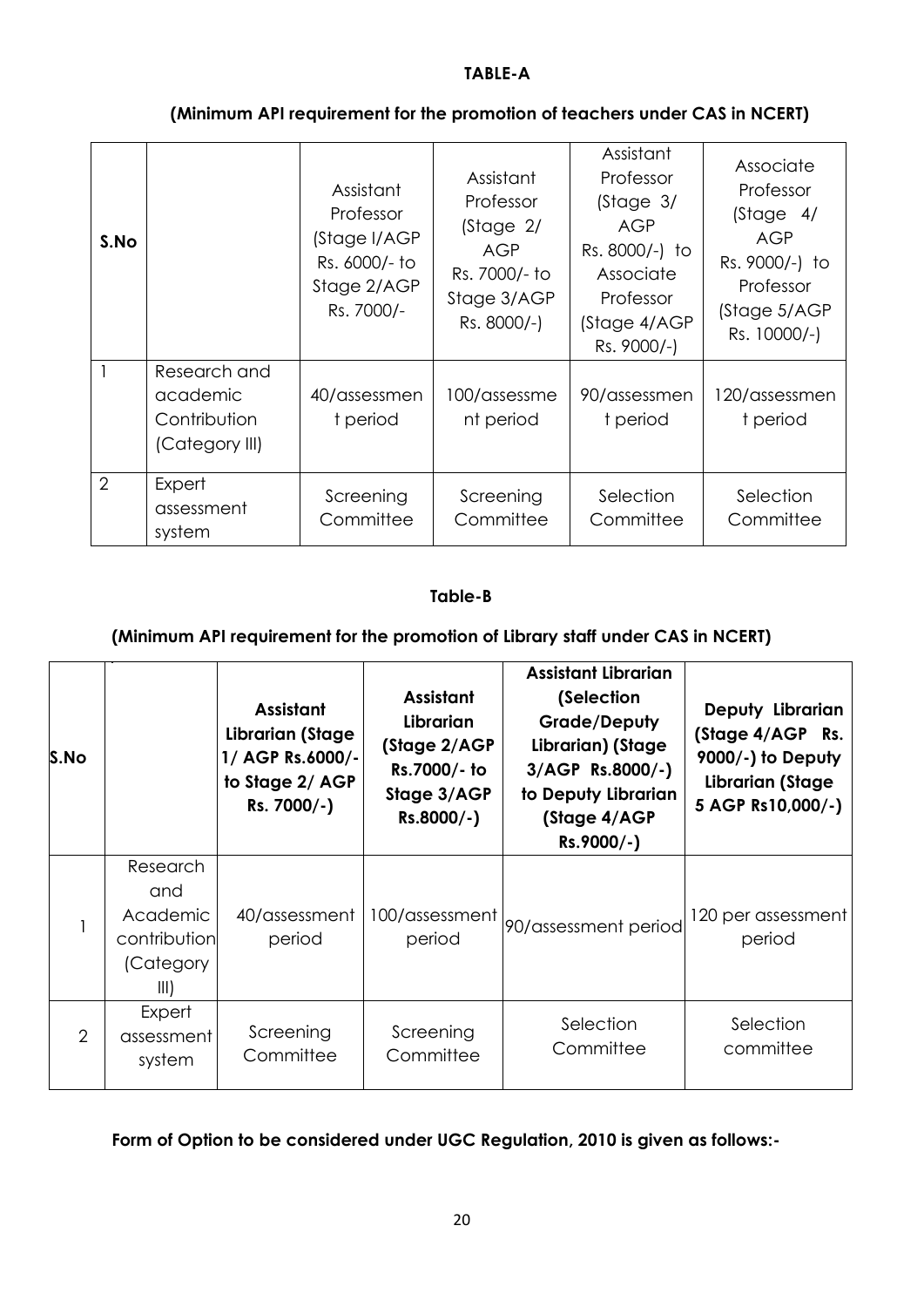# **FORM OF OPTION TO BE SUBMITTED FOR PROMOTION UNDER CAREER ADVANCEMENT SCHEME** (As per clause 6.3 of UGC Regulation -2018)

|                                                                                 | hereby opt to be considered myself for |
|---------------------------------------------------------------------------------|----------------------------------------|
| promotion under Career Advancement Scheme in accordance with the UGC            |                                        |
| Regulation-2018 OR as per UGC Regulation-2010 up to the date of notification of |                                        |
| UGC Regulation-2018. (Please strike off completely whichever is not applicable) |                                        |

I also understand the option exercise by me is final as per guidelines of UGC Regulation-2018.

Date:- example and the signature signature signature and signature and signature and signature and signature and  $S(\text{grad} \omega)$ 

| Designation |  |
|-------------|--|
|             |  |

Place of posting\_\_\_\_\_\_\_\_\_\_\_\_\_\_\_\_\_

**Note:- This option can be exercised only within three year from the date of notification of UGC Regulations-2018. i.e. up to 18.07.2021.**

### **Appendix -I**

### **Table 1**

### **Assessment Criteria and Methodology Faculty Members of NCERT**

| S.No. | <b>Activity</b>                                                                                                                                                             |                          |     | <b>Grading Criteria</b>                 |                                                                                                                            |
|-------|-----------------------------------------------------------------------------------------------------------------------------------------------------------------------------|--------------------------|-----|-----------------------------------------|----------------------------------------------------------------------------------------------------------------------------|
| 1.    | <b>Teaching:</b> (Number of classes taught/total<br>classes assigned)x100% (Classes taught<br>includes sessions on tutorials, lab and other<br>teaching related activities) |                          |     |                                         | 80% & above - <b>Good</b><br>Below 80% but 70% & above-<br>Satisfactory                                                    |
|       | <b>OR</b>                                                                                                                                                                   |                          |     | Less than 70% - <b>Not satisfactory</b> |                                                                                                                            |
|       | At least any two of the programme from<br>Development, Research, Training<br><b>or</b><br><b>Extension as a Coordinator or Team Member</b>                                  |                          |     | <b>OR</b><br>Any two of the programmes  |                                                                                                                            |
|       | SI No                                                                                                                                                                       | Title<br>0f<br>Programme | the | Role<br>Coordinator<br>Team<br>Member)  | completed - Good<br>At least one completed -<br>Satisfactory<br>None of the activity completed- Not<br><b>Satisfactory</b> |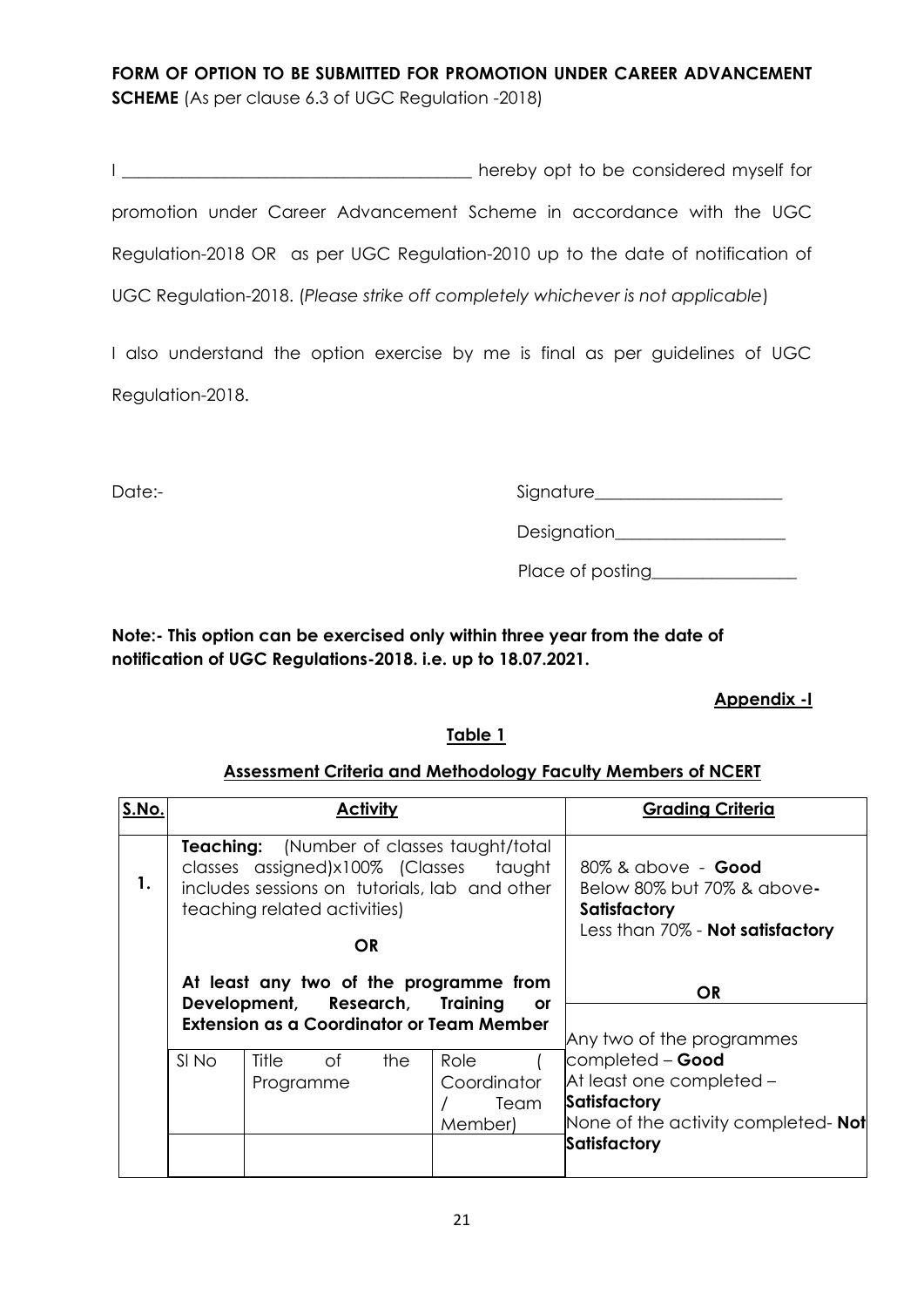| 2. | Involvement in<br>the<br>University/College                                                                                 |                                                                                             |
|----|-----------------------------------------------------------------------------------------------------------------------------|---------------------------------------------------------------------------------------------|
|    | students related activities/Institution related<br>activities / research activities:                                        | Good - Involved in at least 3                                                               |
|    |                                                                                                                             | activities                                                                                  |
|    | Administrative responsibilities such as<br>i)                                                                               |                                                                                             |
|    | Head, Chairperson/ Dean/<br>Director/                                                                                       |                                                                                             |
|    | Co- ordinator, Warden etc.                                                                                                  | <b>Satisfactory</b> - 1-2 activities                                                        |
|    | Examination and evaluation<br>duties<br>$\mathsf{ii}$                                                                       |                                                                                             |
|    | assigned by the college / university<br>attending the examination paper<br>or                                               |                                                                                             |
|    | evaluation.                                                                                                                 | Not-satisfactory - Not involved /<br>undertaken any of the activities                       |
|    | iii) Student related co-curricular, extension<br>based activities<br>and field<br>such as                                   | Note:                                                                                       |
|    | student clubs, career<br>counselling,<br>study visits, student seminars and other<br>events, cultural, sports, NCC, NSS and | Number of activities can be<br>within<br>or across the<br>broad<br>categories of activities |
|    | community services.<br>Organising seminars/ conferences/<br>iv)<br>other<br>workshops,                                      |                                                                                             |
|    | college/university/institution activities.<br>v) Evidence of actively involved in guiding<br>Ph.D students.                 |                                                                                             |
|    | Conducting minor or major research<br>vi)<br>project sponsored by national<br><b>or</b><br>international agencies/ERIC.     |                                                                                             |
|    | vii) At least one single or joint publication in<br>peer-reviewed, NCERT journals or UGC list<br>of Journals.               |                                                                                             |
|    | viii) Participation in PAC/PAB programmes as<br>a resource person                                                           |                                                                                             |
|    | ix)Resource person in national/state/district                                                                               |                                                                                             |
|    | level Programmes                                                                                                            |                                                                                             |
|    | x)Contribution in the Institution/Department<br>activities                                                                  |                                                                                             |
|    |                                                                                                                             |                                                                                             |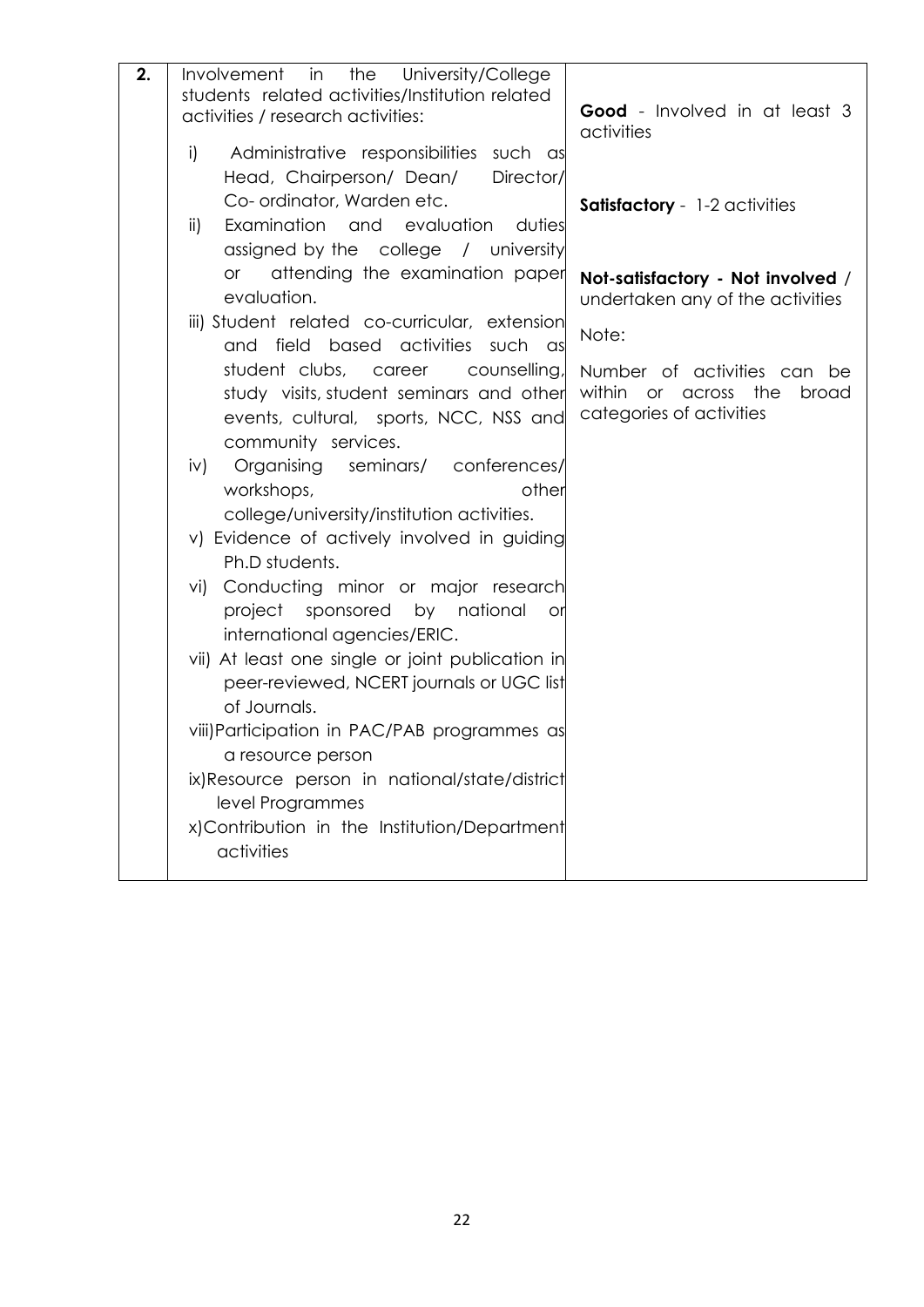**Note**: For the purpose of assessing the grading of Activity at Serial No. 1 and Serial No. 2, all such periods of duration which have been spent by the teacher on different kinds of paid leaves such as Maternity Leave, Child Care Leave, Study Leave, Medical Leave, Extraordinary Leave and Deputation shall be excluded from the grading assessment. The teacher shall be assessed for the remaining period of duration and the same shall be extrapolated for the entire period of assessment to arrive at the grading of the teacher. The teacher on such leaves or deputation as mentioned above shall not be put to any disadvantage for promotion under CAS due to his/her absence from his/her teaching responsibilities subject to the condition that such leave/deputation was undertaken with the prior approval of the competent authority following all procedures laid down in these regulations and as per the acts, statutes and ordinances of the parent institution.

### **Appendix -I**

### **Table 2**

### **Assessment Criteria and Methodology for Librarians**

| S.No. | <b>Activity</b>                                                                                                                                                                                                                                                                                                                                                                                                                                                                                                                                                                                       | <b>Grading Criteria</b>                                                                                   |
|-------|-------------------------------------------------------------------------------------------------------------------------------------------------------------------------------------------------------------------------------------------------------------------------------------------------------------------------------------------------------------------------------------------------------------------------------------------------------------------------------------------------------------------------------------------------------------------------------------------------------|-----------------------------------------------------------------------------------------------------------|
|       | Regularity of attending<br>library<br>(calculated in terms of percentage of<br>days attended to the total number of<br>days he/she is expected to attend)<br>While attending in the library,<br>the<br>individual is<br>expected<br>to<br>undertake, inter alia, following items<br>of work:<br>Library<br>Resource<br>and<br>٠<br>Organization and maintenance<br>of books, journals and reports.<br>Provision of Library<br>reader<br>٠<br>services such as literature retrieval<br>services to researchers<br>and<br>analysis of report.<br>• Assistance towards updating<br>institutional website | 90% and above - Good<br>Below 90% but 80% and above -<br>Satisfactory<br>Less than 80% - Not satisfactory |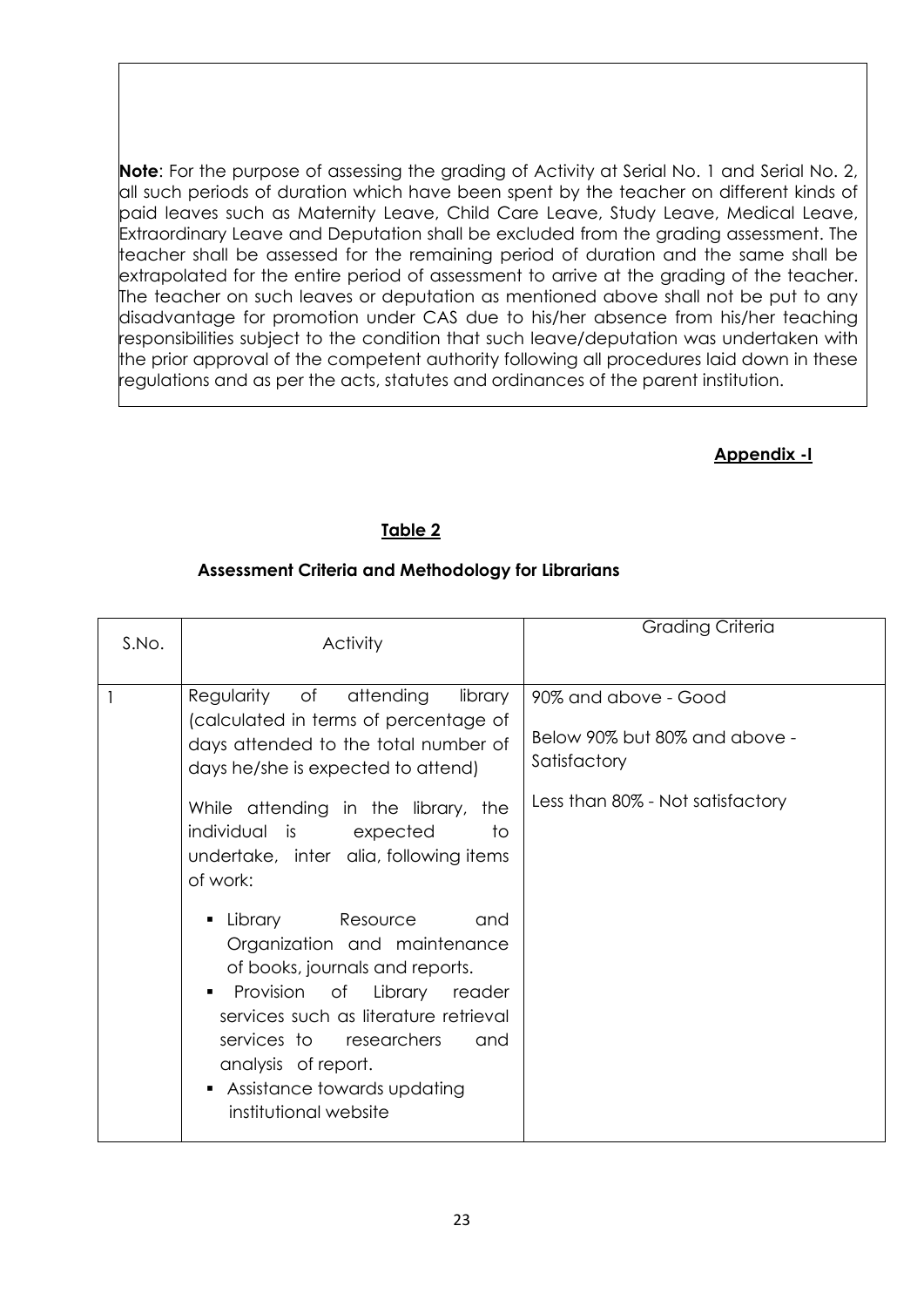| 2. | Conduct<br>of<br>seminars/workshops<br>related to library activity or on specific<br>books or genre of books.                     | Good - 1 National level seminar/<br>workshop + 1State/institution level<br>workshop/Seminar<br>Satisfactory - 1 National level seminar/<br>workshop or 1 state level seminar/<br>workshop + 1 institution level seminar/<br>workshop or 4 institution seminar /<br>workshop<br>Unsatisfactory - Not falling in above two<br>categories                                                                                                                                                    |
|----|-----------------------------------------------------------------------------------------------------------------------------------|-------------------------------------------------------------------------------------------------------------------------------------------------------------------------------------------------------------------------------------------------------------------------------------------------------------------------------------------------------------------------------------------------------------------------------------------------------------------------------------------|
| 3. | If library has a computerized database<br>then<br><b>OR</b><br>lf<br>library<br>does<br>not<br>have<br>a<br>computerized database | Good - 100% of physical books and<br>journals in computerized database.<br>Satisfactory - At least 99% of physical<br>books and journals in computerized<br>database.<br>Unsatisfactory - Not falling under good or<br>satisfactory.<br><b>OR</b><br>Good - 100% Catalogue database made<br>up to date<br>Satisfactory-90% catalogue database<br>made up to date<br>Unsatisfactory - Catalogue database not<br>upto mark.<br>(To be verified in random by the CAS<br>Promotion Committee) |
| 4. | Checking<br>and extent<br>inventory<br>of<br>missing books.                                                                       | Good: Checked inventory and missing<br>book less than 0.5%<br>Satisfactory - Checked inventory and<br>missing book less than 1%<br>Unsatisfactory - Did not check inventory<br>Or<br>Checked inventory and missing books 1%<br>or more.                                                                                                                                                                                                                                                   |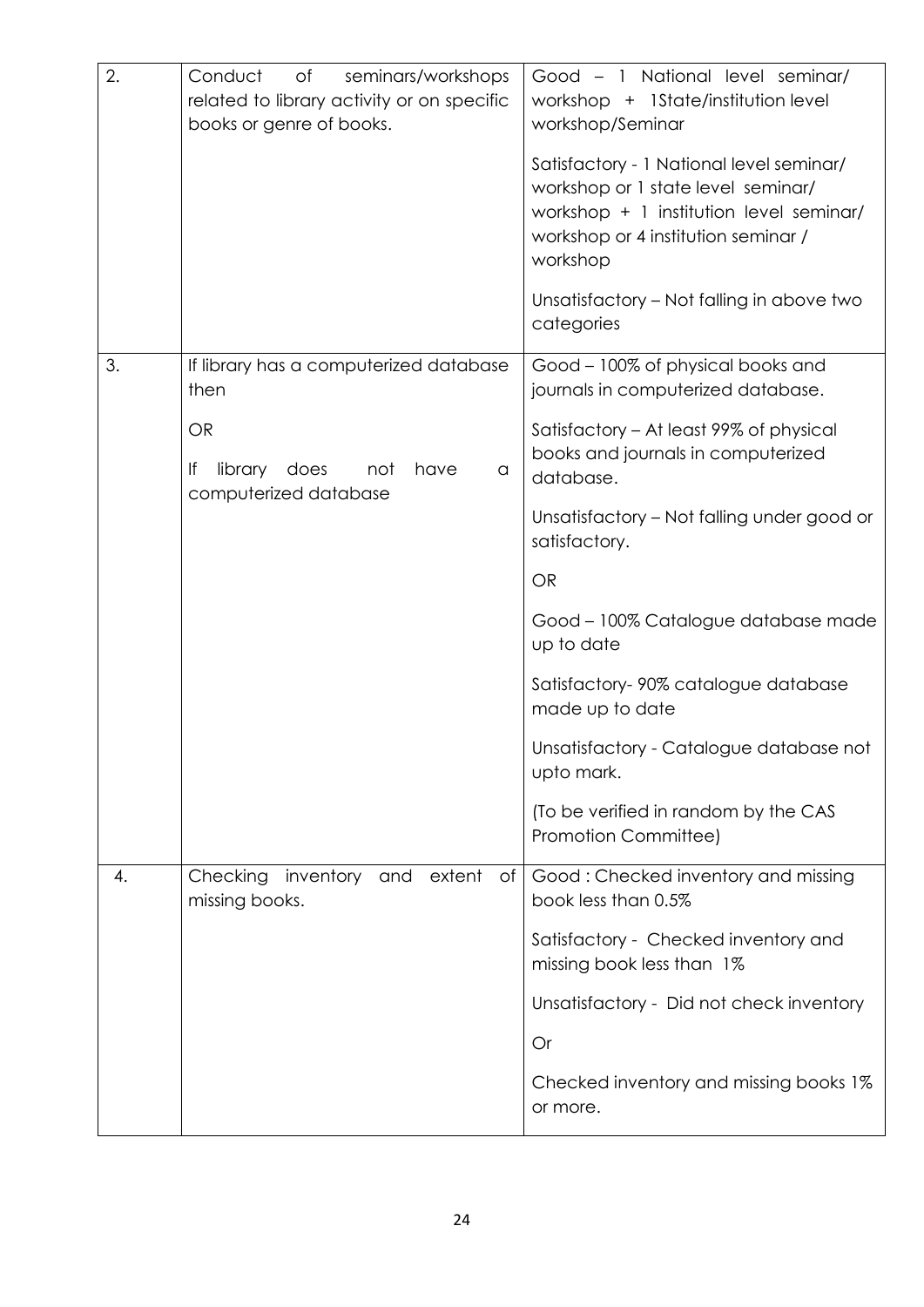| 5.           | Digitisation of books database<br>(i)                                              | Good: Involved in any two activities                                                 |
|--------------|------------------------------------------------------------------------------------|--------------------------------------------------------------------------------------|
|              | in institution having no computerized<br>database.                                 | Satisfactory: At least one activity                                                  |
|              | Promotion of library network.<br>(ii)                                              |                                                                                      |
|              | (iii)<br>Systems<br>in<br>place<br>for                                             | Not Satisfactory : Not involved/<br>undertaken any of the activities.                |
|              | dissemination of information relating                                              |                                                                                      |
|              | to books and other resources.                                                      |                                                                                      |
|              | Assistance<br>(iv)<br>in<br>college<br>administration<br>and<br>governance         |                                                                                      |
|              | related work including work done                                                   |                                                                                      |
|              | during admissions, examinations and                                                |                                                                                      |
|              | extracurricular activities.                                                        |                                                                                      |
|              | (v) Design and offer short-term courses<br>for users.                              |                                                                                      |
|              | (vi) Publications of at least one                                                  |                                                                                      |
|              | research paper in UGC approved                                                     |                                                                                      |
|              | journals/NCERT Journal.                                                            |                                                                                      |
| Overall      | Good: Good in Item 1 and satisfactory/good in any two other items                  |                                                                                      |
| Grading      | including Item 4.                                                                  |                                                                                      |
|              | Satisfactory: Satisfactory in Item 1 and satisfactory /good in any other two items |                                                                                      |
|              | including Item 4.                                                                  |                                                                                      |
|              | Not satisfactory: If neither good nor satisfactory in overall grading.             |                                                                                      |
|              |                                                                                    |                                                                                      |
| <b>NOTE:</b> |                                                                                    |                                                                                      |
| (1)          |                                                                                    | It is recommended to use ICT technology to monitor the attendance of library staff   |
|              | and compute the criteria of assessment.                                            |                                                                                      |
| (2)          |                                                                                    | The Librarian must submit evidence of published paper, participation certificate for |
|              |                                                                                    | refresher or methodology course, successful research guidance from Head of           |

(3) The system of tracking user grievances and the extent of grievances redressal details may also be made available to the CAS promotion committee.

Department of the concerned department project completion.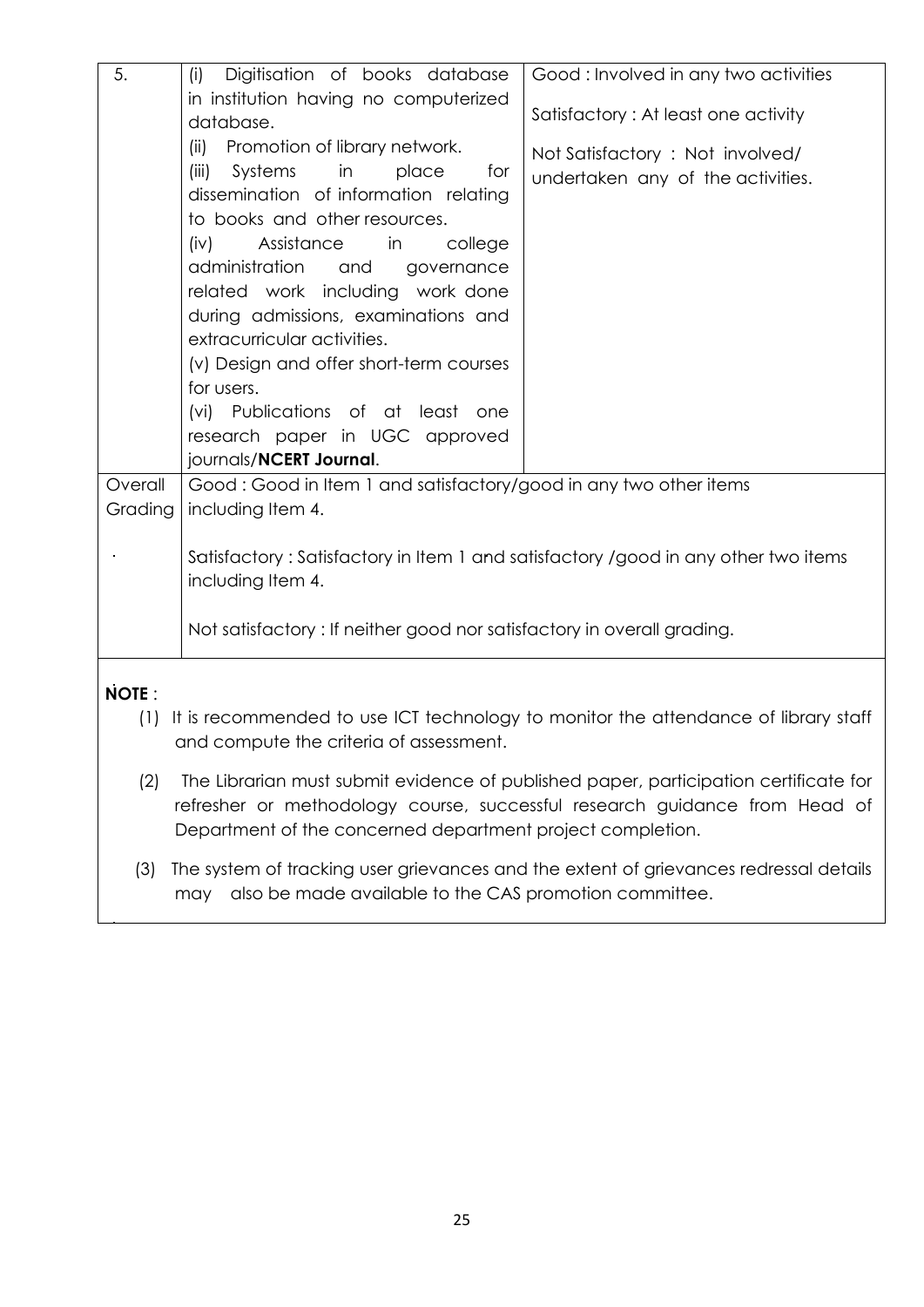### **Table 1**

### **Methodology for calculating Academic/Research Score**

(*Assessment must be based on evidence produced by the teacher such as: copy of publications, project sanction letter, utilization and completion certificates issued by the University and acknowledgements for patent filing and approval letters, students' Ph.D. award letter, etc*,.)

| S.N.           | <b>Academic/Research Activity</b>                                                                                                    | <b>Faculty of Science/</b><br>Engineering/<br><b>Agriculture/ Medical/</b><br><b>Veterinary Science</b> | <b>Faculty of Languages/</b><br>Humanities/Arts/<br><b>Social Science/ Library</b><br>(Education/Physical<br>Education/<br>Commerce/<br><b>Management &amp; other</b><br>related disciplines |
|----------------|--------------------------------------------------------------------------------------------------------------------------------------|---------------------------------------------------------------------------------------------------------|----------------------------------------------------------------------------------------------------------------------------------------------------------------------------------------------|
|                | <b>Research Papers in Peer-Reviewed or UGC</b><br>listed journals or NCERT journals                                                  | 08 per paper                                                                                            | 10 per paper                                                                                                                                                                                 |
| $\overline{2}$ | <b>Publications (other than Research papers)</b>                                                                                     |                                                                                                         |                                                                                                                                                                                              |
|                | (a) Books authored which are published by ;                                                                                          |                                                                                                         |                                                                                                                                                                                              |
|                | International publishers                                                                                                             | 12                                                                                                      | 12                                                                                                                                                                                           |
|                | <b>National Publishers</b>                                                                                                           | 10                                                                                                      | 10                                                                                                                                                                                           |
|                | Chapter in Edited Book                                                                                                               | 5                                                                                                       | 5                                                                                                                                                                                            |
|                | Editor of Book by International Publisher                                                                                            | 10                                                                                                      | 10                                                                                                                                                                                           |
|                | Editor of Book/Journal by National Publisher                                                                                         | 8                                                                                                       | 8                                                                                                                                                                                            |
|                | (a) Translation works in Indian and Foreign<br>Languages by qualified faculties                                                      |                                                                                                         |                                                                                                                                                                                              |
|                | Chapter or Research paper                                                                                                            | 3                                                                                                       | 3                                                                                                                                                                                            |
|                | <b>Book</b>                                                                                                                          | 8                                                                                                       | 8                                                                                                                                                                                            |
| 3              | Creation of ICT mediated Teaching<br>Learning pedagogy and content and<br>development of new and innovative courses<br>and curricula |                                                                                                         |                                                                                                                                                                                              |
|                | (a) Development of Innovative pedagogy                                                                                               | 5                                                                                                       | 5                                                                                                                                                                                            |
|                | (b) Design of new curricula and courses                                                                                              | 02 per curricula/course                                                                                 | 02 per curricula/course                                                                                                                                                                      |
|                | (c) MOOCs                                                                                                                            |                                                                                                         |                                                                                                                                                                                              |
|                | Development of complete MOOCs in 4<br>quadrants (4 credit course) (In case of MOOCs<br>of lesser credits 05 marks/credit)            | 20                                                                                                      | 20                                                                                                                                                                                           |
|                | MOOCs (developed in 4 quadrant) per<br>module/lecture                                                                                | $\sqrt{5}$                                                                                              | 5                                                                                                                                                                                            |
|                | Content writer/subject matter expert for each<br>module of MOOCs (at least one quadrant)                                             | $\overline{2}$                                                                                          | $\overline{2}$                                                                                                                                                                               |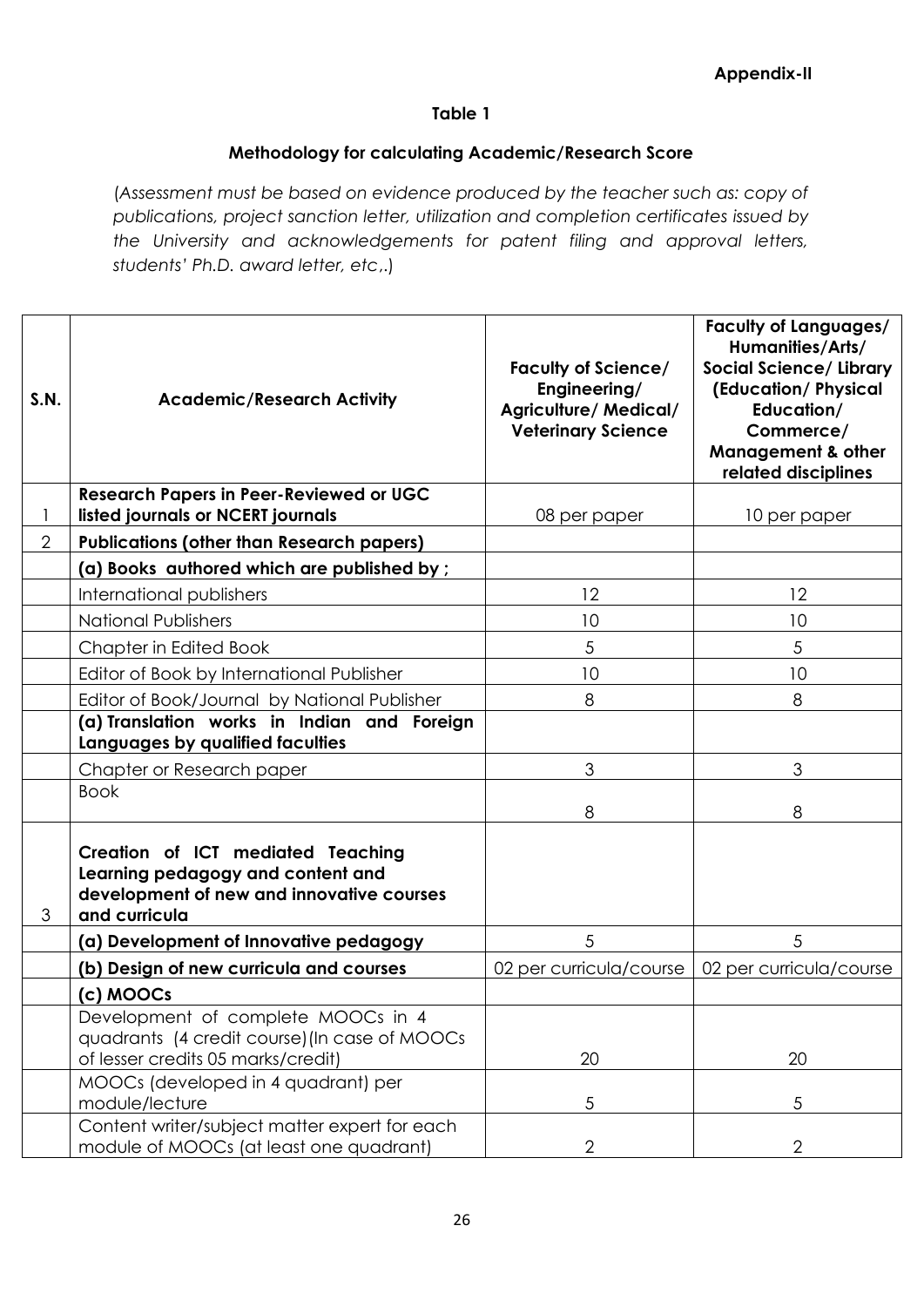|   | Course Coordinator for MOOCs (4 credit                                                                                                                                                                                                                                 |                                                           |                                                     |
|---|------------------------------------------------------------------------------------------------------------------------------------------------------------------------------------------------------------------------------------------------------------------------|-----------------------------------------------------------|-----------------------------------------------------|
|   | course) (In case of MOOCs of lesser credits 02<br>marks/credit)                                                                                                                                                                                                        | 8                                                         | 8                                                   |
|   | (d) E-Content                                                                                                                                                                                                                                                          |                                                           |                                                     |
|   | Development of e-Content in 4 quadrants                                                                                                                                                                                                                                |                                                           |                                                     |
|   | for a complete course/e-book                                                                                                                                                                                                                                           | 12                                                        | 12                                                  |
|   | e-Content (developed in 4 quadrants) per<br>module                                                                                                                                                                                                                     | 5                                                         | 5                                                   |
|   | Contribution to development of e-content<br>module in complete course/paper/e-book (at<br>least one quadrant)                                                                                                                                                          | 2                                                         | 2                                                   |
|   | Editor of e-content for complete course/ paper<br>/e-book                                                                                                                                                                                                              | 10                                                        | 10                                                  |
| 4 | (a) Research guidance                                                                                                                                                                                                                                                  |                                                           |                                                     |
|   | Ph.D.                                                                                                                                                                                                                                                                  | 10<br>degree<br>per<br>awarded<br>05 per thesis submitted | 10 per degree<br>awarded<br>05 per thesis submitted |
|   | M.Phil./P.G dissertation                                                                                                                                                                                                                                               | 02 per degree<br>awarded                                  | 02 per degree<br>awarded                            |
|   | (b) Research Projects Completed                                                                                                                                                                                                                                        |                                                           |                                                     |
|   | 10 lakhs and more                                                                                                                                                                                                                                                      | 10                                                        | 10                                                  |
|   | Less than 10 lakhs                                                                                                                                                                                                                                                     | 5                                                         | 5                                                   |
|   | (c) Research Projects Ongoing                                                                                                                                                                                                                                          |                                                           |                                                     |
|   | 10 lakhs and more                                                                                                                                                                                                                                                      | 10                                                        | 10                                                  |
|   | Less than 10 lakhs                                                                                                                                                                                                                                                     | $\overline{2}$                                            | $\overline{2}$                                      |
|   | (d) Consultancy                                                                                                                                                                                                                                                        | 3                                                         | 3                                                   |
| 5 | (a) Patents                                                                                                                                                                                                                                                            |                                                           |                                                     |
|   | International                                                                                                                                                                                                                                                          | 10                                                        | 10                                                  |
|   | National                                                                                                                                                                                                                                                               | 7                                                         | 7                                                   |
|   | (b) *Involvement in preparation of<br><b>International/ National/ State Policy Document</b><br>(Submitted to an International<br>body/organisation like UNO/UNESCO/World<br>Bank/International Monetary Fund etc. or<br><b>Central Government or State Government)</b> |                                                           |                                                     |
|   | International                                                                                                                                                                                                                                                          | 10                                                        | 10                                                  |
|   | National                                                                                                                                                                                                                                                               | 7                                                         | 7                                                   |
|   | State                                                                                                                                                                                                                                                                  | 4                                                         | 4                                                   |
|   | (c) Awards/Fellowship                                                                                                                                                                                                                                                  |                                                           |                                                     |
|   | International                                                                                                                                                                                                                                                          | 7                                                         | $\overline{7}$                                      |
|   | National                                                                                                                                                                                                                                                               | 5                                                         | 5                                                   |
|   | *Invited lectures / Resource Person/<br>presentation in Seminars/ Conferences/full<br>paper in Conference Proceedings (Paper<br>presented in Seminars/Conferences and also<br>published as full paper in Conference                                                    |                                                           |                                                     |
| 6 | Proceedings will be counted only once)                                                                                                                                                                                                                                 | 7                                                         |                                                     |
|   | International (Abroad)                                                                                                                                                                                                                                                 |                                                           |                                                     |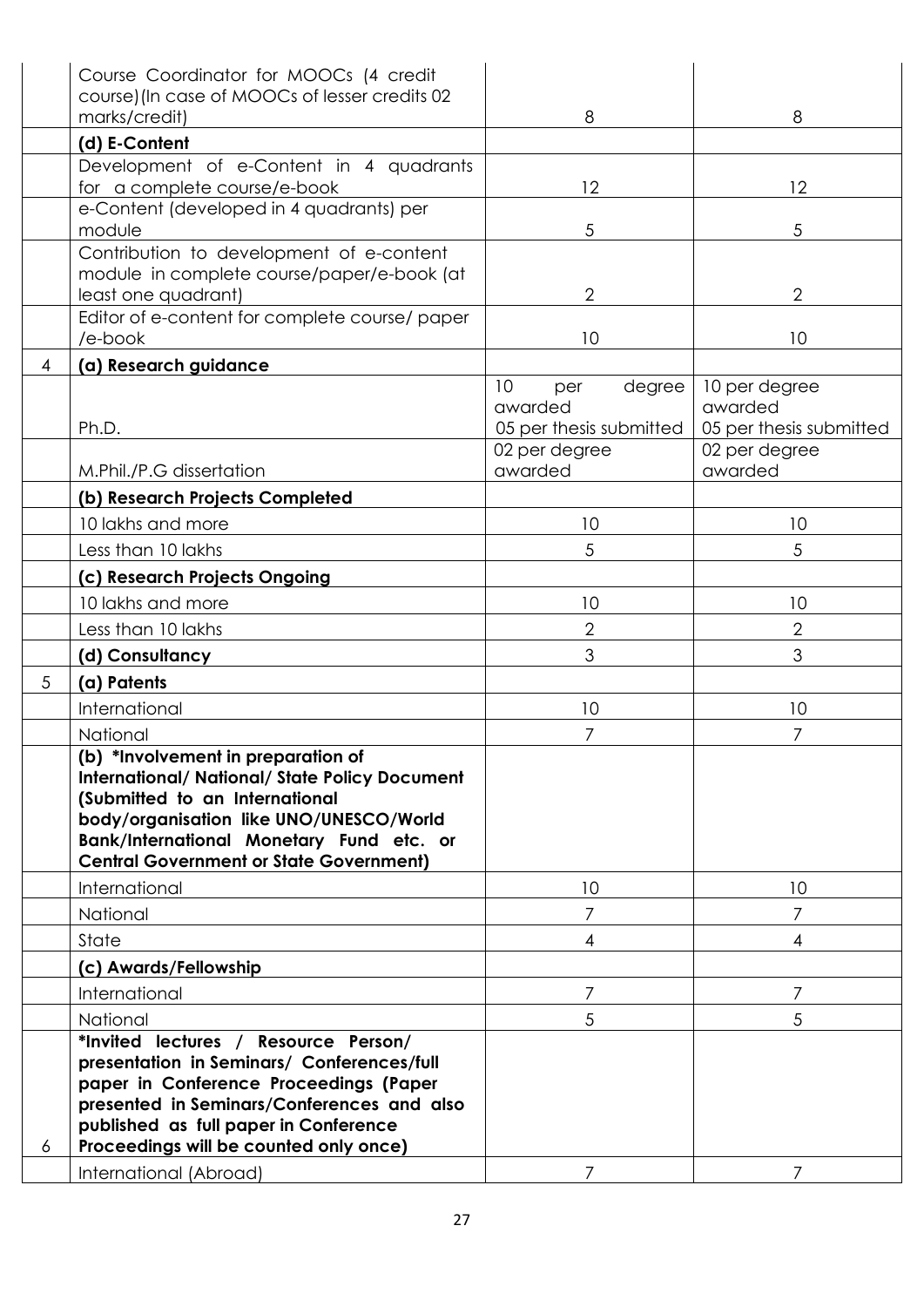| International (within country) |  |
|--------------------------------|--|
| National                       |  |
|                                |  |
| State/University               |  |

# **The Research score for research papers would be augmented as follows :**

Peer-Reviewed or UGC-listed Journals (Impact factor to be determined as per Thomson Reuters list)

| -i)           | Paper in refereed journals without impact factor | 5 Points  |
|---------------|--------------------------------------------------|-----------|
| $\mathsf{ii}$ | Paper with impact factor less than 1             | 10 Points |
| iii)          | Paper with impact factor between 1 and 2         | 15 Points |
| iv)           | Paper with impact factor between 2 and 5         | 20 Points |
| V)            | Paper with impact factor between 5 and 10        | 25 Points |
| $\vee$ i)     | Paper with impact factor > 10                    | 30 Points |

Two authors: 70% of total value of publication for each author.

More than two authors: 70% of total value of publication for the First/Principal/Corresponding author and 30% of total value of publication for each of the joint authors.

Joint Projects: Principal Investigator and Co-investigator would get 50% each.

### **Note:**

- Paper presented if part of edited book or proceeding then it can be claimed only once.
- For joint supervision of research students, the formula shall be 70% of the total score for Supervisor and Co-supervisor. Supervisor and Co-supervisor, both shall get 7 marks each.
- \*For the purpose of calculating research score of the teacher, the combined research score from the categories of 5(b). Policy Document and 6. Invited lectures/Resource Person/Paper presentation shall have an upper capping of thirty percent of the total research score of the teacher concerned.
- The research score shall be from the minimum of three categories out of six categories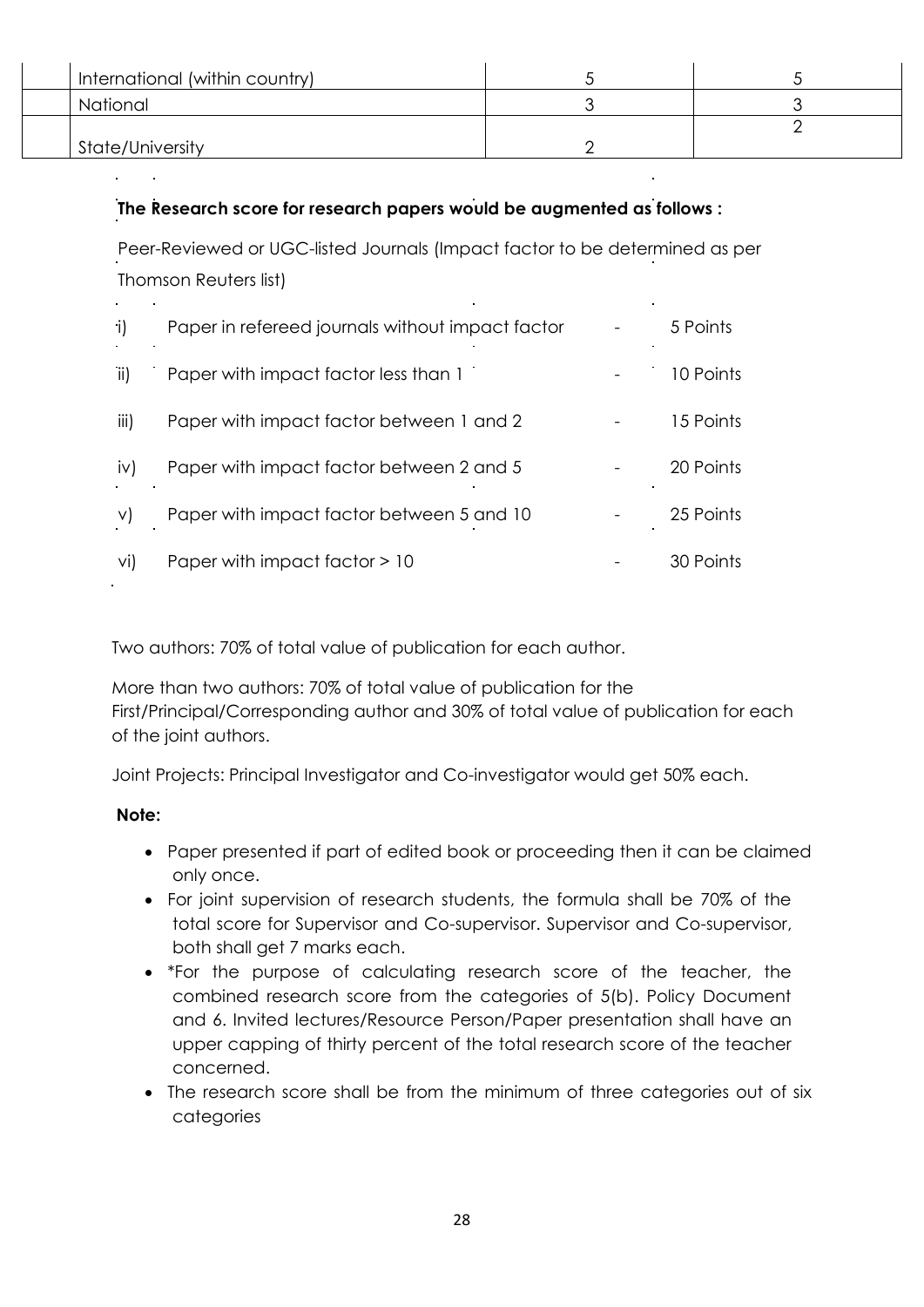National Council of Educational Research and Training Sri Aurobindo Marg, New Delhi – 110016

### **Application for Promotion Under CAS**

| SI.<br>No. | Particulars /Description | Page No. |
|------------|--------------------------|----------|
|            |                          |          |
|            |                          |          |
|            |                          |          |
|            |                          |          |
|            |                          |          |
|            |                          |          |
|            |                          |          |
|            |                          |          |
|            |                          |          |
|            |                          |          |
|            |                          |          |
|            |                          |          |
|            |                          |          |
|            |                          |          |
|            |                          |          |
|            |                          |          |
|            |                          |          |
|            |                          |          |

### **PART - A:** CONTENT INDEX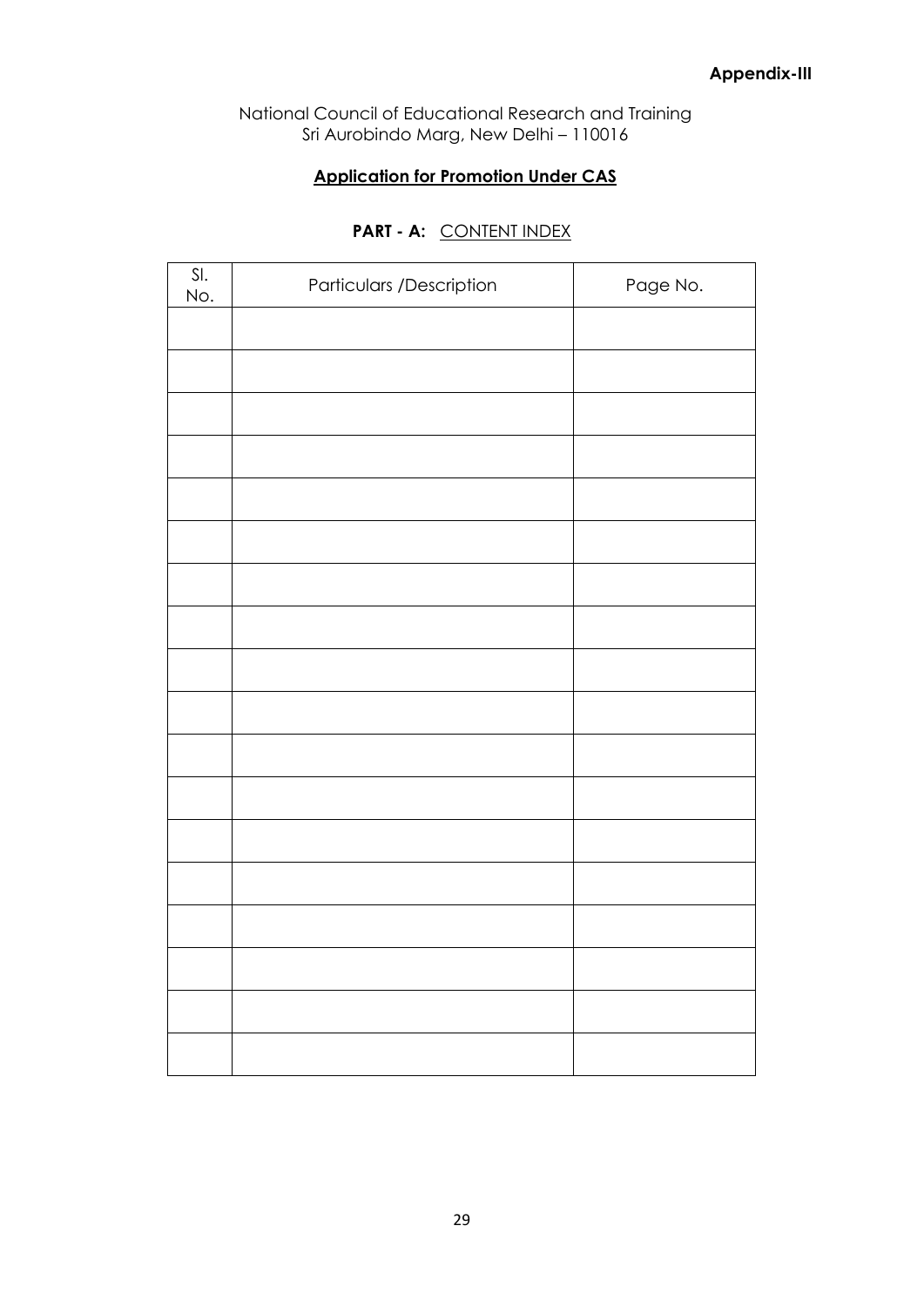| <b>ACADEMIC LEVEL Applied For</b><br>Subject Area<br>Name (in Block Letters)<br>Department                               |  |
|--------------------------------------------------------------------------------------------------------------------------|--|
| Date of appointment (Direct Recruitment)<br>in NCERT with designation and Subject area<br>(copy of order to be enclosed) |  |
| Date of present Level/Designation with<br>Academic Level (copy of order to be<br>enclosed)                               |  |
| Date of eligibility for promotion<br>Last rejection in the current AGP/ Academic                                         |  |
| Level, if any (Date of ScEC or Selection<br>Committee to be mentioned, as the case may be)                               |  |
| Date of Retirement<br>Gender                                                                                             |  |
| Whether belongs to SC/ST/OBC/ Category                                                                                   |  |
| Address for correspondence (with Pin code)                                                                               |  |
| <b>Contact Details</b><br>(Mobile No.)                                                                                   |  |
| Office Telephone No (with STD code)                                                                                      |  |
| Extn. No.                                                                                                                |  |
| Email ID                                                                                                                 |  |

# **Academic Qualifications (Metric till post graduation) :**

| <b>Examinations</b>                | Name of<br>Board/<br><b>University</b> | Year of<br>passing | Percenta<br>ge of<br>marks<br>obtained | <b>Divisio</b><br>$n$ /class<br>grade | Subject (S) |
|------------------------------------|----------------------------------------|--------------------|----------------------------------------|---------------------------------------|-------------|
| High                               |                                        |                    |                                        |                                       |             |
| <b>School/Matric</b>               |                                        |                    |                                        |                                       |             |
| <b>Intermediate</b>                |                                        |                    |                                        |                                       |             |
| B.A/B.Sc./B.Com<br>$./$ B.Mus      |                                        |                    |                                        |                                       |             |
| M.A/M.Sc/M.Co<br>m/M.Mus           |                                        |                    |                                        |                                       |             |
| Other<br>examination,<br>if<br>any |                                        |                    |                                        |                                       |             |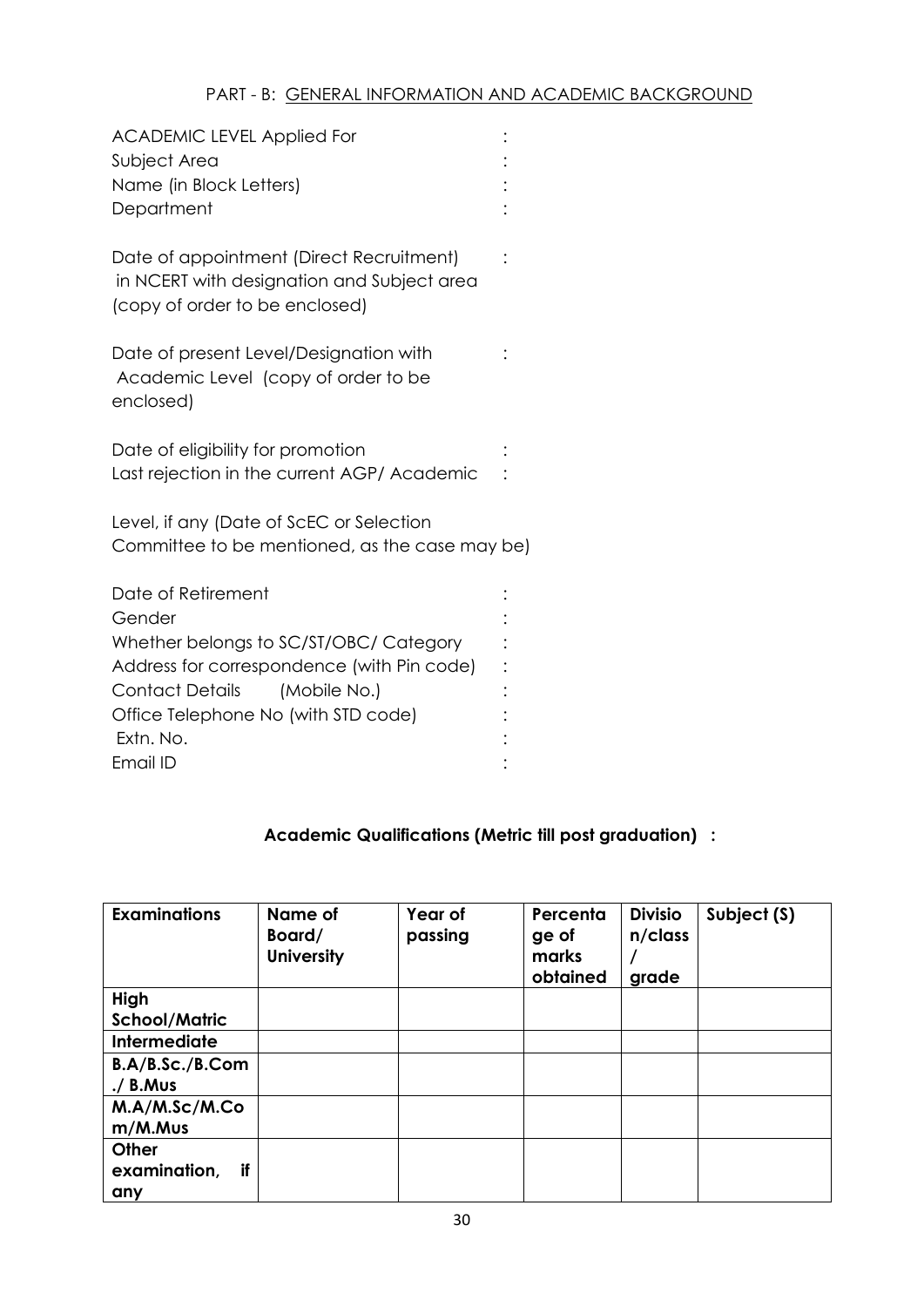### **Research Degree(s) (Post Graduate onwards) :**

| <b>Degrees</b> | <b>Title</b> | Date of award | <b>Name of University</b> |
|----------------|--------------|---------------|---------------------------|
| M.Phil.        |              |               |                           |
| Ph.D/D.Phil.   |              |               |                           |
| D.Sc/D.Litt.   |              |               |                           |

#### **Post held in NCERT :**

|             | <b>Department</b> | Date of actual joining |    |           |
|-------------|-------------------|------------------------|----|-----------|
| Designation |                   | From                   | Τo | Grade Pay |
|             |                   |                        |    |           |
|             |                   |                        |    |           |
|             |                   |                        |    |           |

#### **Period of teaching experience :**

**:**

| P.G. Classes (in years) |  |  | U.G classes in $\sqrt{\phantom{a}}$ |
|-------------------------|--|--|-------------------------------------|
|-------------------------|--|--|-------------------------------------|

Research Experience excluding years spent in M.Phil/Ph.D (in year

**Fields of Specialization under the Subject/Discipline :**

### **ACADEMIC STAFF COLLEGE/NCERT Orientation/Refresher Course(s) attended**

**— —**

| Name of the                    | Place | <b>Duration</b> |    | Sponsoring |
|--------------------------------|-------|-----------------|----|------------|
| <b>Course/Summer</b><br>School |       | From            | To | Agency     |
|                                |       |                 |    |            |
|                                |       |                 |    |            |
|                                |       |                 |    |            |
|                                |       |                 |    |            |

### **Period of absence on leave etc. during the Assessment Period :**

| Nature of leave | Period |   | <b>Remarks</b> |  |
|-----------------|--------|---|----------------|--|
|                 | From   | Ο |                |  |
|                 |        |   |                |  |
|                 |        |   |                |  |
|                 |        |   |                |  |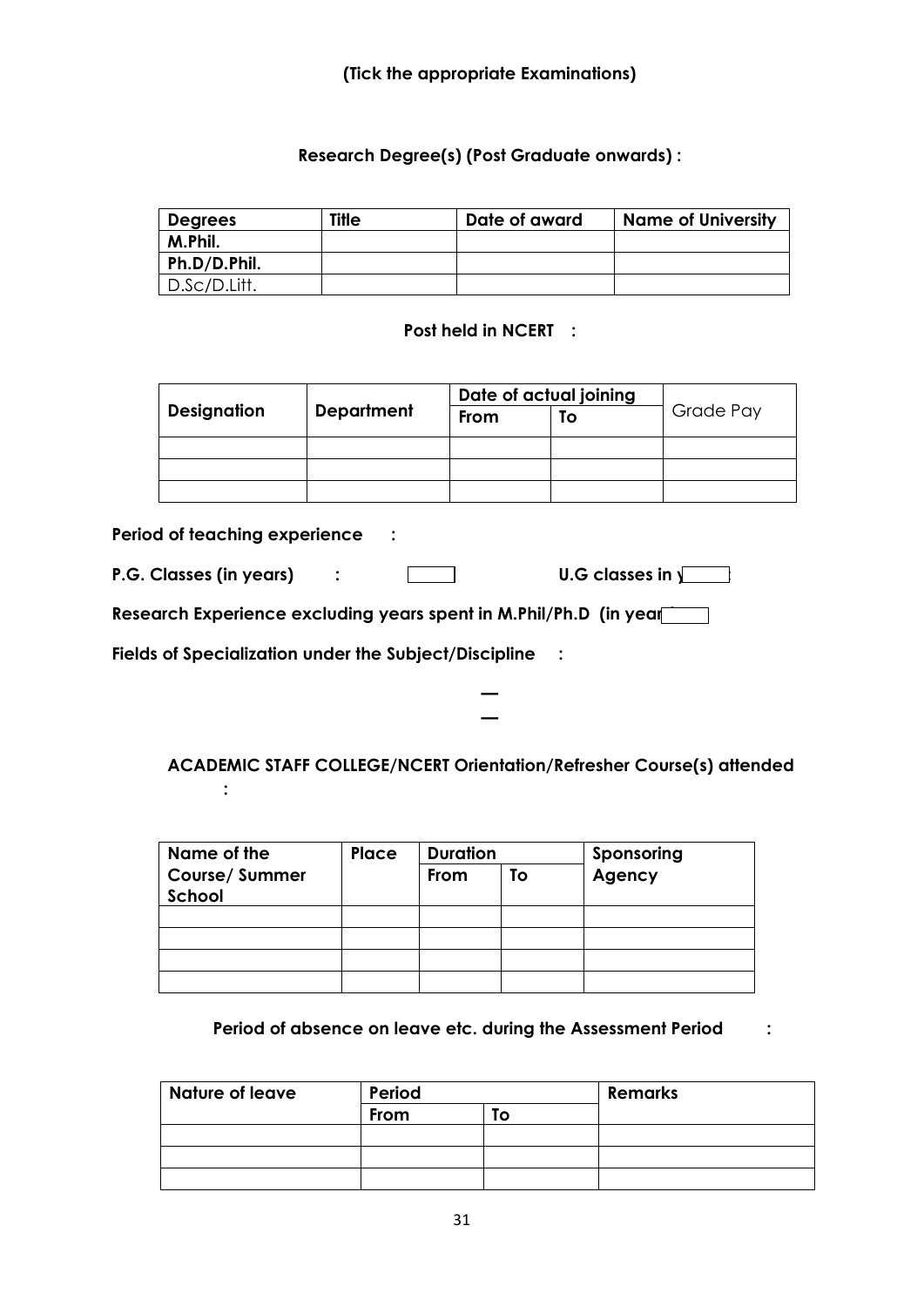# **PART - C: Assessment Criteria and Methodology**

### **TOTAL ASSESSMENT PERIOD : from ------------- to ---------------**

# **(Applicable for Academic Level 10 to Academic Level 14 )**

**Assessment Year- \_\_\_\_\_\_\_\_\_**

| <u>S.No.</u> |                                                             | <b>Activity</b>                                                                                                                                                          |                                               | <b>Grading Criteria</b>                                                                              |
|--------------|-------------------------------------------------------------|--------------------------------------------------------------------------------------------------------------------------------------------------------------------------|-----------------------------------------------|------------------------------------------------------------------------------------------------------|
| 1.           |                                                             | (Number of classes taught/total<br>Teaching:<br>classes assigned)x100% (Classes taught<br>includes sessions on tutorials, lab and other<br>teaching related activities)  |                                               | 80% & above - Good<br>Below 80% but 70% & above-<br>Satisfactory<br>Less than 70% - Not satisfactory |
|              |                                                             | <b>OR</b>                                                                                                                                                                |                                               | <b>OR</b>                                                                                            |
|              | Development,                                                | At least any two of the programme from<br>Research,<br><b>Extension as a Coordinator or Team Member</b>                                                                  | <b>Training</b><br>or                         | Any two of the programmes<br>completed – Good<br>At least one completed -<br>Satisfactory            |
|              | SI <sub>No</sub>                                            | Title<br>of<br>the<br>Programme                                                                                                                                          | Role<br>Coordinator<br>Team<br>Member)        | None of the activity completed-<br>Not Satisfactory                                                  |
|              |                                                             |                                                                                                                                                                          |                                               |                                                                                                      |
| 2.           | Involvement                                                 | in<br>the<br>students related activities/Institution related<br>activities / research activities:<br>i) Administrative responsibilities such<br>Head, Chairperson/ Dean/ | University/College<br>$\alpha$ s<br>Director/ | Good - Involved in at least 3<br>activities                                                          |
|              | $\mathsf{ii}$                                               | Co- ordinator, Warden etc.<br>Examination<br>assigned by the college / university                                                                                        | and evaluation duties                         | Satisfactory - 1-2 activities                                                                        |
|              | attending the examination paper<br><b>or</b><br>evaluation. |                                                                                                                                                                          |                                               | Not-satisfactory - Not involved /<br>undertaken any of the activities                                |
|              | and                                                         | iii) Student related co-curricular, extension<br>field based activities such                                                                                             | ası                                           |                                                                                                      |
|              |                                                             | student clubs, career<br>study visits, student seminars and other<br>events, cultural, sports, NCC, NSS and                                                              | counselling,                                  | Note:                                                                                                |
|              | iv)                                                         | community services.<br>Organising<br>workshops,<br>college/university/institution activities.                                                                            | seminars/ conferences/<br>other               | Number of activities can be<br>within<br>or across the<br>broad<br>categories of activities          |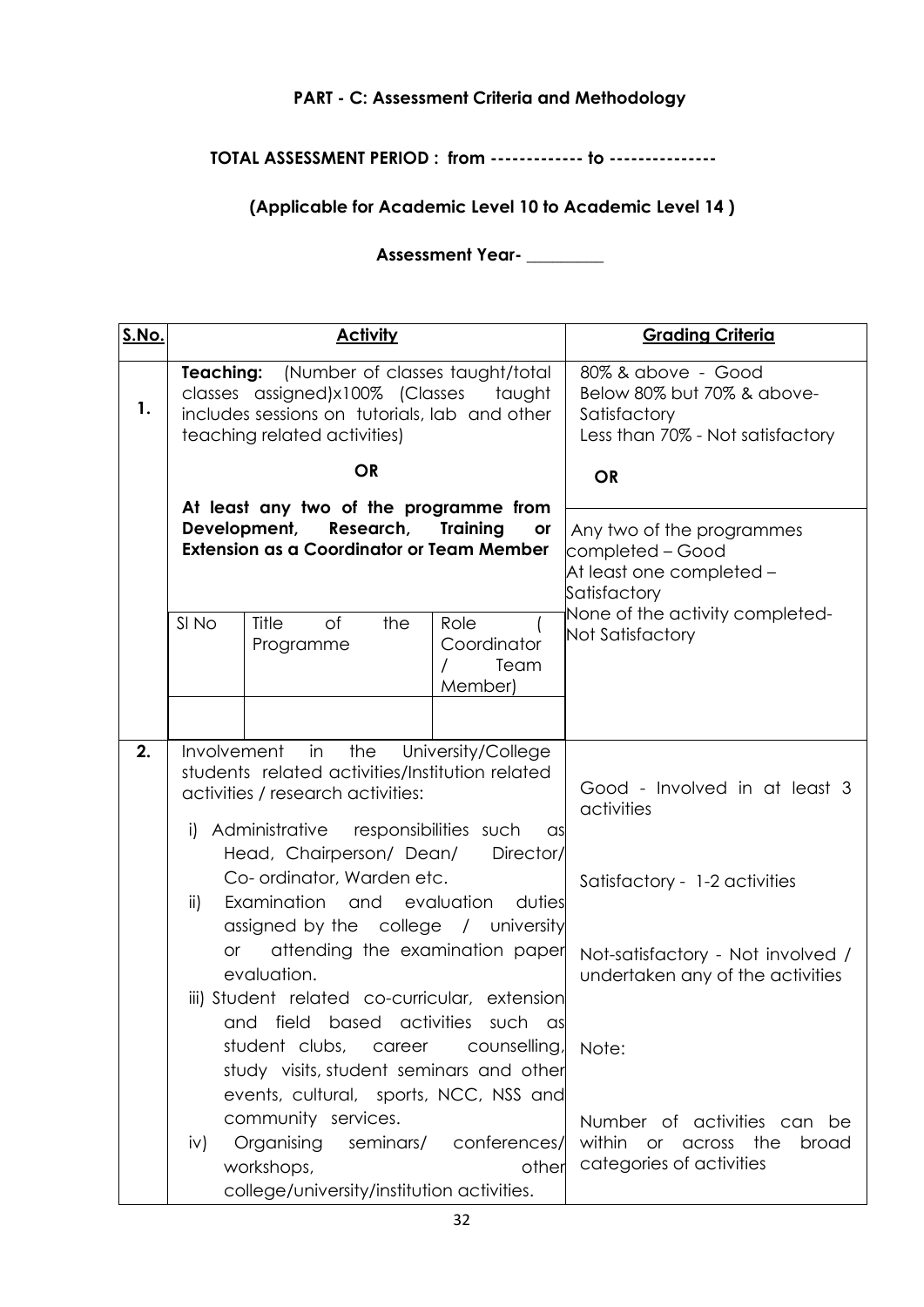| v) Evidence of actively involved in guiding      |  |
|--------------------------------------------------|--|
| Ph.D students.                                   |  |
| vi) Conducting minor or major research           |  |
| project sponsored by national<br>. or            |  |
| international agencies/ERIC.                     |  |
| vii) At least one single or joint publication in |  |
| peer-reviewed, NCERT journals or UGC list        |  |
| of Journals.                                     |  |
| viii) Participation in PAC/PAB programmes as     |  |
| a resource person                                |  |
| ix)Resource person in national/state/district    |  |
| level Programmes                                 |  |
| x)Contribution in the Institution/Department     |  |
| activities                                       |  |
|                                                  |  |
|                                                  |  |

**Note**: For the purpose of assessing the grading of Activity at Serial No. 1 and Serial No. 2, all such periods of duration which have been spent by the teacher on different kinds of paid leaves such as Maternity Leave, Child Care Leave, Study Leave, Medical Leave, Extraordinary Leave and Deputation shall be excluded from the grading assessment. The teacher shall be assessed for the remaining period of duration and the same shall be extrapolated for the entire period of assessment to arrive at the grading of the teacher. The teacher on such leaves or deputation as mentioned above shall not be put to any disadvantage for promotion under CAS due to his/her absence from his/her teaching responsibilities subject to the condition that such leave/deputation was undertaken with the prior approval of the competent authority following all procedures laid down in these regulations and as per the acts, statutes and ordinances of the parent institution.

### **TOTAL ASSESSMENT PERIOD : from ------------- to ---------------**

**(Applicable for Academic Level 12 to 13A and Academic level 13A to 14 )**

**Methodology for University and College Teachers for calculating Academic/Research Score**

**Assessment Year \_\_\_\_\_\_\_\_\_**

(*Assessment must be based on evidence produced by the teacher such as: copy of publications, project sanction letter, utilization and completion certificates issued by the University and acknowledgements for patent filing and approval letters, students' Ph.D. award letter, etc*,.)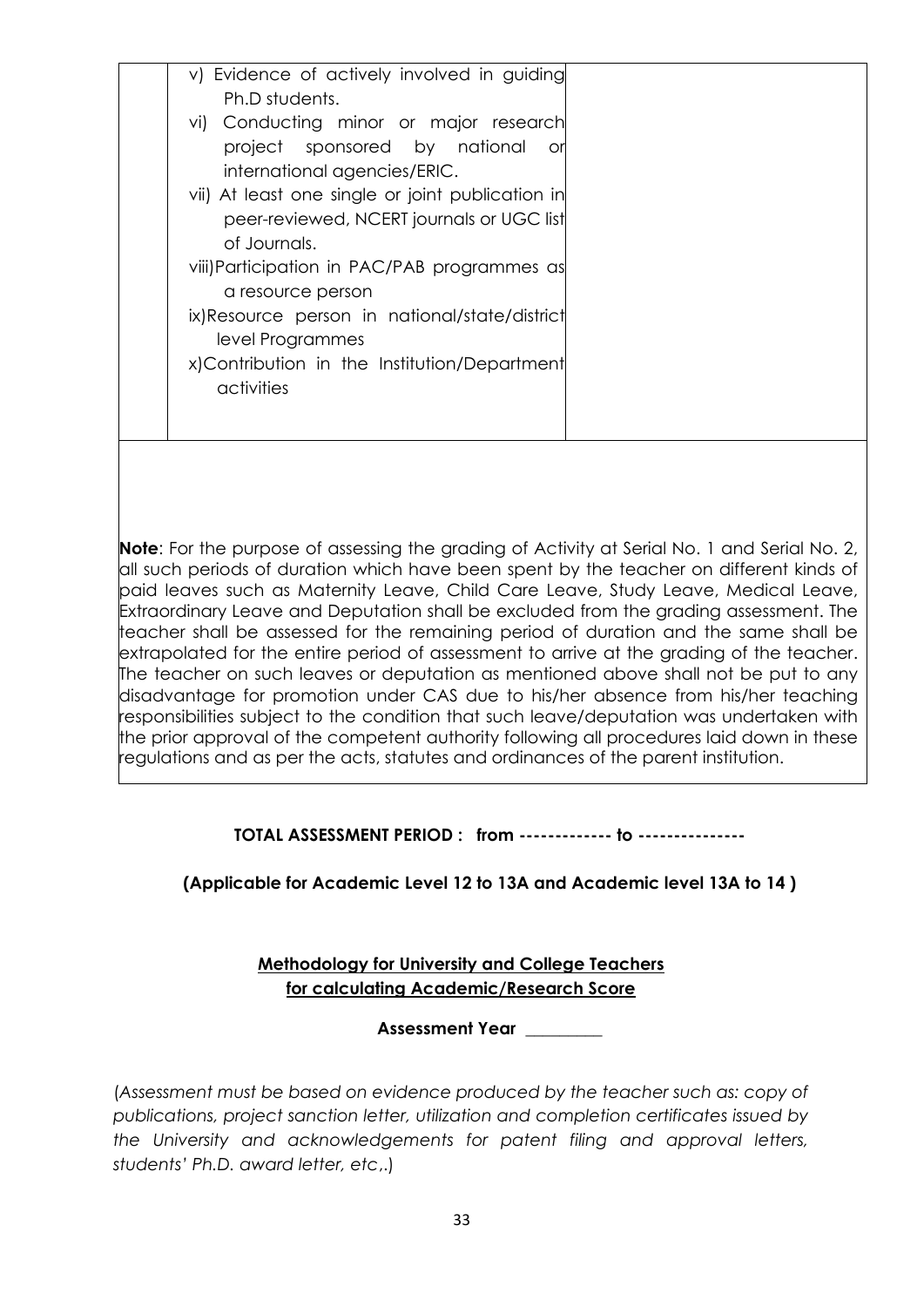| S.N. | <b>Academic/Research Activity</b>                                                                                                    | <b>Faculty of Science/</b><br>Engineering/<br><b>Agriculture/ Medical/</b><br><b>Veterinary Science</b> | <b>Faculty of Languages/</b><br>Humanities/Arts/<br><b>Social Science/ Library</b><br>(Education/Physical<br>Education/<br>Commerce/<br><b>Management &amp; other</b><br>related disciplines |
|------|--------------------------------------------------------------------------------------------------------------------------------------|---------------------------------------------------------------------------------------------------------|----------------------------------------------------------------------------------------------------------------------------------------------------------------------------------------------|
|      | <b>Research Papers in Peer-Reviewed or UGC</b><br>listed journals or NCERT journals                                                  | 08 per paper                                                                                            | 10 per paper                                                                                                                                                                                 |
| 2    | <b>Publications (other than Research papers)</b>                                                                                     |                                                                                                         |                                                                                                                                                                                              |
|      | (a) Books authored which are published by ;                                                                                          |                                                                                                         |                                                                                                                                                                                              |
|      | International publishers                                                                                                             | 12                                                                                                      | 12                                                                                                                                                                                           |
|      | <b>National Publishers</b>                                                                                                           | 10                                                                                                      | 10                                                                                                                                                                                           |
|      | Chapter in Edited Book                                                                                                               | 5                                                                                                       | 5                                                                                                                                                                                            |
|      | Editor of Book by International Publisher                                                                                            | 10                                                                                                      | 10                                                                                                                                                                                           |
|      | Editor of Book/Journal by National Publisher                                                                                         | 8                                                                                                       | 8                                                                                                                                                                                            |
|      | (a) Translation works in Indian and Foreign<br>Languages by qualified faculties                                                      |                                                                                                         |                                                                                                                                                                                              |
|      | Chapter or Research paper                                                                                                            | 3                                                                                                       | 3                                                                                                                                                                                            |
|      | <b>Book</b>                                                                                                                          | 8                                                                                                       | 8                                                                                                                                                                                            |
| 3    | Creation of ICT mediated Teaching<br>Learning pedagogy and content and<br>development of new and innovative courses<br>and curricula |                                                                                                         |                                                                                                                                                                                              |
|      | (a) Development of Innovative pedagogy                                                                                               | 5                                                                                                       | 5                                                                                                                                                                                            |
|      | (b) Design of new curricula and courses                                                                                              | 02 per curricula/course                                                                                 | 02 per curricula/course                                                                                                                                                                      |
|      | (c) MOOCs                                                                                                                            |                                                                                                         |                                                                                                                                                                                              |
|      | Development of complete MOOCs in 4<br>quadrants (4 credit course) (In case of MOOCs<br>of lesser credits 05 marks/credit)            | 20                                                                                                      | 20                                                                                                                                                                                           |
|      | MOOCs (developed in 4 quadrant) per<br>module/lecture                                                                                | $\sqrt{5}$                                                                                              | 5                                                                                                                                                                                            |
|      | Content writer/subject matter expert for each<br>module of MOOCs (at least one quadrant)                                             | $\mathbf{2}$                                                                                            | $\mathbf{2}$                                                                                                                                                                                 |
|      | Course Coordinator for MOOCs (4 credit<br>course) (In case of MOOCs of lesser credits 02<br>marks/credit)                            | 8                                                                                                       | 8                                                                                                                                                                                            |
|      | (d) E-Content                                                                                                                        |                                                                                                         |                                                                                                                                                                                              |
|      | Development of e-Content in 4 quadrants<br>for a complete course/e-book                                                              | 12                                                                                                      | 12                                                                                                                                                                                           |
|      | e-Content (developed in 4 quadrants) per<br>module                                                                                   | $\sqrt{5}$                                                                                              | 5                                                                                                                                                                                            |
|      | Contribution to development of e-content<br>module in complete course/paper/e-book (at<br>least one quadrant)                        | $\overline{2}$                                                                                          | 2                                                                                                                                                                                            |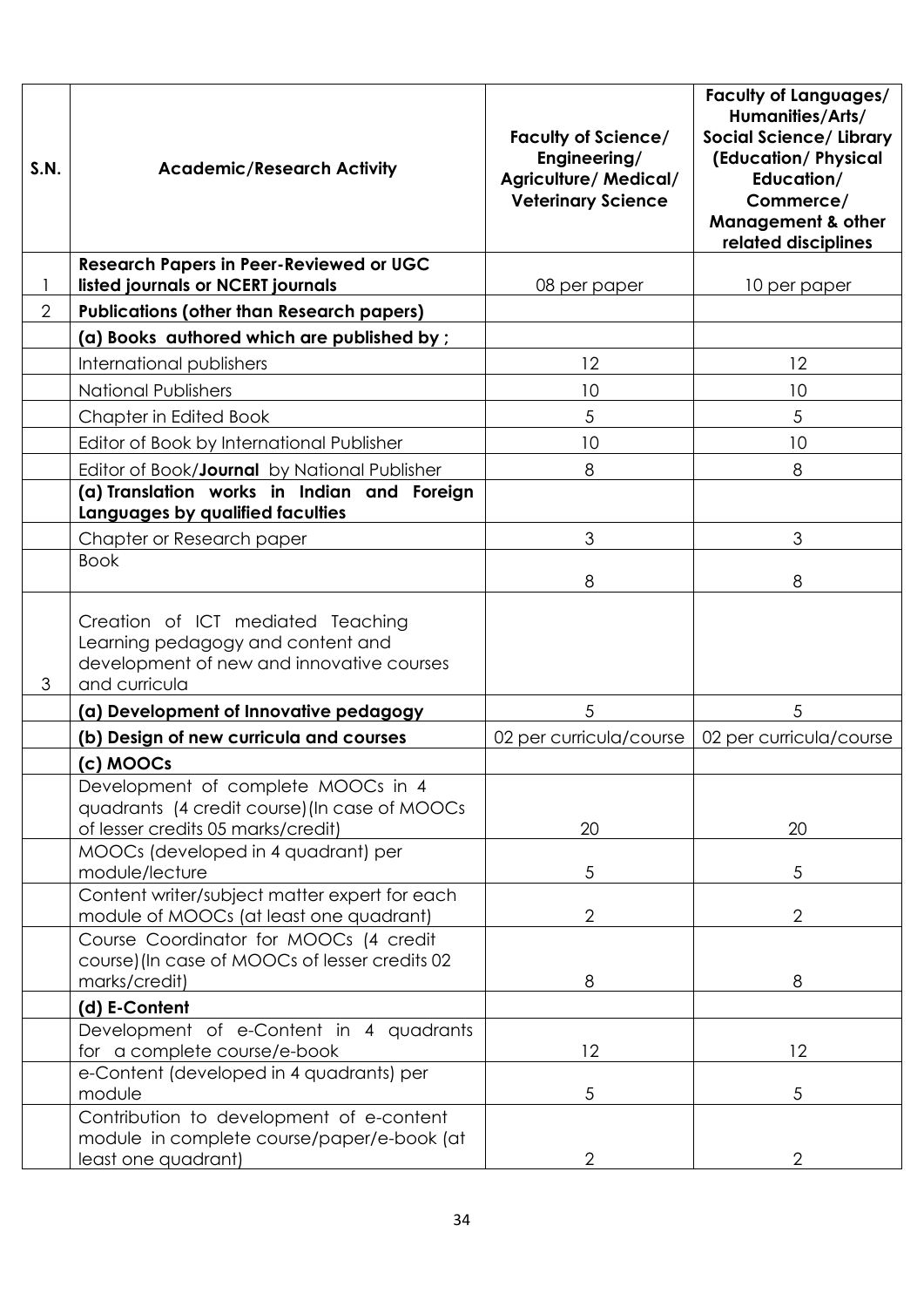|   | Editor of e-content for complete course/ paper<br>/e-book                                                                                                                                                                                                     | 10                                                        | 10                                                  |
|---|---------------------------------------------------------------------------------------------------------------------------------------------------------------------------------------------------------------------------------------------------------------|-----------------------------------------------------------|-----------------------------------------------------|
| 4 | (a) Research guidance                                                                                                                                                                                                                                         |                                                           |                                                     |
|   | Ph.D.                                                                                                                                                                                                                                                         | 10<br>degree<br>per<br>awarded<br>05 per thesis submitted | 10 per degree<br>awarded<br>05 per thesis submitted |
|   |                                                                                                                                                                                                                                                               | 02 per degree                                             | 02 per degree                                       |
|   | M.Phil./P.G dissertation                                                                                                                                                                                                                                      | awarded                                                   | awarded                                             |
|   | (b) Research Projects Completed                                                                                                                                                                                                                               |                                                           |                                                     |
|   | 10 lakhs and more                                                                                                                                                                                                                                             | 10                                                        | 10                                                  |
|   | Less than 10 lakhs                                                                                                                                                                                                                                            | 5                                                         | 5                                                   |
|   | (c) Research Projects Ongoing                                                                                                                                                                                                                                 |                                                           |                                                     |
|   | 10 lakhs and more                                                                                                                                                                                                                                             | 10                                                        | 10                                                  |
|   | Less than 10 lakhs                                                                                                                                                                                                                                            | $\mathbf{2}$                                              | 2                                                   |
|   | (d) Consultancy                                                                                                                                                                                                                                               | 3                                                         | 3                                                   |
| 5 | (a) Patents                                                                                                                                                                                                                                                   |                                                           |                                                     |
|   | International                                                                                                                                                                                                                                                 | 10                                                        | 10                                                  |
|   | National                                                                                                                                                                                                                                                      | $\overline{7}$                                            | 7                                                   |
|   | (Submitted to an International<br>body/organisation like UNO/UNESCO/World<br>Bank/International Monetary Fund etc. or<br><b>Central Government or State Government)</b>                                                                                       |                                                           |                                                     |
|   | International                                                                                                                                                                                                                                                 | 10                                                        | 10                                                  |
|   | National                                                                                                                                                                                                                                                      | 7                                                         | 7                                                   |
|   | State                                                                                                                                                                                                                                                         | 4                                                         | 4                                                   |
|   | (c) Awards/Fellowship                                                                                                                                                                                                                                         |                                                           |                                                     |
|   | International                                                                                                                                                                                                                                                 | 7                                                         | 7                                                   |
|   | National                                                                                                                                                                                                                                                      | 5                                                         | 5                                                   |
| 6 | *Invited lectures / Resource Person/<br>presentation in Seminars/ Conferences/full<br>paper in Conference Proceedings (Paper<br>presented in Seminars/Conferences and also<br>published as full paper in Conference<br>Proceedings will be counted only once) |                                                           |                                                     |
|   | International (Abroad)                                                                                                                                                                                                                                        | $\overline{7}$                                            | 7                                                   |
|   | International (within country)                                                                                                                                                                                                                                | 5                                                         | 5                                                   |
|   | National                                                                                                                                                                                                                                                      | 3                                                         | $\mathfrak 3$                                       |
|   | State/University                                                                                                                                                                                                                                              | $\overline{2}$                                            | $\overline{2}$                                      |

# **The Research score for research papers would be augmented as follows :**

Peer-Reviewed or UGC-listed Journals (Impact factor to be determined as per

Thomson Reuters list)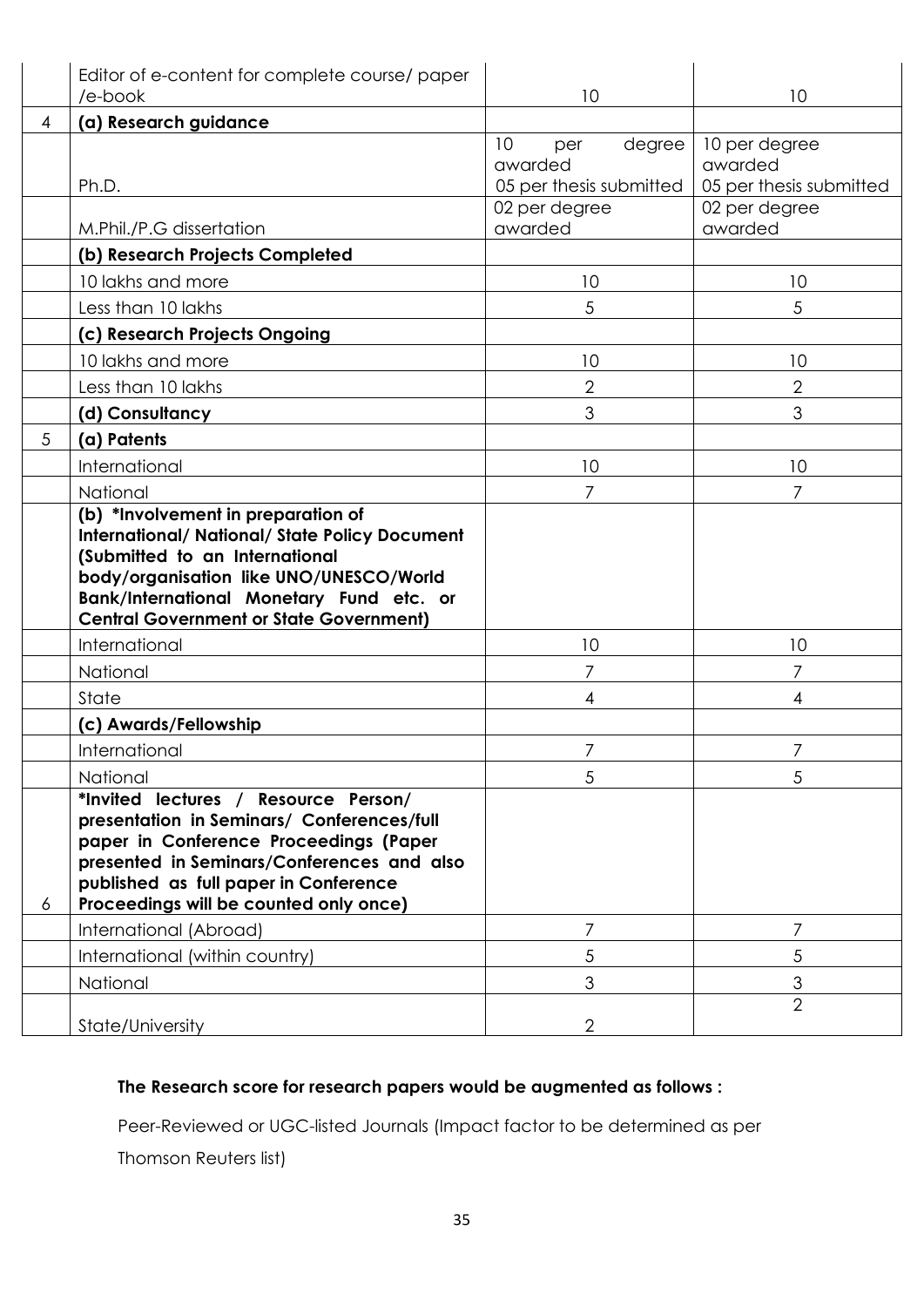| -i)           | Paper in refereed journals without impact factor | 5 Points  |
|---------------|--------------------------------------------------|-----------|
| $\mathsf{ii}$ | Paper with impact factor less than 1             | 10 Points |
| iii)          | Paper with impact factor between 1 and 2         | 15 Points |
| iv)           | Paper with impact factor between 2 and 5         | 20 Points |
| V)            | Paper with impact factor between 5 and 10        | 25 Points |
| vi)           | Paper with impact factor > 10                    | 30 Points |

Two authors: 70% of total value of publication for each author.

More than two authors: 70% of total value of publication for the First/Principal/Corresponding author and 30% of total value of publication for each of the joint authors.

Joint Projects: Principal Investigator and Co-investigator would get 50% each.

### **Note:**

- Paper presented if part of edited book or proceeding then it can be claimed only once.
- For joint supervision of research students, the formula shall be 70% of the total score for Supervisor and Co-supervisor. Supervisor and Co-supervisor, both shall get 7 marks each.
- \*For the purpose of calculating research score of the teacher, the combined research score from the categories of 5(b). Policy Document and 6. Invited lectures/Resource Person/Paper presentation shall have an upper capping of thirty percent of the total research score of the teacher concerned.
- The research score shall be from the minimum of three categories out of six categories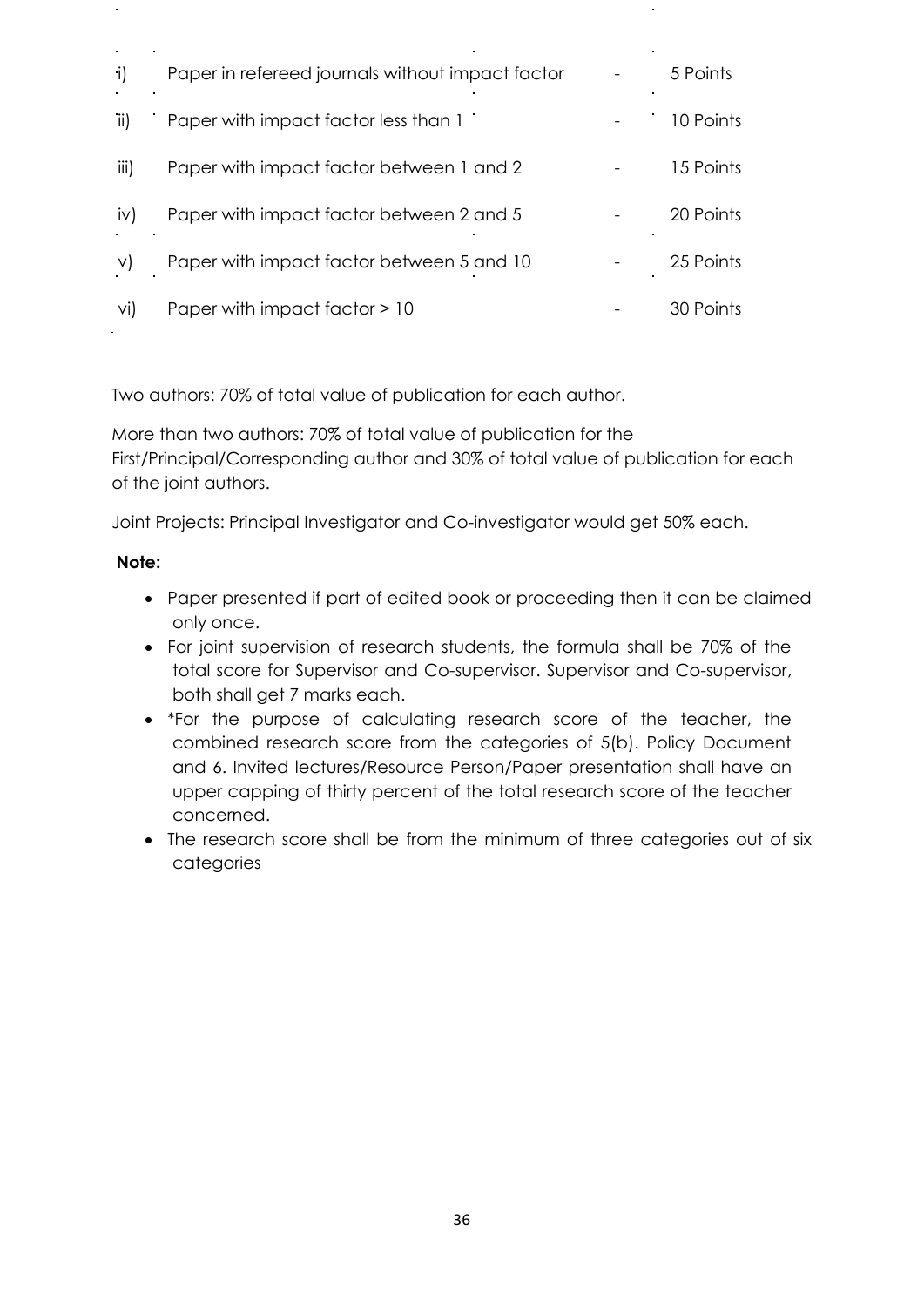# **TOTAL ASSESSMENT PERIOD : from ------------- to ---------------**

### **(Applicable for Librarians Academic Level 10 to 14)**

### **Assessment Criteria and Methodology for Librarians**

# **Assessment Year \_\_\_\_\_\_\_\_\_**

| S.No. | Activity                                                                                                                                                                                                                                                                                                 | Grading Criteria                                                                                                                                                             |
|-------|----------------------------------------------------------------------------------------------------------------------------------------------------------------------------------------------------------------------------------------------------------------------------------------------------------|------------------------------------------------------------------------------------------------------------------------------------------------------------------------------|
| 1.    | $\circ$ f<br>attending<br>Regularity<br>library<br>(calculated in terms of percentage of<br>days attended to the total number of<br>days he/she is expected to attend)                                                                                                                                   | 90% and above - Good<br>Below 90% but 80% and above -<br>Satisfactory                                                                                                        |
|       | While attending in the library, the<br>individual is<br>expected<br>to<br>undertake, inter alia, following items<br>of work:                                                                                                                                                                             | Less than 80% - Not satisfactory                                                                                                                                             |
|       | • Library<br>Resource<br>and<br>Organization and maintenance<br>of books, journals and reports.<br>Provision of<br>Library<br>reader<br>٠<br>services such as literature retrieval<br>services to<br>researchers<br>and<br>analysis of report.<br>• Assistance towards updating<br>institutional website |                                                                                                                                                                              |
| 2.    | Conduct<br>of<br>seminars/workshops<br>related to library activity or on specific<br>books or genre of books.                                                                                                                                                                                            | Good - 1 National level seminar/<br>workshop + 1State/institution level<br>workshop/Seminar                                                                                  |
|       |                                                                                                                                                                                                                                                                                                          | Satisfactory - 1 National level seminar/<br>workshop or 1 state level seminar/<br>workshop + 1 institution level seminar/<br>workshop or 4 institution seminar /<br>workshop |
|       |                                                                                                                                                                                                                                                                                                          | Unsatisfactory - Not falling in above two<br>categories                                                                                                                      |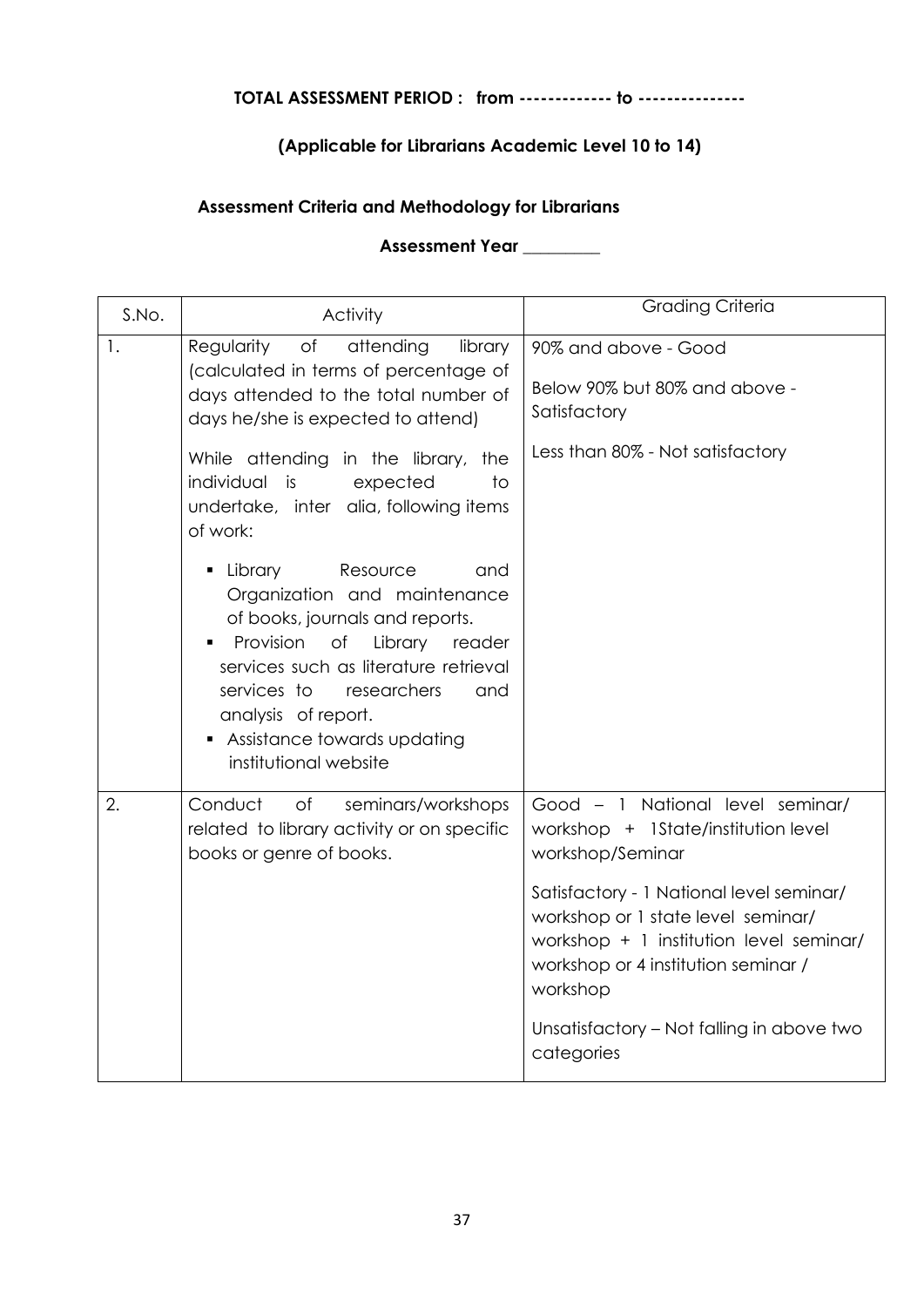| 3. | If library has a computerized database<br>then                                                                                                                                                                                                                                                                                                                                                                     | Good - 100% of physical books and<br>journals in computerized database.                   |
|----|--------------------------------------------------------------------------------------------------------------------------------------------------------------------------------------------------------------------------------------------------------------------------------------------------------------------------------------------------------------------------------------------------------------------|-------------------------------------------------------------------------------------------|
|    | <b>OR</b><br>lf<br>library<br>does<br>have<br>not<br>a<br>computerized database                                                                                                                                                                                                                                                                                                                                    | Satisfactory - At least 99% of physical<br>books and journals incomputerized<br>database. |
|    |                                                                                                                                                                                                                                                                                                                                                                                                                    | Unsatisfactory - Not falling under good or<br>satisfactory.                               |
|    |                                                                                                                                                                                                                                                                                                                                                                                                                    | <b>OR</b>                                                                                 |
|    |                                                                                                                                                                                                                                                                                                                                                                                                                    | Good - 100% Catalogue database made<br>up to date                                         |
|    |                                                                                                                                                                                                                                                                                                                                                                                                                    | Satisfactory-90% catalogue database<br>made up to date                                    |
|    |                                                                                                                                                                                                                                                                                                                                                                                                                    | Unsatisfactory - Catalogue database not<br>upto mark.                                     |
|    |                                                                                                                                                                                                                                                                                                                                                                                                                    | (To be verified in random by the CAS<br>Promotion Committee)                              |
| 4. | Checking<br>extent<br>inventory<br>and<br>Оf<br>missing books                                                                                                                                                                                                                                                                                                                                                      | Good: Checked inventory and missing<br>book less than 0.5%                                |
|    |                                                                                                                                                                                                                                                                                                                                                                                                                    | Satisfactory - Checked inventory and<br>missing book less than 1%                         |
|    |                                                                                                                                                                                                                                                                                                                                                                                                                    | Unsatisfactory - Did not check inventory                                                  |
|    |                                                                                                                                                                                                                                                                                                                                                                                                                    | Or                                                                                        |
|    |                                                                                                                                                                                                                                                                                                                                                                                                                    | Checked inventory and missing books 1%<br>or more.                                        |
| 5. | Digitisation of books database<br>(i)                                                                                                                                                                                                                                                                                                                                                                              | Good: Involved in any two activities                                                      |
|    | in institution having no computerized<br>database.                                                                                                                                                                                                                                                                                                                                                                 | Satisfactory: At least one activity                                                       |
|    | Promotion of library network.<br>(ii)<br>(iii)<br>Systems<br>in<br>place<br>for<br>dissemination of information relating<br>to books and other resources.<br>(iv)<br>Assistance<br>in<br>college<br>administration<br>and<br>governance<br>related work including work done<br>during admissions, examinations and<br>extracurricular activities.<br>Design and offer short-term<br>$(\vee)$<br>courses for users. | Not Satisfactory: Not involved/<br>undertaken any of the activities.                      |
|    | (vi) Publications of at least one                                                                                                                                                                                                                                                                                                                                                                                  |                                                                                           |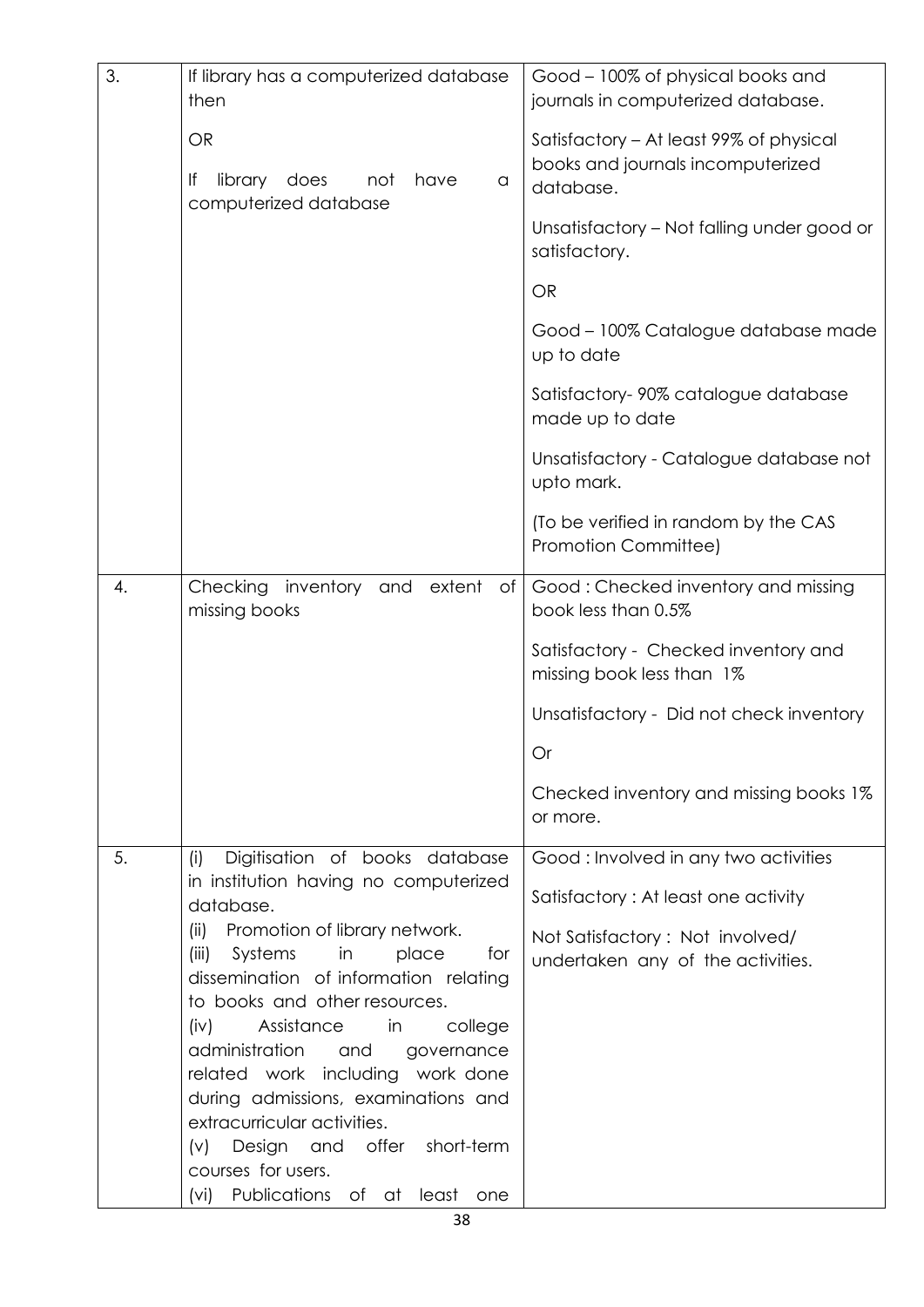|                     | paper in UGC approved<br>research<br>journals.                                                                                                                                                                                   |  |  |
|---------------------|----------------------------------------------------------------------------------------------------------------------------------------------------------------------------------------------------------------------------------|--|--|
| Overall<br>Grading  | Good: Good in Item 1 and satisfactory/good in any two other items<br>including Item 4.                                                                                                                                           |  |  |
|                     | Satisfactory: Satisfactory in Item 1 and satisfactory /good in any other two items<br>including Item 4.                                                                                                                          |  |  |
|                     | Not satisfactory: If neither good nor satisfactory in overall grading.                                                                                                                                                           |  |  |
| <b>NOTE:</b><br>(1) | It is recommended to use ICT technology to monitor the attendance of library staff<br>and compute the criteria of assessment.                                                                                                    |  |  |
| (2)                 | The Librarian must submit evidence of published paper, participation certificate for<br>refresher or methodology course, successful research guidance from Head of<br>Department of the concerned department project completion. |  |  |
| (3)                 | The system of tracking user grievances and the extent of grievances redressal details<br>also be made available to the CAS promotion committee.<br>may                                                                           |  |  |